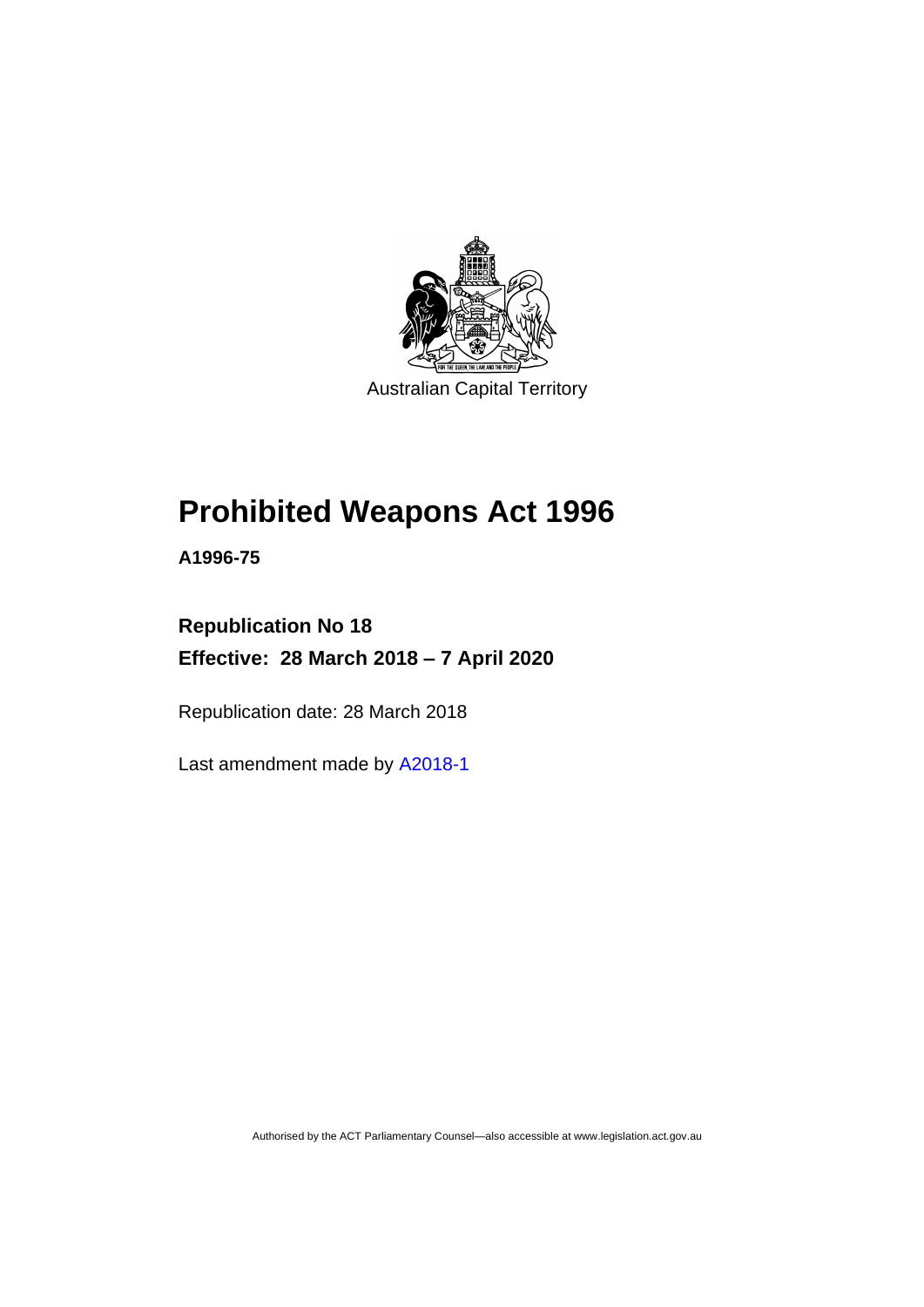### **About this republication**

#### **The republished law**

This is a republication of the *Prohibited Weapons Act 1996* (including any amendment made under the *[Legislation Act 2001](http://www.legislation.act.gov.au/a/2001-14)*, part 11.3 (Editorial changes)) as in force on 28 March 2018*.* It also includes any commencement, amendment, repeal or expiry affecting this republished law to 28 March 2018.

The legislation history and amendment history of the republished law are set out in endnotes 3 and 4.

#### **Kinds of republications**

The Parliamentary Counsel's Office prepares 2 kinds of republications of ACT laws (see the ACT legislation register at [www.legislation.act.gov.au\)](http://www.legislation.act.gov.au/):

- authorised republications to which the *[Legislation Act 2001](http://www.legislation.act.gov.au/a/2001-14)* applies
- unauthorised republications.

The status of this republication appears on the bottom of each page.

#### **Editorial changes**

The *[Legislation Act 2001](http://www.legislation.act.gov.au/a/2001-14)*, part 11.3 authorises the Parliamentary Counsel to make editorial amendments and other changes of a formal nature when preparing a law for republication. Editorial changes do not change the effect of the law, but have effect as if they had been made by an Act commencing on the republication date (see *[Legislation Act 2001](http://www.legislation.act.gov.au/a/2001-14)*, s 115 and s 117). The changes are made if the Parliamentary Counsel considers they are desirable to bring the law into line, or more closely into line, with current legislative drafting practice.

This republication does not include amendments made under part 11.3 (see endnote 1).

#### **Uncommenced provisions and amendments**

If a provision of the republished law has not commenced, the symbol  $\mathbf{U}$  appears immediately before the provision heading. Any uncommenced amendments that affect this republished law are accessible on the ACT legislation register [\(www.legislation.act.gov.au\)](http://www.legislation.act.gov.au/). For more information, see the home page for this law on the register.

#### **Modifications**

If a provision of the republished law is affected by a current modification, the symbol  $\mathbf{M}$  appears immediately before the provision heading. The text of the modifying provision appears in the endnotes. For the legal status of modifications, see the *[Legislation Act](http://www.legislation.act.gov.au/a/2001-14)  [2001](http://www.legislation.act.gov.au/a/2001-14)*, section 95.

#### **Penalties**

At the republication date, the value of a penalty unit for an offence against this law is \$150 for an individual and \$750 for a corporation (see *[Legislation Act 2001](http://www.legislation.act.gov.au/a/2001-14)*, s 133).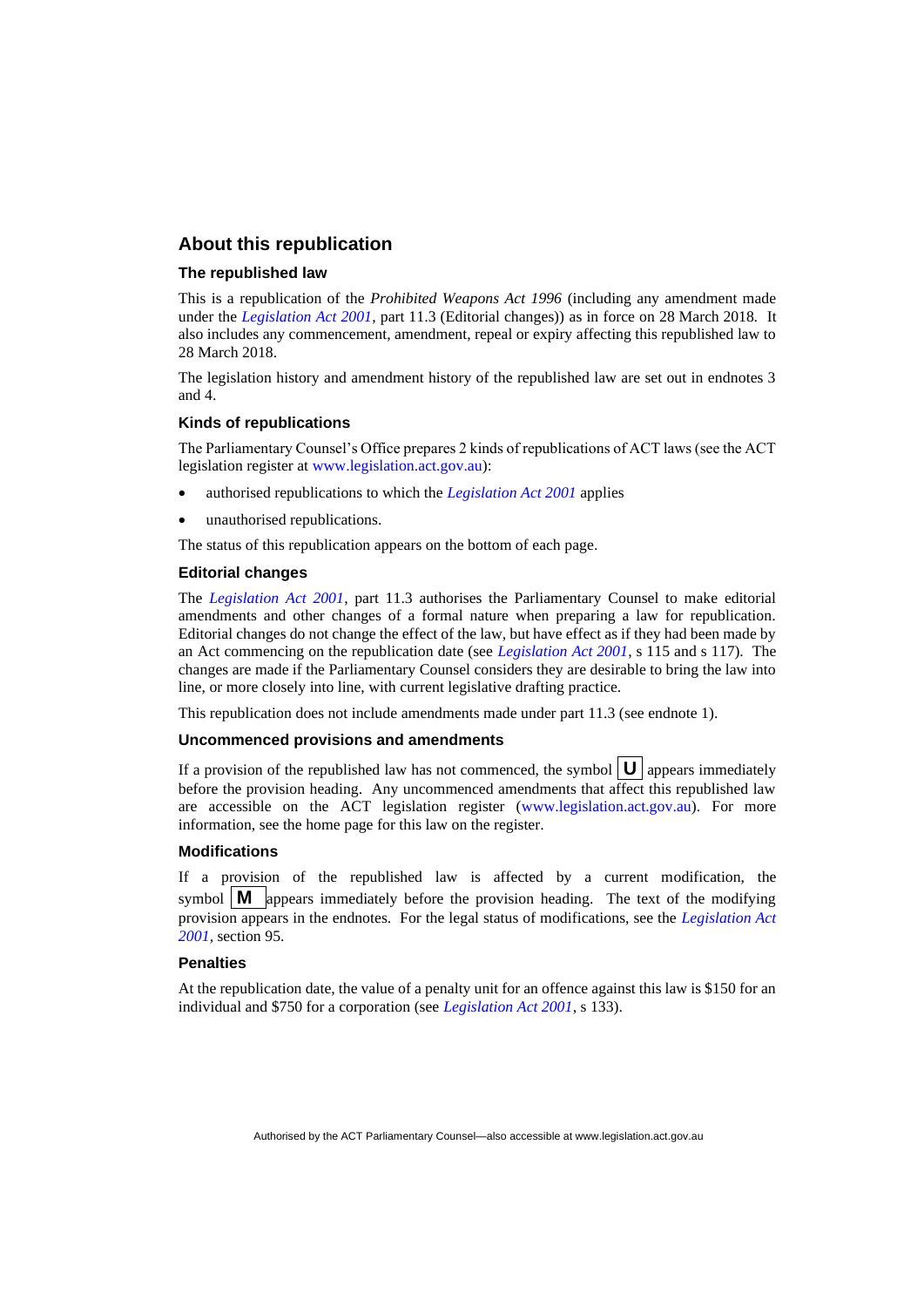

# **Prohibited Weapons Act 1996**

## **Contents**

| Part 1  | <b>Preliminary</b>                                                                    |   |
|---------|---------------------------------------------------------------------------------------|---|
| 1       | Name of Act                                                                           | 2 |
| 2       | Dictionary                                                                            | 2 |
| 2A      | <b>Notes</b>                                                                          | 2 |
| 2B      | Offences against Act-application of Criminal Code etc                                 | 2 |
| 3       | Meaning of <i>possession</i> —Act                                                     | 3 |
| 3A      | Evidence of possession—prohibited weapons or articles at premises                     | 3 |
| 3В.     | Evidence of possession-care, control or management of prohibited<br>weapon or article | 4 |
| 4       | Application of Act                                                                    | 5 |
| Part 1A | <b>Important concepts</b>                                                             |   |
| 4Α      | Meaning of <i>prohibited</i> weapon—Act                                               | 7 |
| 4B      | Meaning of <i>prohibited article</i> —Act                                             | 8 |
|         |                                                                                       |   |
|         |                                                                                       |   |

| R18      | Prohibited Weapons Act 1996  | contents 1 |
|----------|------------------------------|------------|
| 28/03/18 | Effective: 28/03/18-07/04/20 |            |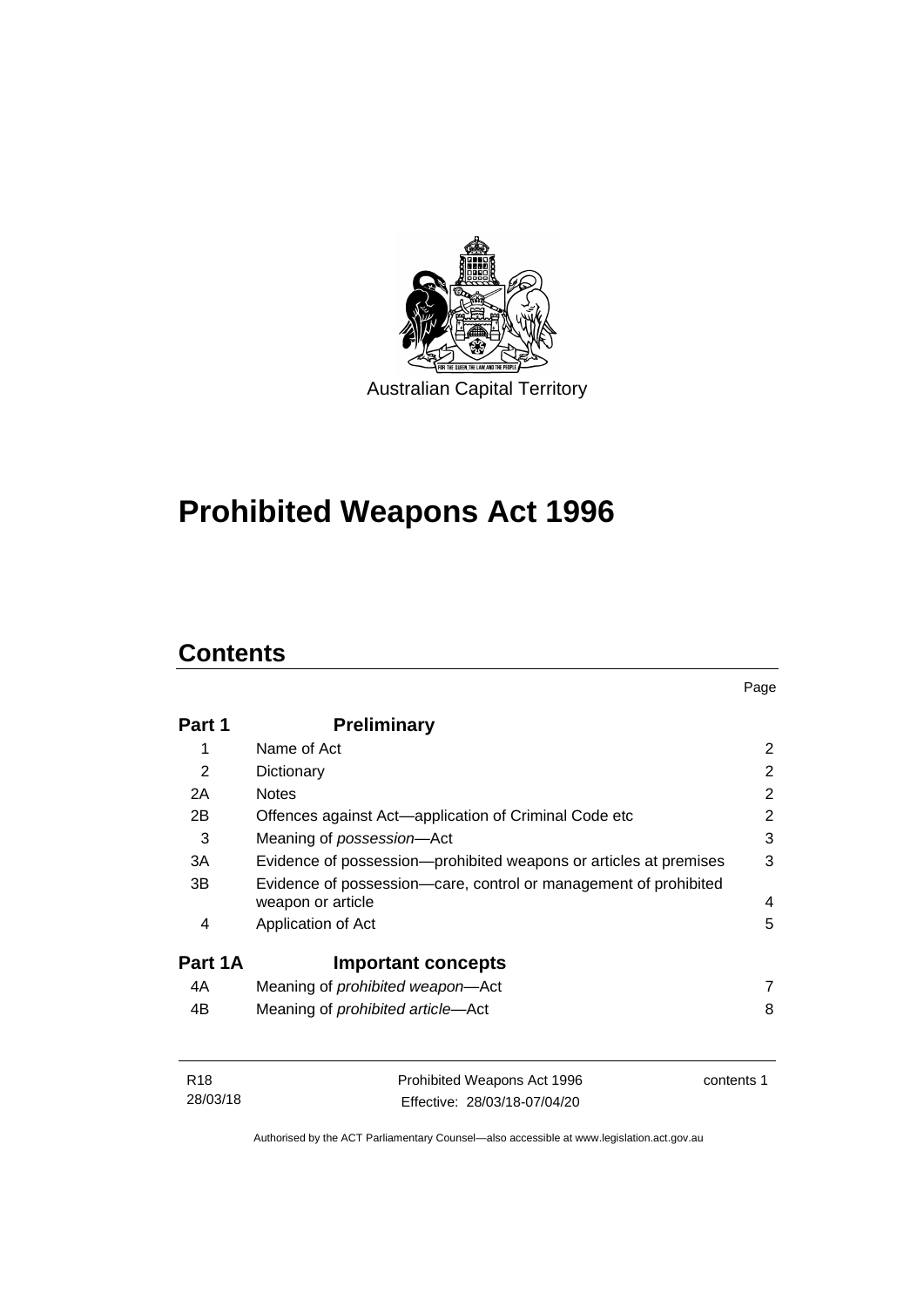#### **Contents**

|                |                                                                     | Page            |
|----------------|---------------------------------------------------------------------|-----------------|
| Part 1B        | <b>Unregulated weapons</b>                                          |                 |
| 4C             | Meaning of unregulated weapon-Act                                   | 9               |
| 4CA            | Meaning of connected-pt 1B                                          | 9               |
| 4D             | Unregulated weapons-seizure by police                               | 9               |
| 4E             | Unregulated weapons-receipt for seizure                             | 10              |
| 4F             | Unregulated weapons-examination                                     | 10              |
| 4G             | Unregulated weapons-access to things seized                         | 11              |
| 4H             | Unregulated weapons-review of decision to seize                     | 11              |
| 4 <sub>l</sub> | Unregulated weapons-forfeiture                                      | 12 <sup>2</sup> |
| Part 1C        | <b>Minister's guidelines</b>                                        |                 |
| 4K             | Minister's guidelines                                               | 13              |
| Part 1D        | Declarations about prohibited articles and                          |                 |
|                | weapons                                                             |                 |
| 4L             | Prohibited articles and weapons declarations by registrar           | 14              |
| 4M             | Effect of certain declarations                                      | 14              |
|                |                                                                     |                 |
| Part 2         | <b>Offences</b>                                                     |                 |
| 5              | Offence-unauthorised possession or use of prohibited weapons        | 15              |
| 6              | Offence-unauthorised possession or use of prohibited articles       | 15              |
| 6A             | Declarations about authorised possession and use of laser pointers  | 16              |
| 6B             | Guidelines for declarations under section 6A                        | 16              |
| $\overline{7}$ | Inspection of prohibited weapons or articles by police              | 17              |
| 8              | Offence—disposal of prohibited weapons and articles by unauthorised |                 |
|                | holders                                                             | 17              |
| Part 3         | <b>Permits</b>                                                      |                 |
| 9              | Permits                                                             | 19              |
| 11             | Contravention of conditions                                         | 19              |
| 12             | Production of permit                                                | 19              |
| 13             | Surrender of cancelled permit                                       | 20              |
| Part 3A        | <b>Notification and review of decisions</b>                         |                 |
| 14<br>14A      | Meaning of reviewable decision-pt 3A<br>Reviewable decision notices | 21<br>21        |

Authorised by the ACT Parliamentary Counsel—also accessible at www.legislation.act.gov.au

R18 28/03/18

Effective: 28/03/18-07/04/20

contents 2 Prohibited Weapons Act 1996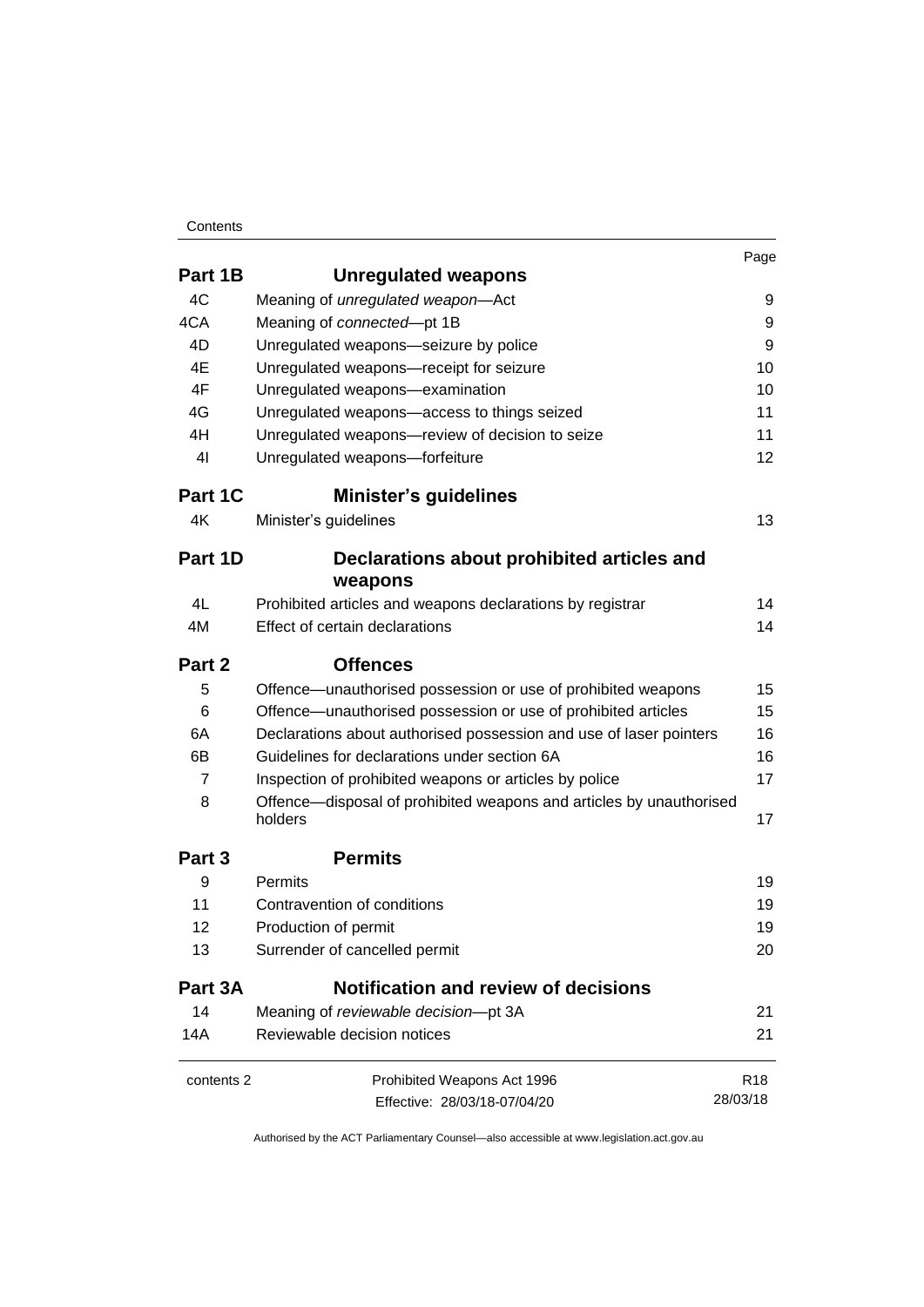|                   |                        |                                                                    | Contents   |
|-------------------|------------------------|--------------------------------------------------------------------|------------|
| 14B               |                        | Applications for review                                            | Page<br>21 |
| Part 4            |                        | <b>Miscellaneous</b>                                               |            |
| 15                |                        | Information to be supplied                                         | 22         |
| 16                | articles               | Disposal of surrendered or seized prohibited weapons or prohibited | 22         |
| 17                |                        | Evidentiary provisions                                             | 23         |
| 17A               |                        | Determination of fees                                              | 23         |
| 18                |                        | Approved forms                                                     | 23         |
| 19                |                        | Regulation-making power                                            | 24         |
| <b>Schedule 1</b> |                        | <b>Prohibited weapons</b>                                          | 25         |
| <b>Part 1.1</b>   |                        | <b>Prohibited bladed weapons</b>                                   | 25         |
|                   |                        |                                                                    |            |
| <b>Part 1.2</b>   |                        | <b>Prohibited hand weapons</b>                                     | 28         |
| <b>Part 1.3</b>   |                        | <b>Prohibited missile weapons</b>                                  | 30         |
| <b>Part 1.4</b>   |                        | Other prohibited weapons                                           | 31         |
| <b>Schedule 2</b> |                        | <b>Prohibited articles</b>                                         | 33         |
| <b>Schedule 3</b> |                        | <b>Reviewable decisions</b>                                        | 35         |
| <b>Dictionary</b> |                        |                                                                    | 36         |
| <b>Endnotes</b>   |                        |                                                                    |            |
| 1                 |                        | About the endnotes                                                 | 38         |
| $\overline{2}$    |                        | Abbreviation key                                                   | 38         |
| 3                 |                        | Legislation history                                                | 39         |
| 4                 |                        | Amendment history                                                  | 42         |
| 5                 | Earlier republications |                                                                    | 47         |

| R18      | Prohibited Weapons Act 1996  | contents 3 |
|----------|------------------------------|------------|
| 28/03/18 | Effective: 28/03/18-07/04/20 |            |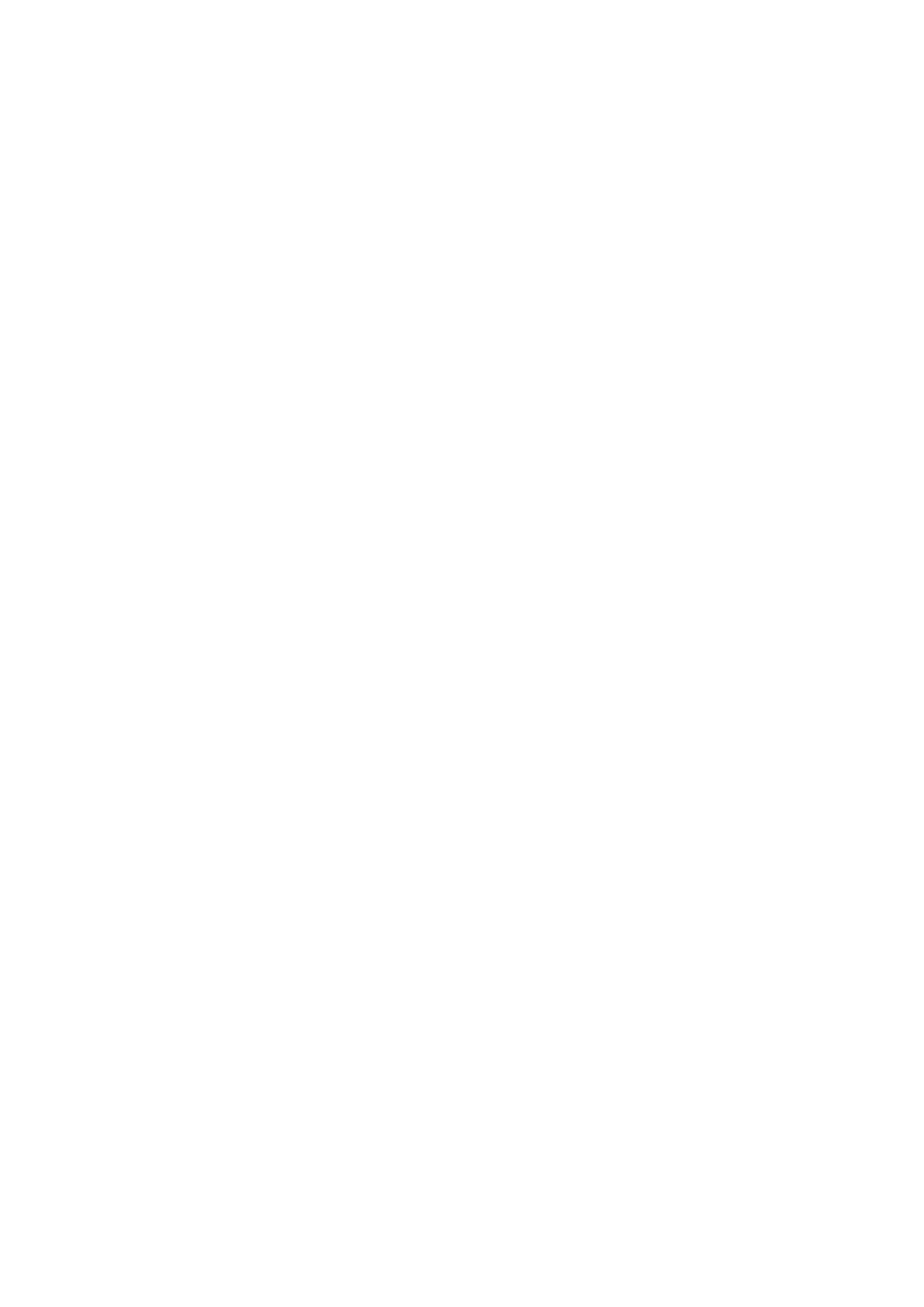

# **Prohibited Weapons Act 1996**

An Act to prohibit the possession of certain dangerous weapons and other articles, and for related purposes

R18 28/03/18

ׅ֖֖֚֚֡֡֬֝֬

page 1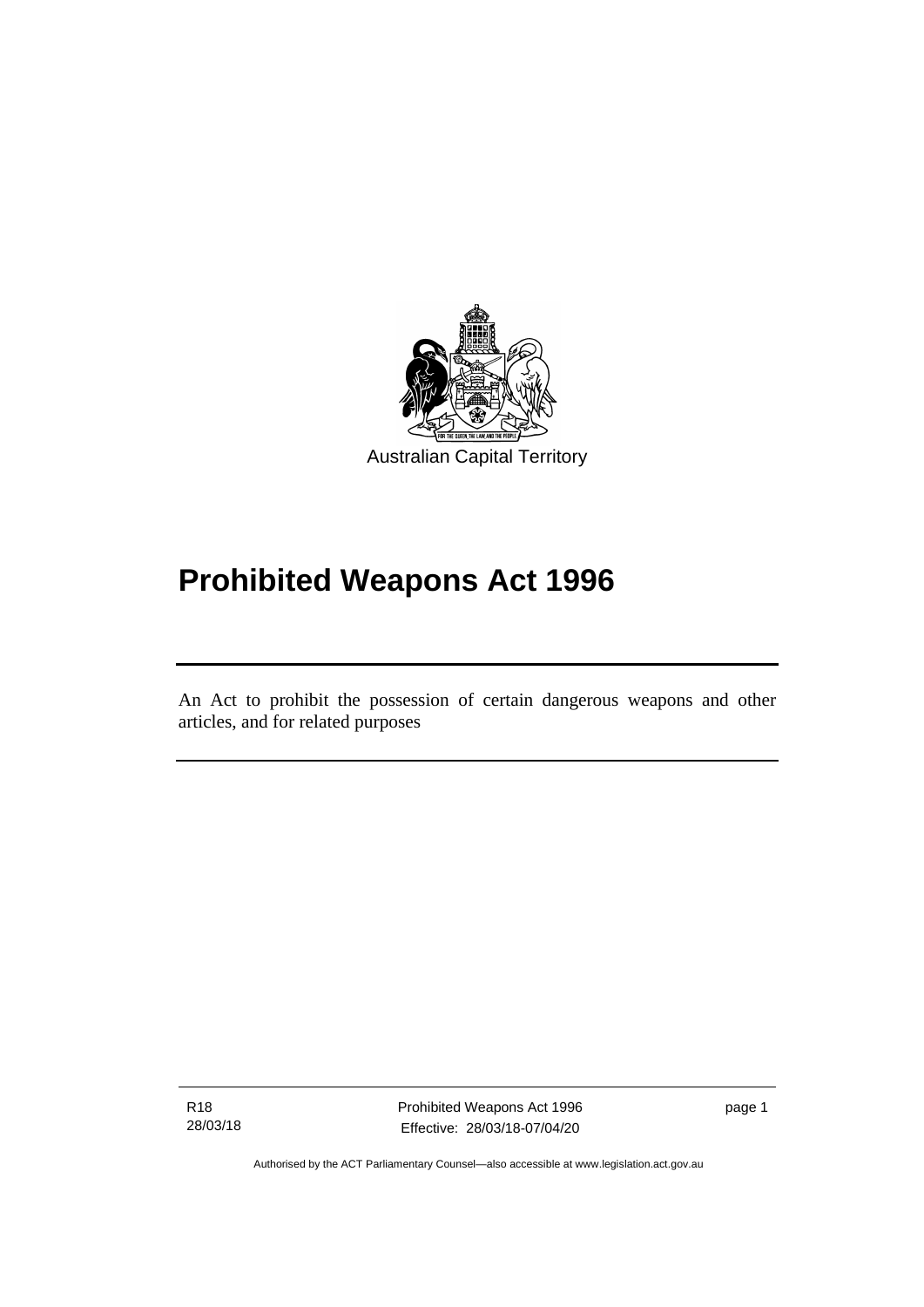#### **Part 1** Preliminary

Section 1

## <span id="page-7-0"></span>**Part 1 Preliminary**

### <span id="page-7-1"></span>**1 Name of Act**

This Act is the *Prohibited Weapons Act 1996*.

#### <span id="page-7-2"></span>**2 Dictionary**

The dictionary at the end of this Act is part of this Act.

*Note 1* The dictionary at the end of this Act defines certain terms used in this Act, and includes references (*signpost definitions*) to other terms defined elsewhere.

> For example, the signpost definition, '*firearm*—see the *[Firearms](http://www.legislation.act.gov.au/a/1996-74) Act 1996*, section 6.' means that the term 'firearm' is defined in that section and the definition applies to this Act.

*Note* 2 A definition in the dictionary (including a signpost definition) applies to the entire Act unless the definition, or another provision of the Act, provides otherwise or the contrary intention otherwise appears (see [Legislation Act,](http://www.legislation.act.gov.au/a/2001-14) s  $155$  and s  $156$  (1)).

#### <span id="page-7-3"></span>**2A Notes**

A note included in this Act is explanatory and is not part of this Act.

*Note* See the [Legislation Act,](http://www.legislation.act.gov.au/a/2001-14) s 127 (1), (4) and (5) for the legal status of notes.

#### <span id="page-7-4"></span>**2B Offences against Act—application of Criminal Code etc**

Other legislation applies in relation to offences against this Act.

#### *Note 1 Criminal Code*

The [Criminal Code,](http://www.legislation.act.gov.au/a/2002-51) ch 2 applies to the following offences against this Act (see Code, pt 2.1):

- s 5 (Offence—unauthorised possession or use of prohibited weapons)
- s 6 (Offence—unauthorised possession or use of prohibited articles)
- s 8 (Offence—disposal of prohibited weapons and articles by unauthorised holders).

The chapter sets out the general principles of criminal responsibility (including burdens of proof and general defences), and defines terms used

page 2 Prohibited Weapons Act 1996 Effective: 28/03/18-07/04/20

R18 28/03/18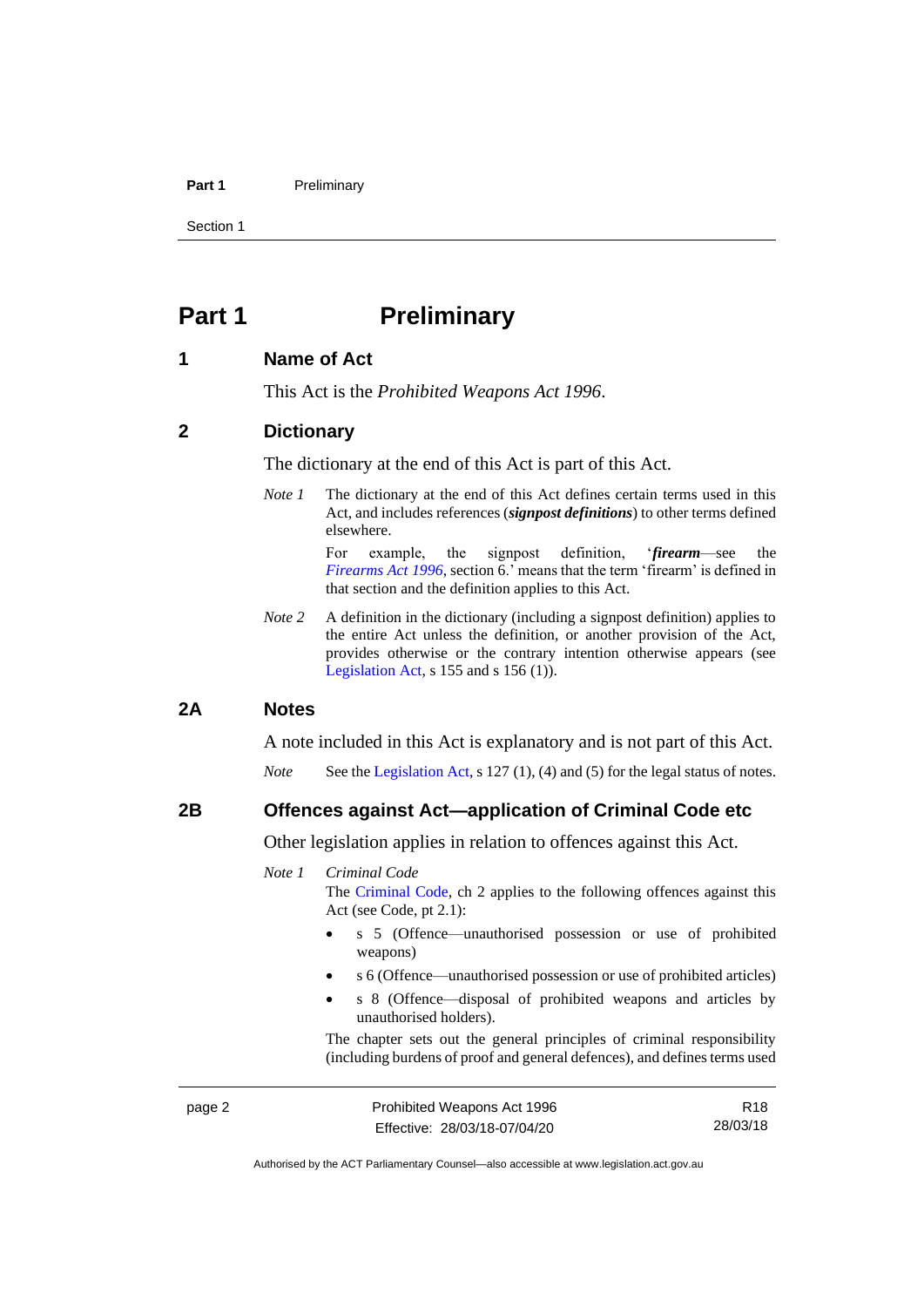for offences to which the Code applies (eg *conduct*, *intention*, *recklessness* and *strict liability*).

*Note 2 Penalty units* The [Legislation Act,](http://www.legislation.act.gov.au/a/2001-14) s 133 deals with the meaning of offence penalties that are expressed in penalty units.

## <span id="page-8-0"></span>**3 Meaning of** *possession***—Act**

- (1) For this Act, a person has *possession* of a prohibited weapon or prohibited article if the person—
	- (a) has the weapon or article on his or her person, including in something carried or worn by the person (*physical possession*); or
	- (b) has the weapon or article at premises owned, leased or occupied by the person; or
	- (c) otherwise has the care, control or management of the weapon or article.
- (2) Also, for this Act, a person has *possession* of a prohibited weapon or prohibited article if—
	- (a) part of the weapon or article is in the person's possession; and
	- (b) other parts of the weapon or article are in the possession of 1 or more other people; and
	- (c) at least 1 of the other people is in possession of the other part or parts for an agreed purpose with the person; and
	- (d) the parts would make up the weapon or article if fitted together.

## <span id="page-8-1"></span>**3A Evidence of possession—prohibited weapons or articles at premises**

(1) For this Act, a person is not taken to have possession of a prohibited weapon or prohibited article only because the weapon or article is at premises owned, leased or occupied by the person if—

page 3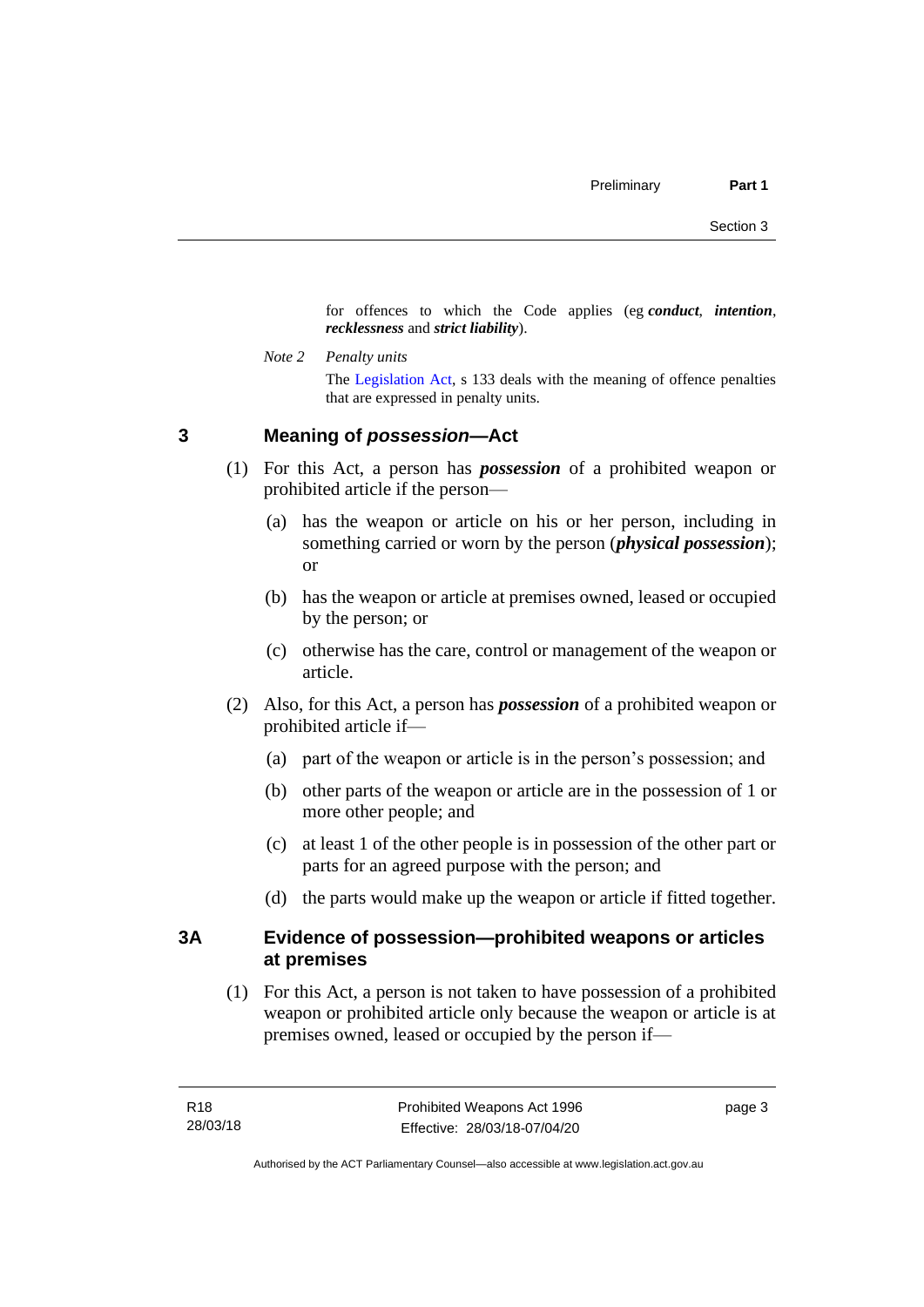#### **Part 1** Preliminary

Section 3B

- (a) the person does not know that the weapon or article is at the premises; or
- (b) someone else who is authorised to possess the weapon or article—
	- (i) is also at the premises; or
	- (ii) has the care, control or management of the weapon or article; or
- (c) someone else who is not authorised to possess the weapon or article has the care, control or management of the weapon or article; or
- (d) the trier of fact is otherwise satisfied that the person was not in possession of the weapon or article.
- (2) To remove any doubt, a defendant to a prosecution for an offence against this Act who wishes to rely on a matter mentioned in subsection (1) has the evidential burden in relation to the matter.

## <span id="page-9-0"></span>**3B Evidence of possession—care, control or management of prohibited weapon or article**

- (1) To work out whether a person has the care, control or management of a prohibited weapon or prohibited article for this Act, each of the following must be considered:
	- (a) whether the person knows about the weapon or article;
	- (b) whether the person can use or dispose of the weapon or article;
	- (c) whether the person can control or prevent someone else from using or having physical possession of the weapon or article.
- (2) In this section:

*physical possession*—see section 3 (1) (a).

Authorised by the ACT Parliamentary Counsel—also accessible at www.legislation.act.gov.au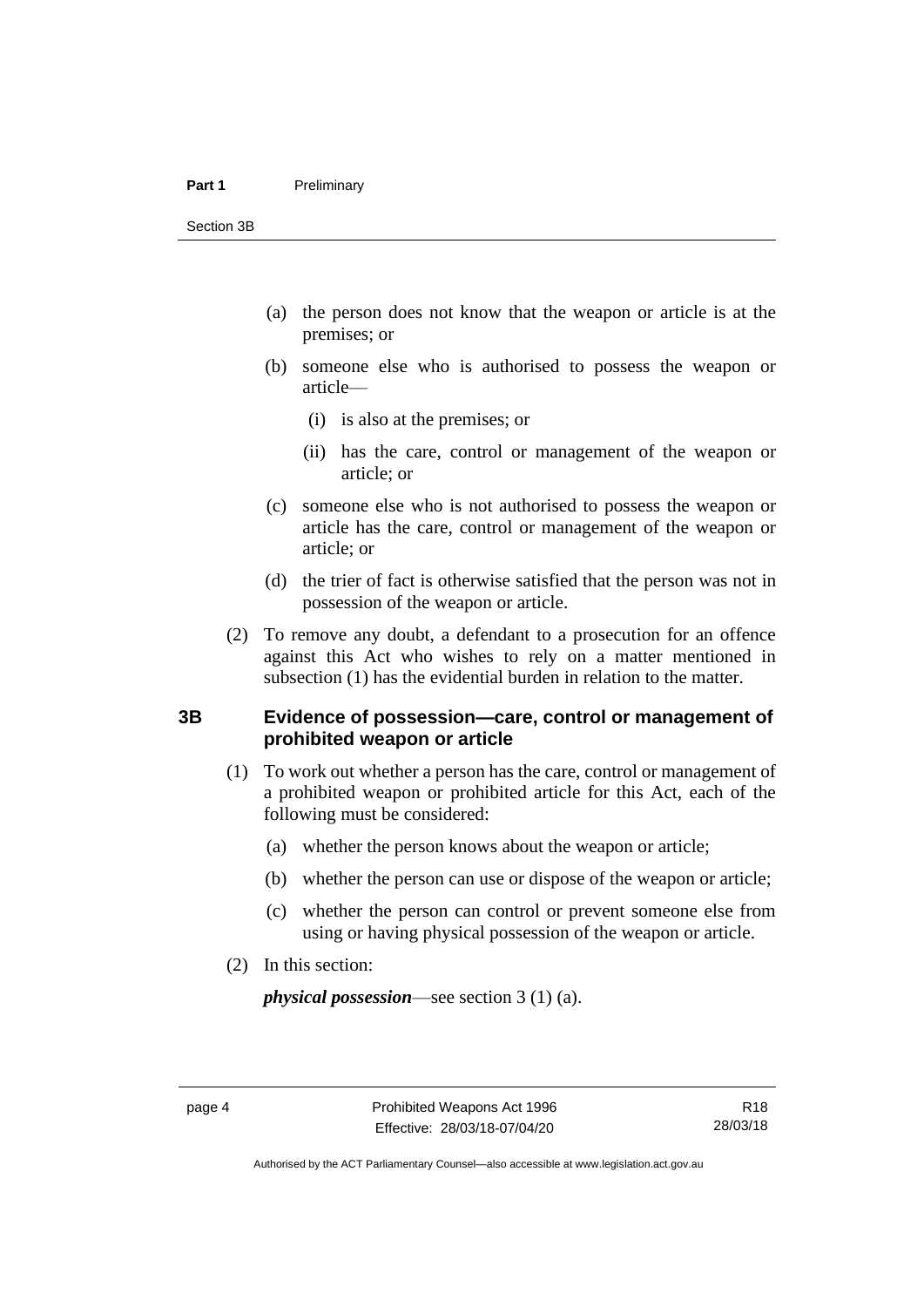## <span id="page-10-0"></span>**4 Application of Act**

- (1) A person does not commit an offence against this Act only because of something done by the person in the exercise of the person's functions as a member of—
	- (a) the Australian Federal Police or a police force of a State or another Territory; or
	- (b) a police service or force of a foreign country required to possess or use a prohibited weapon or prohibited article for taking part in a training activity—
		- (i) conducted by the Australian Federal Police; and
		- (ii) carried out in the ACT; or
	- (c) the Defence Force; or
	- (d) a visiting force within the meaning of the *[Defence \(Visiting](http://www.comlaw.gov.au/Series/C1963A00081)  [Forces\) Act 1963](http://www.comlaw.gov.au/Series/C1963A00081)* (Cwlth); or
	- (e) the Australian Cadet Corps established under the *[Defence](http://www.comlaw.gov.au/Series/C1903A00020)  Act [1903](http://www.comlaw.gov.au/Series/C1903A00020)* (Cwlth); or
	- (f) the council of the Australian War Memorial or of the staff of the memorial who, in the exercise of his or her functions and duties in accordance with the *[Australian War Memorial Act](http://www.comlaw.gov.au/Series/C2004A02305) 1980* (Cwlth), has in his or her possession a prohibited weapon, forming part of the memorial collection within the meaning of that Act; or
	- (g) the council of the National Museum of Australia or of the staff of the museum who, in the exercise of his or her functions and duties in accordance with the *[National Museum of Australia Act](http://www.comlaw.gov.au/Series/C2004A02316)  [1980](http://www.comlaw.gov.au/Series/C2004A02316)* (Cwlth), has in his or her possession a prohibited weapon forming part of the memorial collection under that Act.
	- *Note* A reference to an Act includes a reference to the statutory instruments made or in force under the Act, including regulations and permits (see *[Legislation Act 2001](http://www.legislation.act.gov.au/a/2001-14)*, s 104).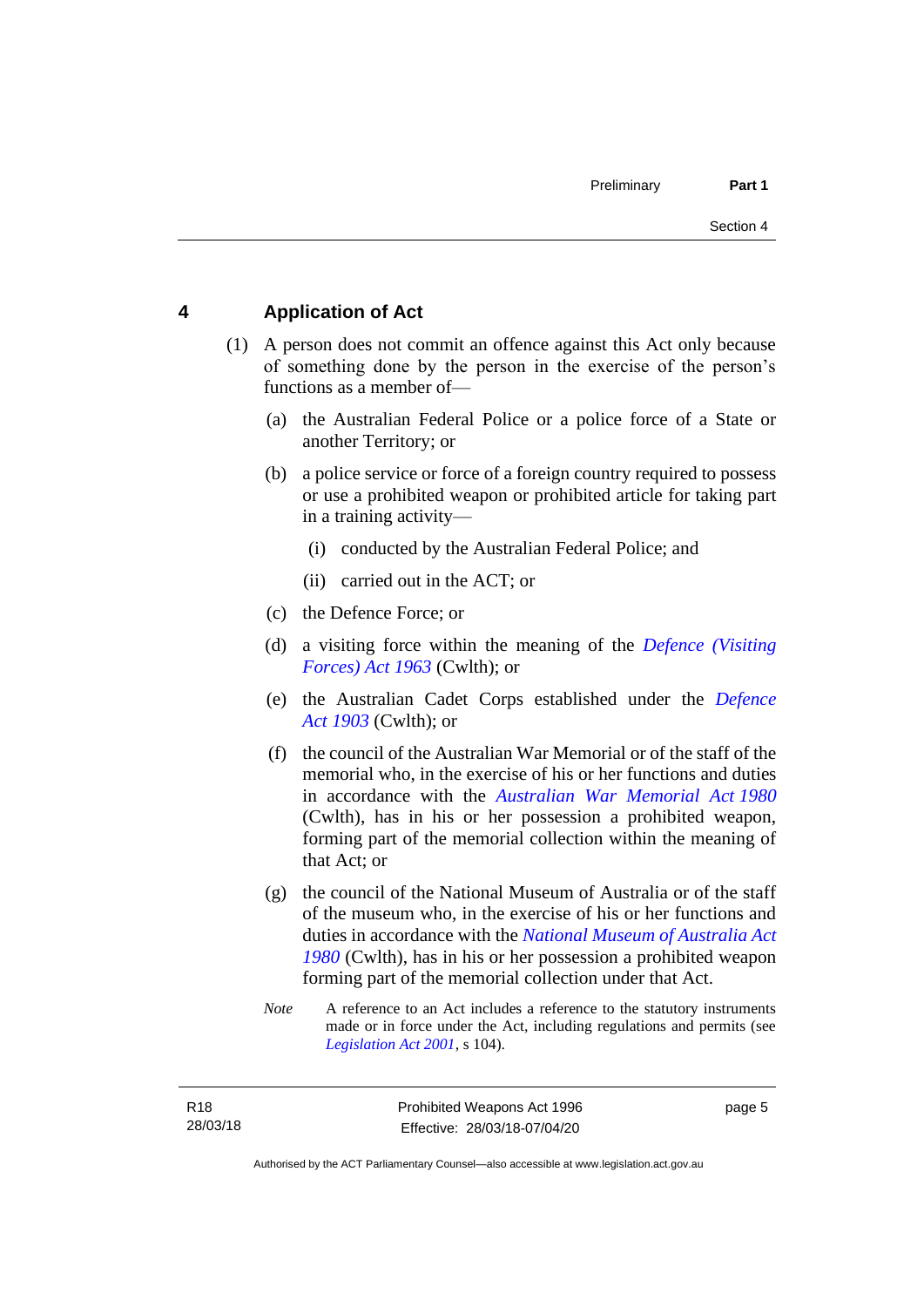#### Part 1 **Preliminary**

Section 4

- (2) A corrections officer does not commit an offence against this Act only because of something done by the officer in the exercise of the officer's functions.
	- *Note Corrections officer*, *exercise* and *function* are defined in the [Legislation](http://www.legislation.act.gov.au/a/2001-14)  [Act,](http://www.legislation.act.gov.au/a/2001-14) dict, pt 1.

page 6 **Prohibited Weapons Act 1996** Effective: 28/03/18-07/04/20

R18 28/03/18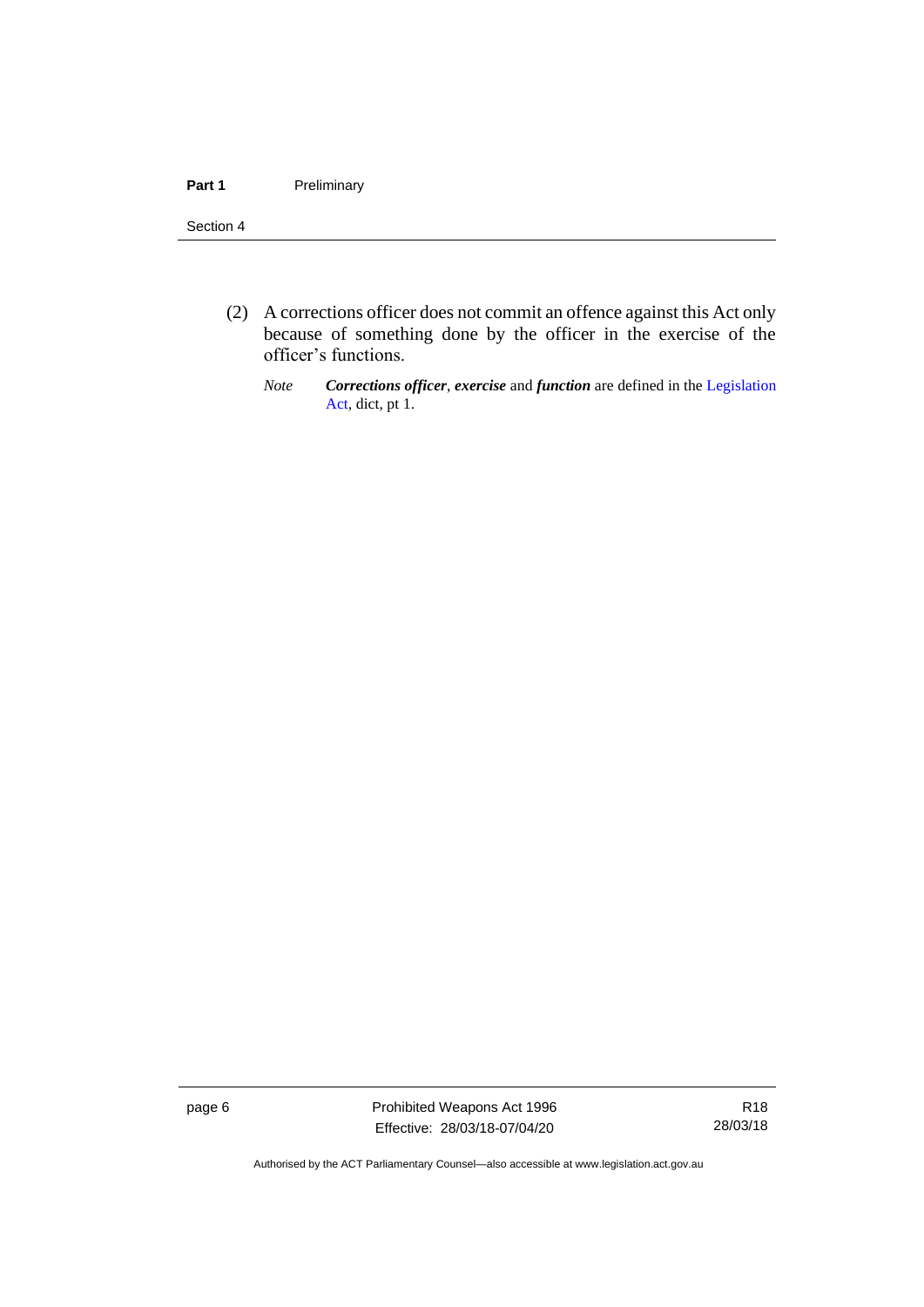## <span id="page-12-0"></span>**Part 1A Important concepts**

## <span id="page-12-1"></span>**4A Meaning of** *prohibited weapon***—Act**

(1) In this Act:

## *prohibited weapon*—

- (a) means—
	- (i) a weapon or thing described in schedule 1; and
	- (ii) a weapon or thing prescribed by regulation; and
	- (iii) something declared to be a prohibited weapon under section 4L; and
- (b) includes a modified prohibited weapon.
- (2) However, *prohibited weapon* does not include something declared not to be a prohibited weapon under section 4L.
- (3) A regulation may amend schedule 1—
	- (a) by adding the name or description of a weapon or thing; or
	- (b) by amending a name or description of a prohibited weapon to more accurately describe the weapon; or
	- (c) by omitting the name and description of a prohibited weapon.
- (4) In this section:

*modified prohibited weapon* means a weapon or thing that would be a prohibited weapon if—

- (a) it did not have something missing from it, or a defect or obstruction; or
- (b) something had not been added to it.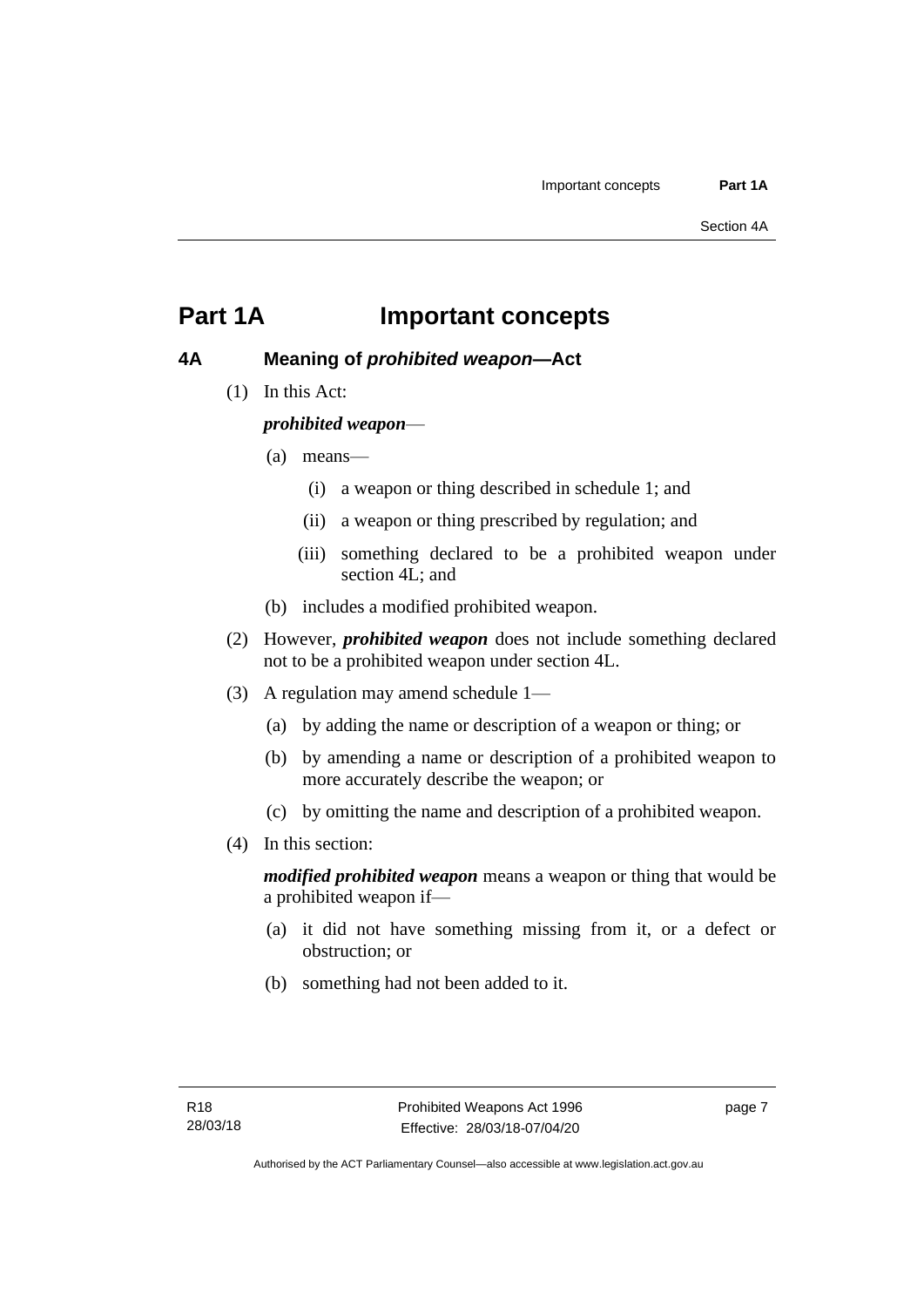#### **Part 1A** Important concepts

Section 4B

## <span id="page-13-0"></span>**4B Meaning of** *prohibited article***—Act**

(1) In this Act:

### *prohibited article*—

- (a) means—
	- (i) an article described in schedule 2; and
	- (ii) an article prescribed by regulation; and
	- (iii) something declared to be a prohibited article under section 4L; and
- (b) includes a modified prohibited article.
- (2) However, *prohibited article* does not include something declared not to be a prohibited article under section 4L.
- (3) A regulation may amend schedule 2—
	- (a) by adding the name or description of an article; or
	- (b) by amending a name or description of a prohibited article to more accurately describe the article; or
	- (c) by omitting the name and description of a prohibited article.
- (4) In this section:

*modified prohibited article* means an article that would be a prohibited article if—

- (a) it did not have something missing from it, or a defect or obstruction; or
- (b) something had not been added to it.

Authorised by the ACT Parliamentary Counsel—also accessible at www.legislation.act.gov.au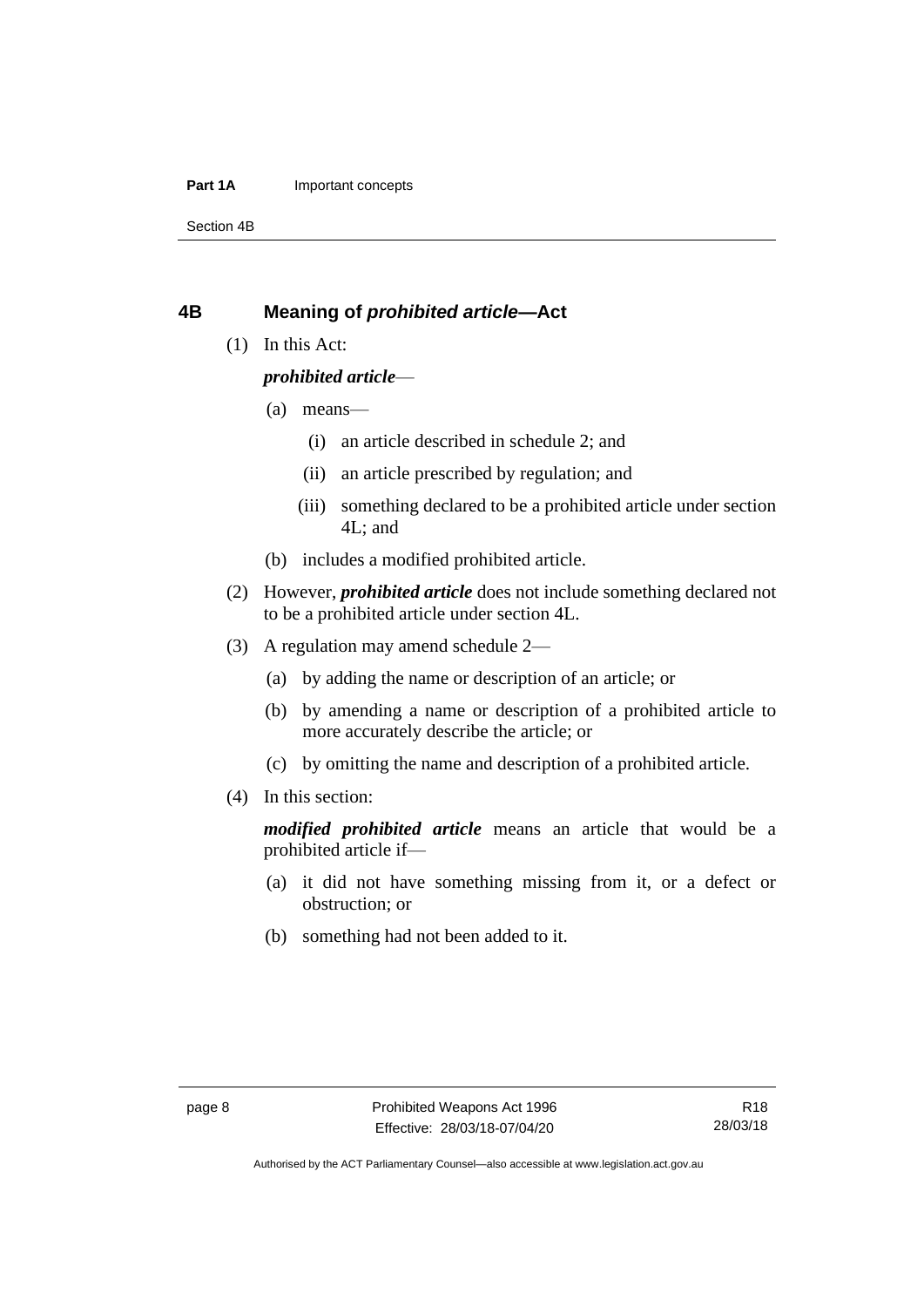## <span id="page-14-0"></span>**Part 1B Unregulated weapons**

### <span id="page-14-1"></span>**4C Meaning of** *unregulated weapon***—Act**

In this Act:

*unregulated weapon*—a thing is an *unregulated weapon* if—

- (a) the thing is designed, made or altered to be used as a weapon; and
- (b) the only practical use of the thing is as a weapon; and
- (c) the thing is not a prohibited weapon; and
- (d) the possession or use of the thing is not authorised under this Act.

## <span id="page-14-2"></span>**4CA Meaning of** *connected***—pt 1B**

In this part:

*connected*—a thing is *connected* with an offence if—

- (a) the offence has been committed in relation to it; or
- (b) it will provide evidence of the commission of the offence; or
- (c) it was used, is being used, or is intended to be used, to commit the offence.

<span id="page-14-3"></span>**4D Unregulated weapons—seizure by police**

A police officer may seize a thing if the police officer believes on reasonable grounds that the thing is an unregulated weapon and that the seizure is necessary—

- (a) because the thing would pose a risk to the safety of anyone if used; and
- (b) to prevent the thing from being used or concealed, lost or destroyed.

page 9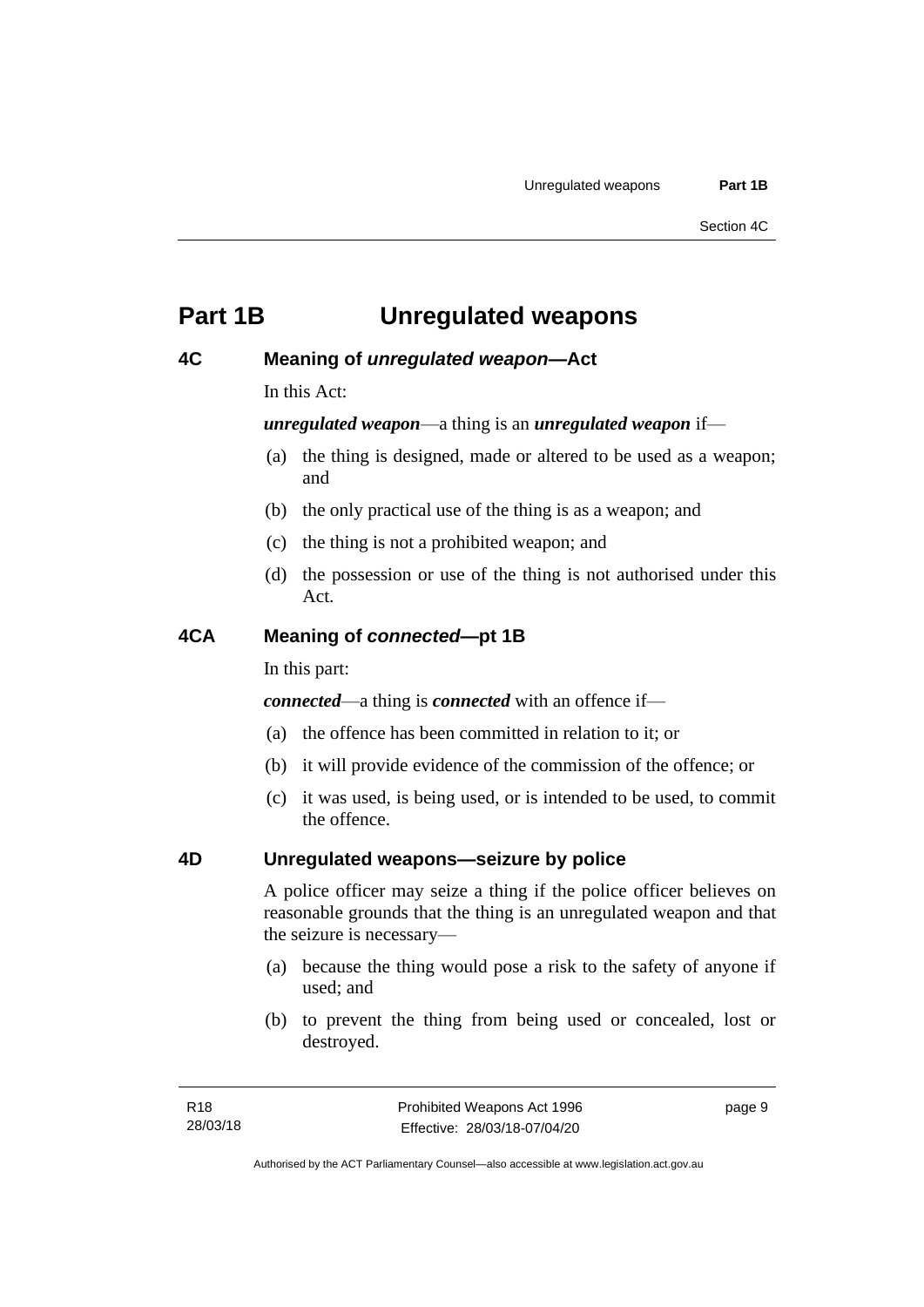#### **Part 1B** Unregulated weapons

Section 4E

### <span id="page-15-0"></span>**4E Unregulated weapons—receipt for seizure**

- (1) A police officer who seizes a thing under section 4D must give a receipt for the thing to the person from whom it was seized.
- (2) If, for any reason, it is not practicable to comply with subsection (1), the police officer must leave the receipt, secured conspicuously, at the premises where it was seized (the *place of seizure*).
- (3) The receipt must include the following:
	- (a) a description of the thing seized;
	- (b) an explanation of why the thing was seized;
	- (c) the police officer's name, and how to contact the officer;
	- (d) if the thing is removed from the place of seizure under section 4F—the address of the place to which the thing is removed.

### <span id="page-15-1"></span>**4F Unregulated weapons—examination**

- (1) A police officer who seizes a thing under section 4D (Unregulated weapons—seizure by police) may remove the thing from the premises where it was seized to another place for examination or processing, for not longer than 7 days (the *7-day period*).
- (2) A police officer may apply to the Magistrates Court for an extension of the 7-day period if the officer believes on reasonable grounds that the thing cannot be examined or processed within that time.
- (3) The police officer must, if practicable, give notice of the application to the person from whom the thing was seized, and the person is entitled to be heard on the application.
- (4) The court may order the extension if satisfied on reasonable grounds that the thing cannot be examined or processed within the 7-day period.

Authorised by the ACT Parliamentary Counsel—also accessible at www.legislation.act.gov.au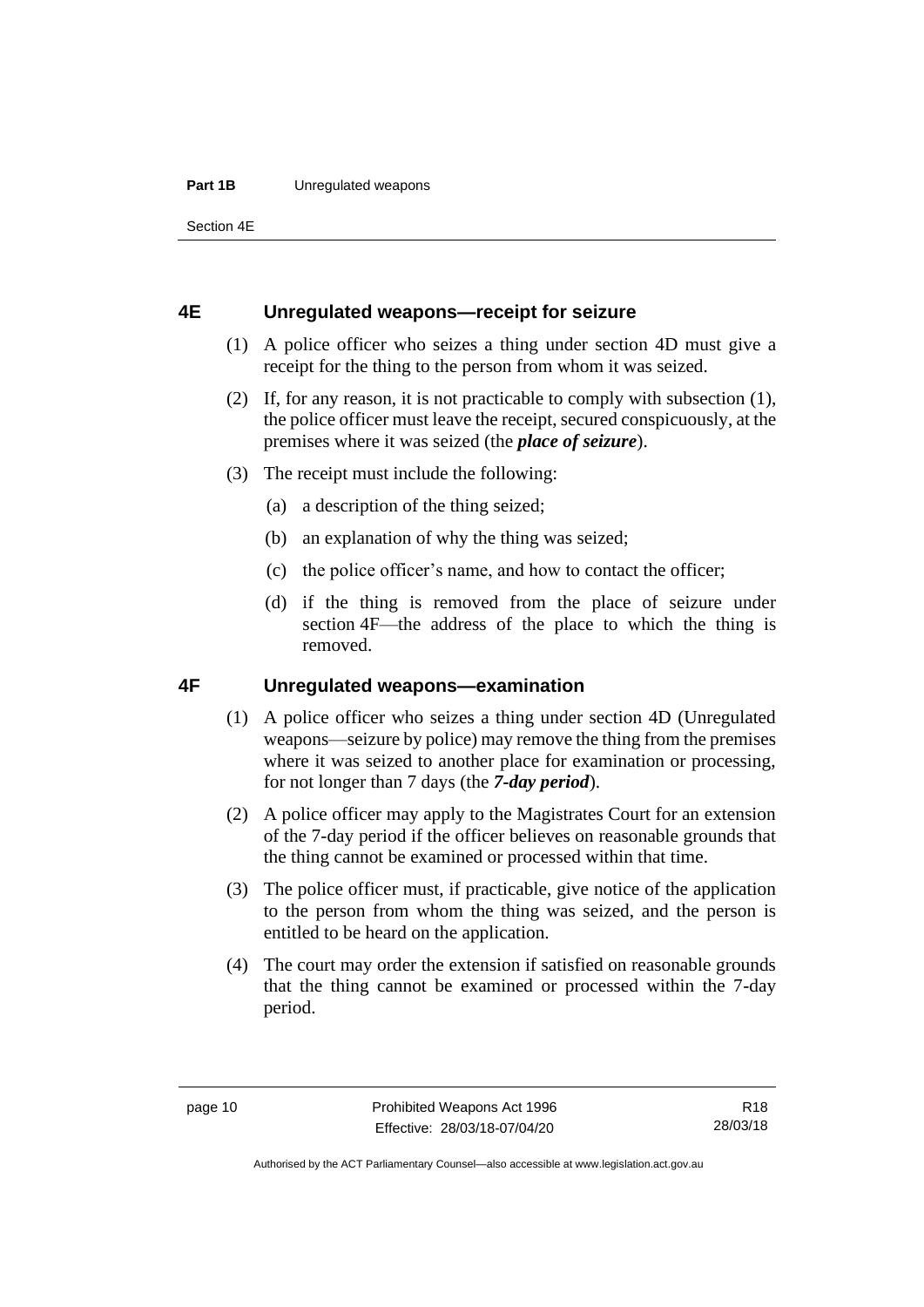(5) If a thing is moved to another place under this section, the police officer must, if practicable, tell the person from whom the thing was seized (or the person's representative) the results of the examination or processing.

## <span id="page-16-0"></span>**4G Unregulated weapons—access to things seized**

A person who would, apart from the seizure, be entitled to inspect a thing seized under section 4D (Unregulated weapons—seizure by police) may inspect it.

## <span id="page-16-1"></span>**4H Unregulated weapons—review of decision to seize**

- (1) The registrar must review each seizure under section 4D (Unregulated weapons—seizure by police) and order the return of the thing to the person from whom it was seized if—
	- (a) when seized, the thing was not—
		- (i) an unregulated weapon; or
		- (ii) a prohibited weapon; or
	- (b) within 30 days after the day of seizure, the thing is not a prohibited weapon; or
	- (c) the registrar has no reasonable grounds to believe that the thing is connected with an offence against any of the following:
		- (i) this Act;
		- (ii) the *[Firearms Act 1996](http://www.legislation.act.gov.au/a/1996-74)*;
		- (iii) the *[Crimes Act 1900;](http://www.legislation.act.gov.au/a/1900-40)*
		- (iv) the [Criminal Code;](http://www.legislation.act.gov.au/a/2002-51)
		- (v) another law prescribed by regulation.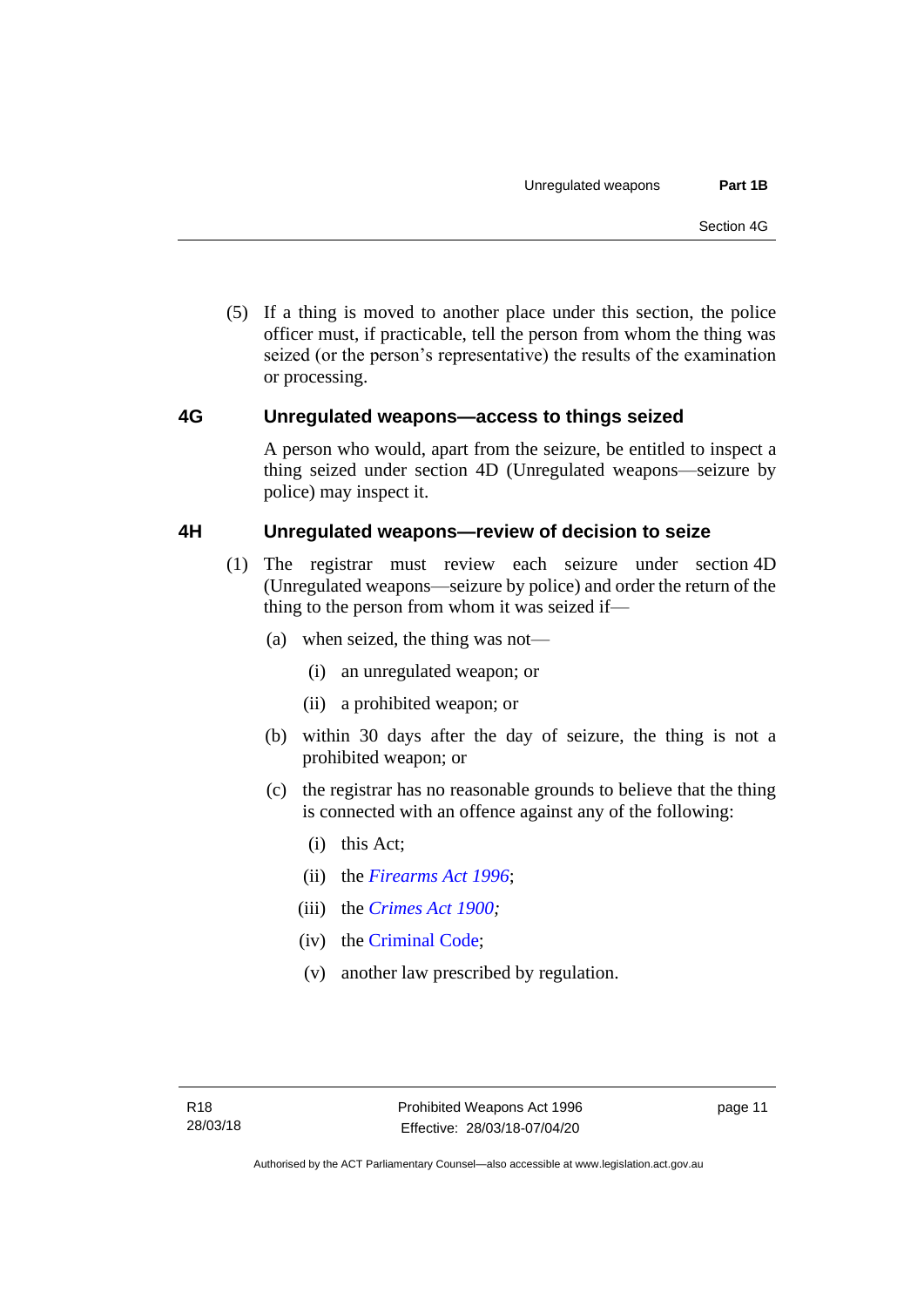#### **Part 1B** Unregulated weapons

Section 4I

- (2) If a thing is ordered to be returned under subsection (1) to the person from whom it was seized, but it cannot be returned, the Territory must pay reasonable compensation to the owner of the thing for its loss.
- (3) In this section:

*offence* includes an offence that there are reasonable grounds for believing has been, is being or will be, committed.

### <span id="page-17-0"></span>**4I Unregulated weapons—forfeiture**

- (1) A thing seized under section 4D (Unregulated weapons—seizure by police) is forfeited to the Territory if there is no requirement under section 4H—
	- (a) to return the thing to the person from whom it was seized; or
	- (b) to pay compensation for the thing.
- (2) A thing forfeited to the Territory may be destroyed or otherwise disposed of as the director-general directs.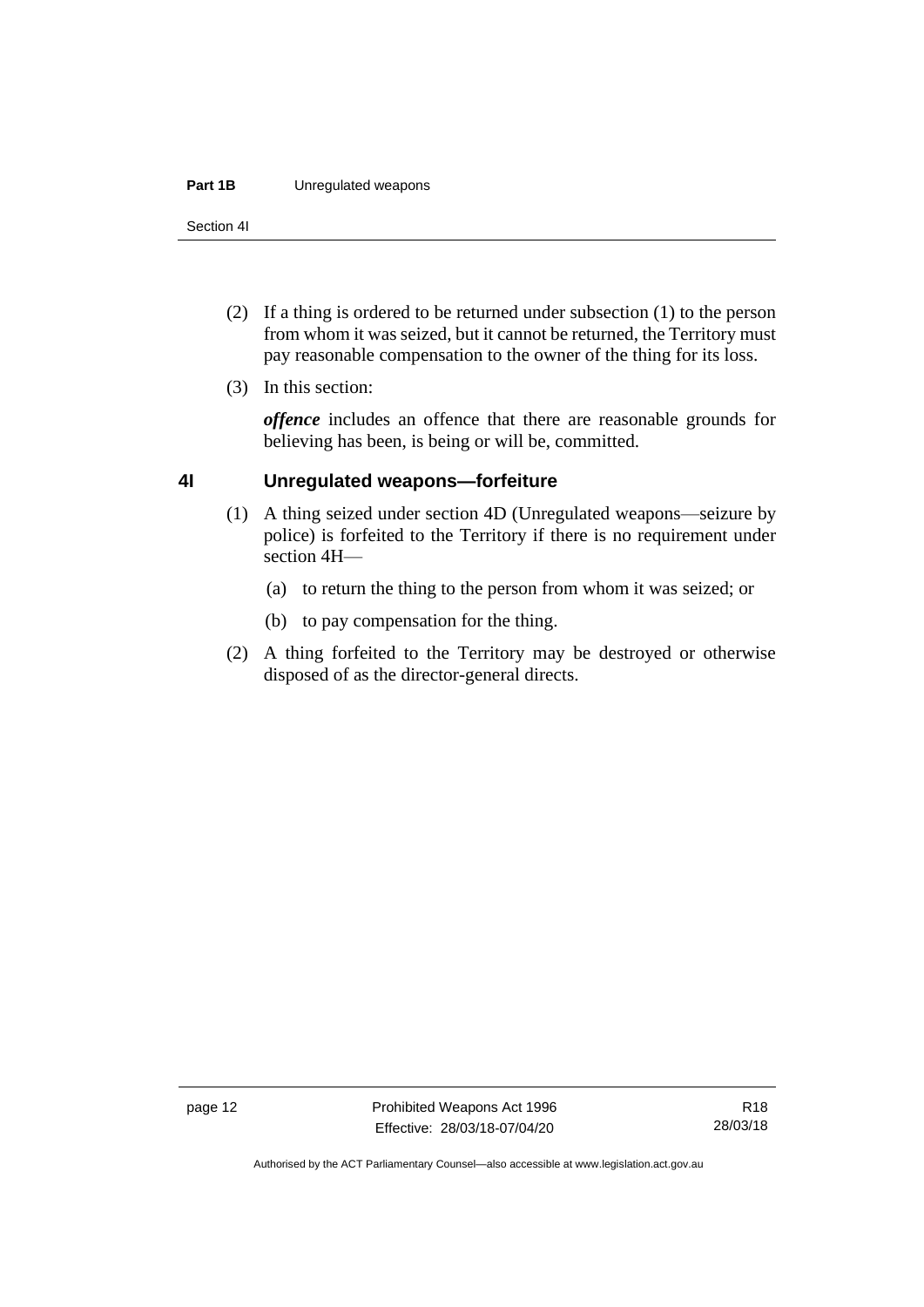## <span id="page-18-0"></span>**Part 1C Minister's guidelines**

## <span id="page-18-1"></span>**4K Minister's guidelines**

- (1) The Minister may make guidelines about the making of a decision by the registrar under section 4L.
- (2) The registrar must comply with any guidelines under this section.
- (3) A guideline is a disallowable instrument.
	- *Note* A disallowable instrument must be notified, and presented to the Legislative Assembly, under the [Legislation Act.](http://www.legislation.act.gov.au/a/2001-14)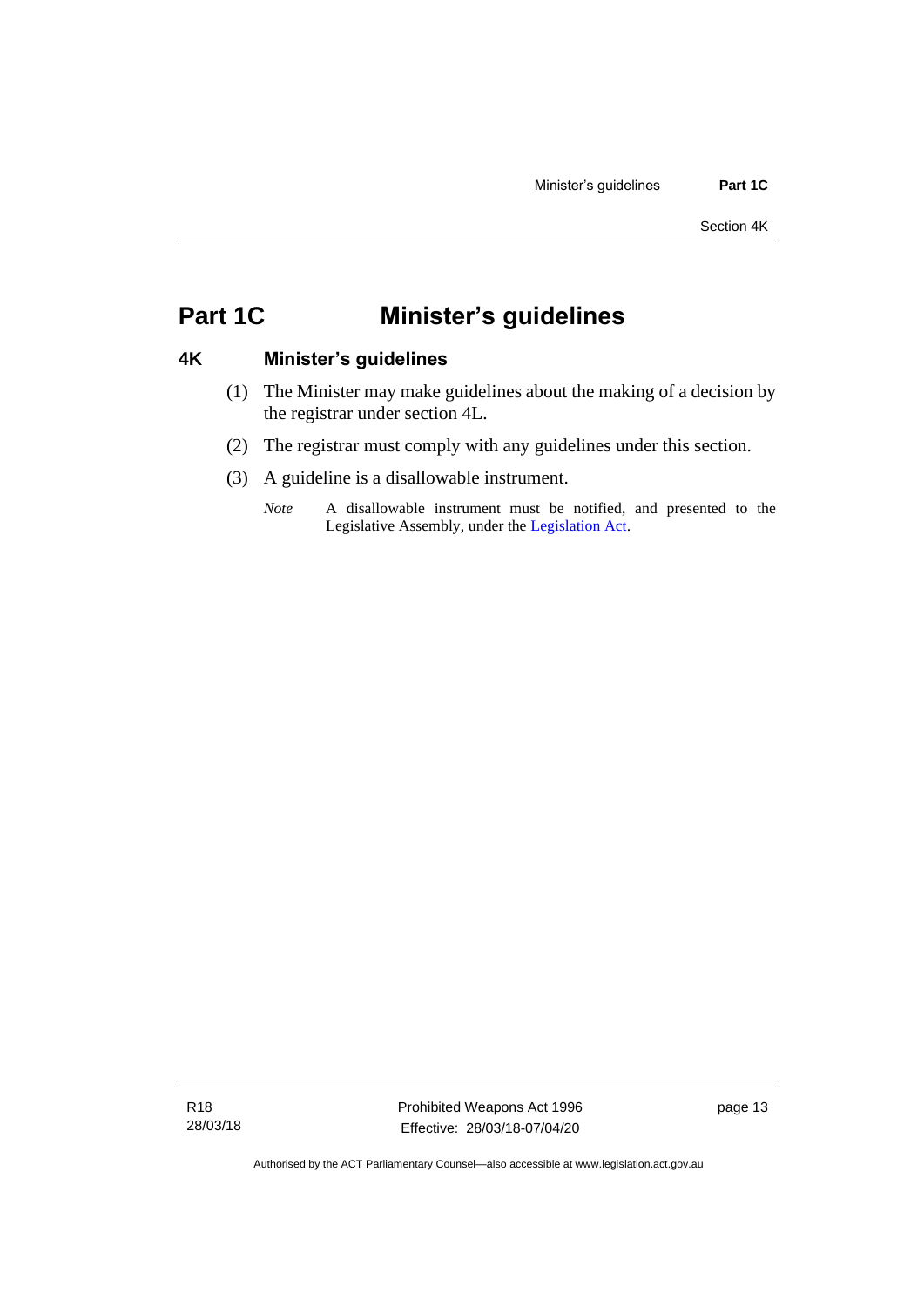Section 4L

## <span id="page-19-0"></span>**Part 1D Declarations about prohibited articles and weapons**

### <span id="page-19-1"></span>**4L Prohibited articles and weapons declarations by registrar**

- (1) The registrar may, in accordance with any guidelines under section 4K (Minister's guidelines), do any of the following:
	- (a) declare something to be a prohibited article;
	- (b) declare an unregulated weapon to be a prohibited weapon;
	- (c) declare that something is not a prohibited article or prohibited weapon.
- (2) A declaration remains in force for 3 months.
- (3) A declaration is a disallowable instrument.
	- *Note* A disallowable instrument must be notified, and presented to the Legislative Assembly, under the [Legislation Act.](http://www.legislation.act.gov.au/a/2001-14)
- (4) The registrar must give additional public notice of the declaration.
	- *Note Public notice* means notice on an ACT Government website or in a daily newspaper circulating in the ACT (see [Legislation Act,](http://www.legislation.act.gov.au/a/2001-14) dict, pt 1). The requirement in s (4) is in addition to the requirement for notification on the legislation register as a disallowable instrument.

### <span id="page-19-2"></span>**4M Effect of certain declarations**

A person does not commit an offence against this Act in relation to the possession or use of a thing that is the subject of a declaration under section 4L (1) (a) or (b) if the elements of the offence happen less than 2 days after the day the declaration is notified under the [Legislation Act.](http://www.legislation.act.gov.au/a/2001-14)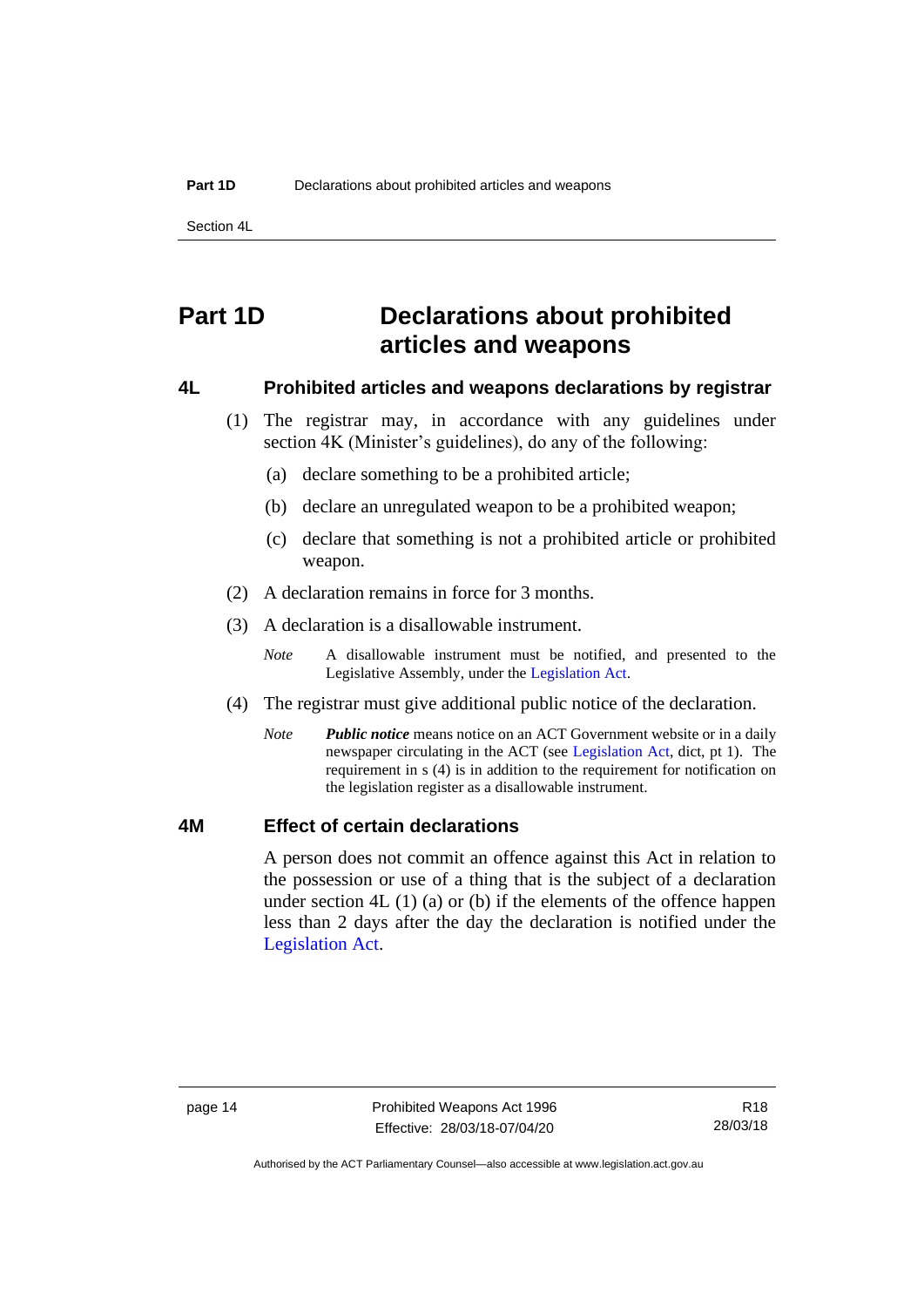## <span id="page-20-0"></span>**Part 2 Offences**

## <span id="page-20-1"></span>**5 Offence—unauthorised possession or use of prohibited weapons**

A person commits an offence if the person—

- (a) possesses or uses a prohibited weapon; and
- (b) is not authorised by a permit, or otherwise under this Act, to possess or use the weapon.

Maximum penalty: 500 penalty units, imprisonment for 5 years or both.

*Note* A reference to an Act includes a reference to the statutory instruments made or in force under the Act, including any regulation (se[e Legislation](http://www.legislation.act.gov.au/a/2001-14)  [Act,](http://www.legislation.act.gov.au/a/2001-14) s 104).

### <span id="page-20-2"></span>**6 Offence—unauthorised possession or use of prohibited articles**

A person commits an offence if the person—

- (a) possesses or uses a prohibited article; and
- (b) is not authorised by a permit, or otherwise under this Act, to possess or use the article.

Maximum penalty: 200 penalty units, imprisonment for 2 years or both.

*Note* A reference to an Act includes a reference to the statutory instruments made or in force under the Act, including any regulation (se[e Legislation](http://www.legislation.act.gov.au/a/2001-14)  [Act,](http://www.legislation.act.gov.au/a/2001-14) s 104).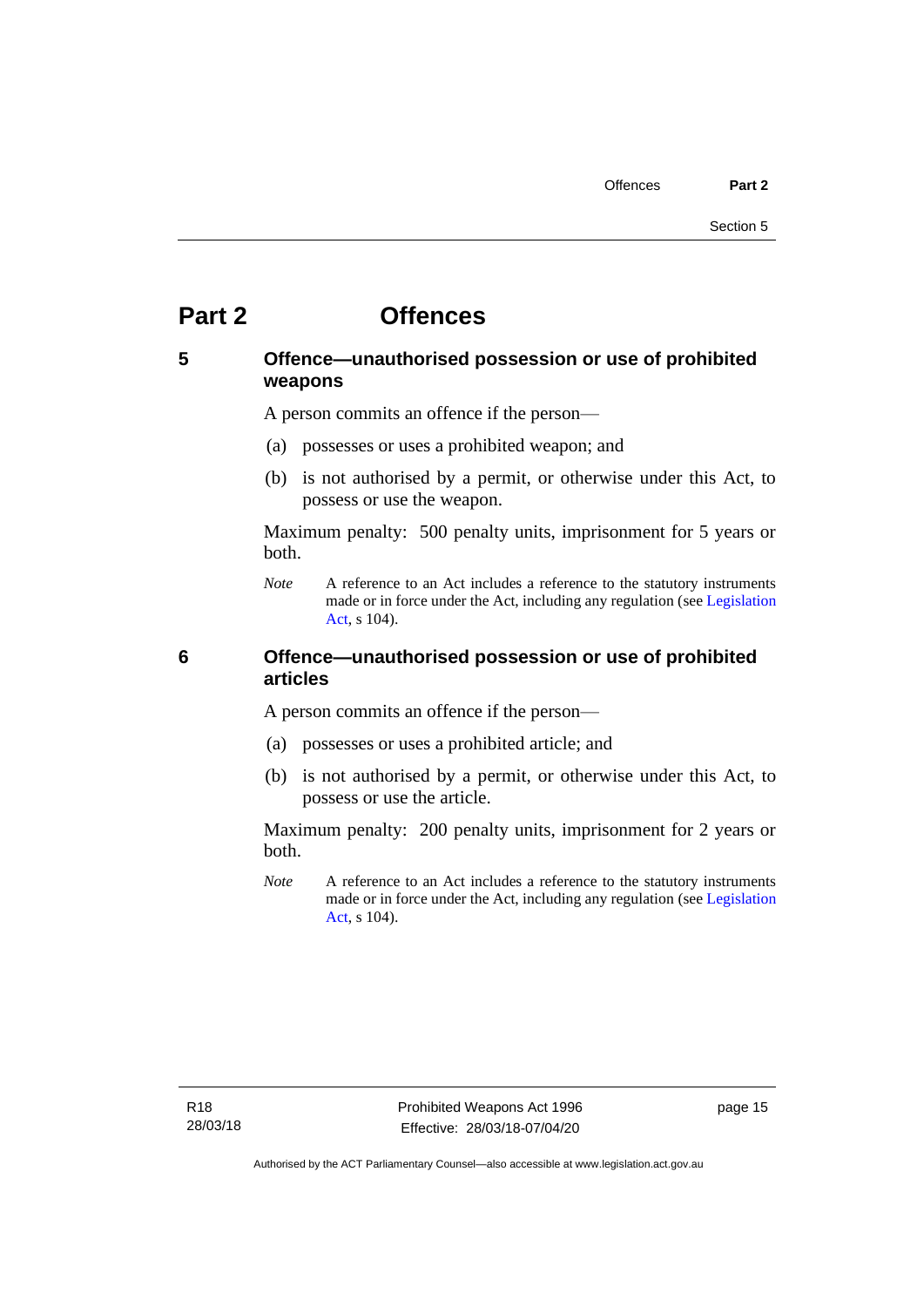#### **Part 2** Offences

## <span id="page-21-0"></span>**6A Declarations about authorised possession and use of laser pointers**

- (1) The registrar may, in accordance with any guidelines under section 6B, declare that the possession or use of a laser pointer is authorised.
	- *Note 1* A power to make a statutory instrument includes power to make different provision in relation to different matters or different classes of matters (se[e Legislation Act,](http://www.legislation.act.gov.au/a/2001-14) s 48.)
	- *Note 2* A reference to an Act includes a reference to a provision of an Act (see [Legislation Act,](http://www.legislation.act.gov.au/a/2001-14) s 7 (3)).
- (2) A declaration may provide for the authorisation—
	- (a) to apply generally or in a particular case; or
	- (b) to be conditional.
- (3) A declaration is a disallowable instrument.

*Note* A disallowable instrument must be notified, and presented to the Legislative Assembly, under the [Legislation Act.](http://www.legislation.act.gov.au/a/2001-14)

(4) In this section:

*laser pointer* means a prohibited weapon that is a hand-held article, commonly known as a laser pointer, designed or adapted to emit a laser beam with an accessible emission level of greater than 1mW.

### <span id="page-21-1"></span>**6B Guidelines for declarations under section 6A**

- (1) The Minister may make guidelines about the making of a declaration under section 6A.
- (2) The registrar must comply with any guidelines under this section.
- (3) A guideline is a disallowable instrument.
	- *Note* A disallowable instrument must be notified, and presented to the Legislative Assembly, under the [Legislation Act.](http://www.legislation.act.gov.au/a/2001-14)

Authorised by the ACT Parliamentary Counsel—also accessible at www.legislation.act.gov.au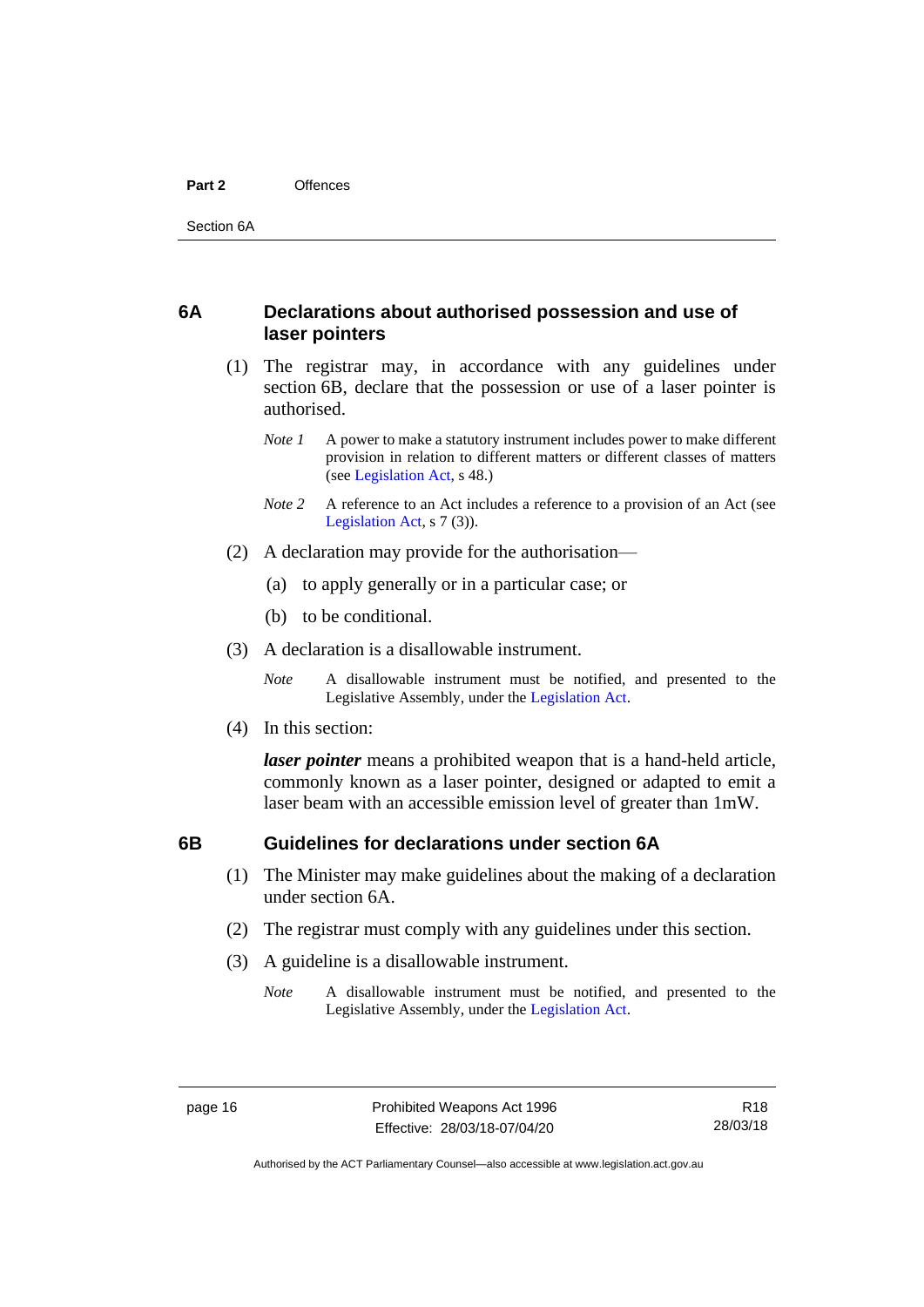### <span id="page-22-0"></span>**7 Inspection of prohibited weapons or articles by police**

- (1) A person who possesses a prohibited weapon or prohibited article must, on demand made by a police officer at any time, produce for inspection by that officer—
	- (a) the weapon or article; and
	- (b) any permit that authorises the person to possess the weapon or article.

Maximum penalty: 50 penalty units.

- (2) A person commits an offence against subsection (1) only if the police officer, when making the demand, explains to the person that failure to comply with the demand is an offence against this Act.
- (3) In subsection (1), a reference to a *prohibited weapon* or a *prohibited article* includes a reference to a part of a prohibited weapon or a prohibited article.

## <span id="page-22-1"></span>**8 Offence—disposal of prohibited weapons and articles by unauthorised holders**

- (1) A person commits an offence if—
	- (a) the person has possession of a prohibited weapon or prohibited article; and
	- (b) the person is not, or is no longer, authorised by a permit or otherwise under this Act to possess the weapon or article; and
	- (c) within 7 days after the day the person comes into possession of, or is no longer authorised to possess, the weapon or article, the person fails—
		- (i) to surrender the weapon or article to a police officer; or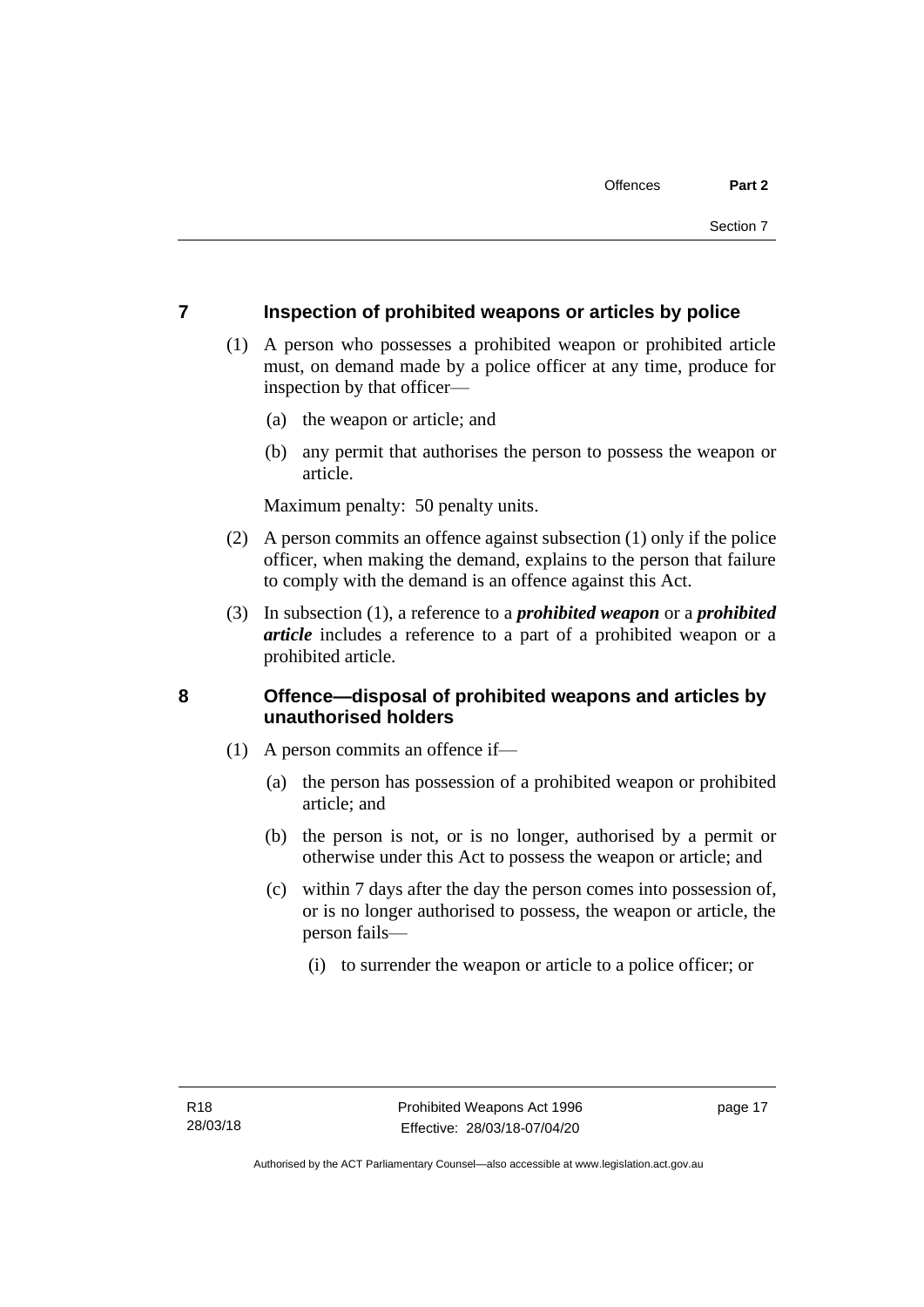(ii) to dispose of the weapon or article to someone who is authorised by a permit to possess it.

Maximum penalty: 50 penalty units, imprisonment for 6 months or both.

- (2) A person does not contravene any other provision of this Act because the person—
	- (a) disposed of or surrendered a prohibited weapon or prohibited article in accordance with this section; or
	- (b) accepted a prohibited weapon or prohibited article under this section.

page 18 Prohibited Weapons Act 1996 Effective: 28/03/18-07/04/20

R18 28/03/18

Authorised by the ACT Parliamentary Counsel—also accessible at www.legislation.act.gov.au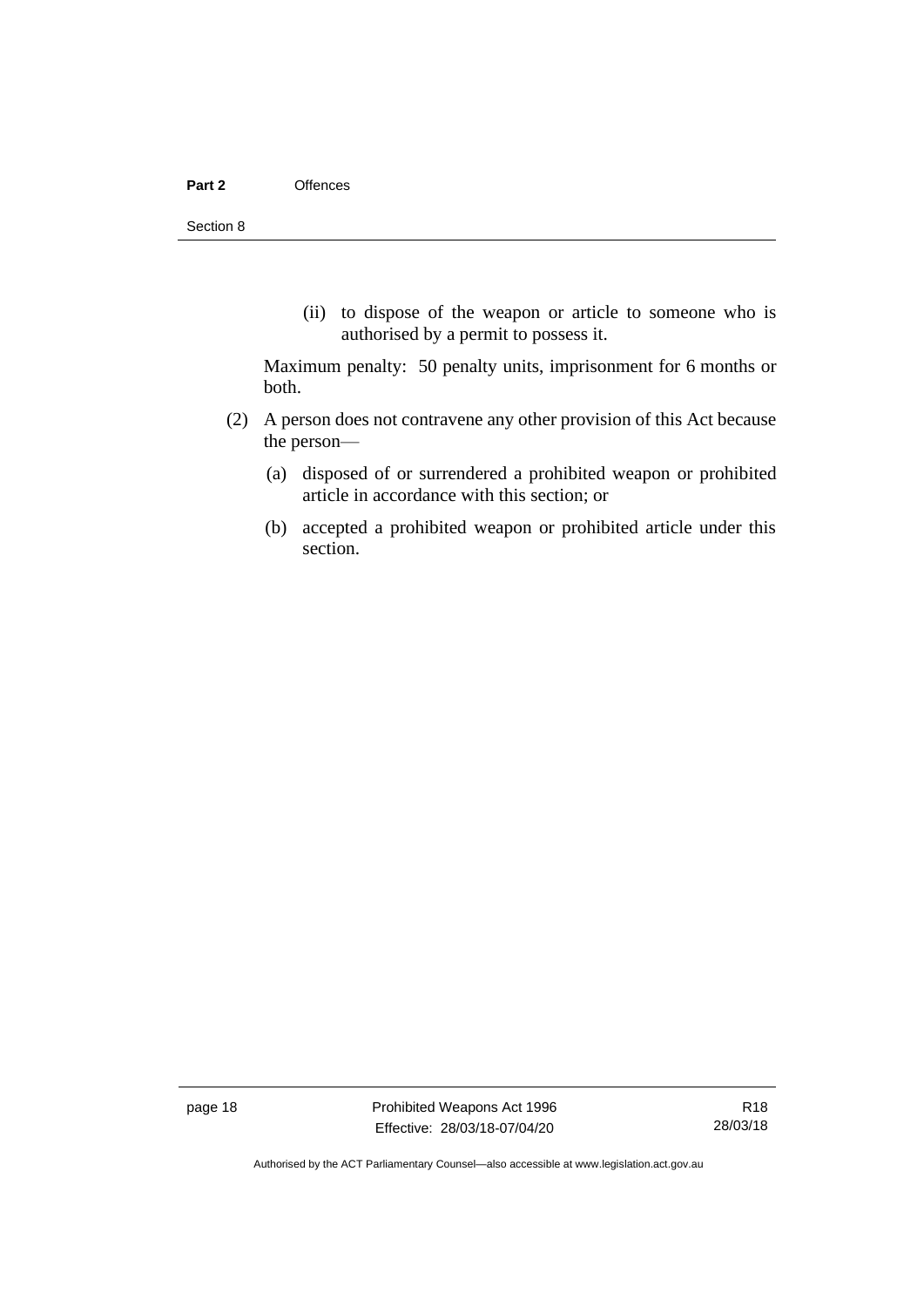## <span id="page-24-0"></span>**Part 3 Permits**

## <span id="page-24-1"></span>**9 Permits**

- (1) The registrar may issue a permit authorising the possession or use of—
	- (a) a prohibited weapon; or
	- (b) a prohibited article.
- (2) The regulations may provide for mandatory or discretionary grounds for refusing the issue of a permit.
- (3) A permit may be issued subject to conditions.
- (4) The conditions may provide for the expiration of the permit, limit the authority it confers and impose requirements on the person to whom the permit is issued.
- (5) The registrar may, for any reason the registrar considers sufficient, cancel a permit by causing written notice of its cancellation to be served on the person to whom the permit was issued.
- (6) A person to whom a permit was issued may surrender the permit for cancellation.

## <span id="page-24-2"></span>**11 Contravention of conditions**

A person to whom a permit is issued must not contravene any requirement made by the conditions of a permit.

Maximum penalty: 50 penalty units.

## <span id="page-24-3"></span>**12 Production of permit**

- (1) A person to whom a permit is issued must, on demand of a police officer at any time—
	- (a) produce the permit for inspection by the police officer if the person has the permit in his or her possession; or

page 19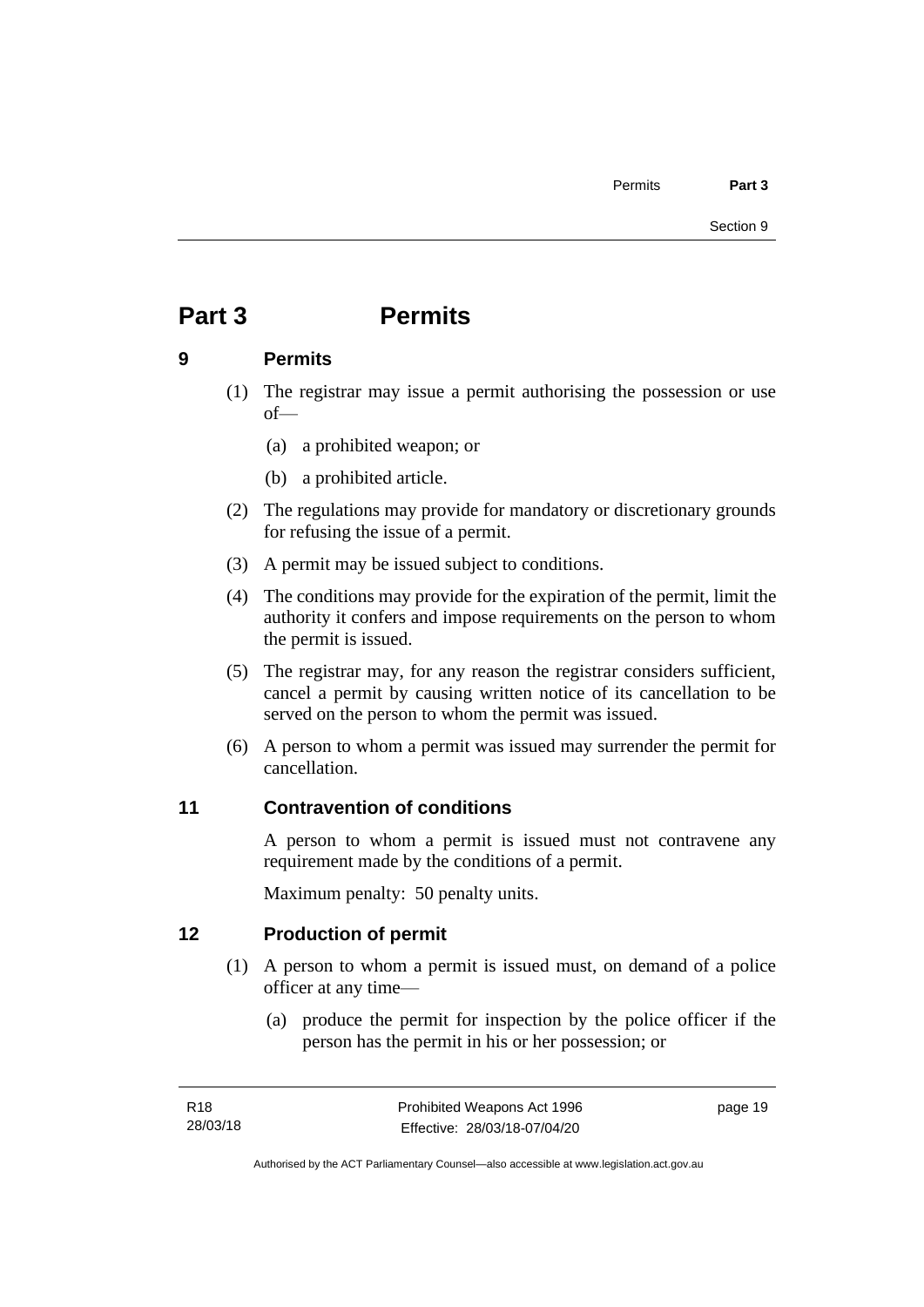#### **Part 3** Permits

(b) state the person's full name and usual place of residence to the police officer.

Maximum penalty: 50 penalty units, imprisonment for 6 months or both.

(2) A person commits an offence against subsection (1) only if the police officer, when making the demand, explains to the person that failure to comply with the demand is an offence against this Act.

## <span id="page-25-0"></span>**13 Surrender of cancelled permit**

If a permit is cancelled or expires, the person to whom it was issued must within 7 days of that cancellation or expiry, surrender it to the registrar.

Maximum penalty: 50 penalty units, imprisonment for 6 months or both.

page 20 Prohibited Weapons Act 1996 Effective: 28/03/18-07/04/20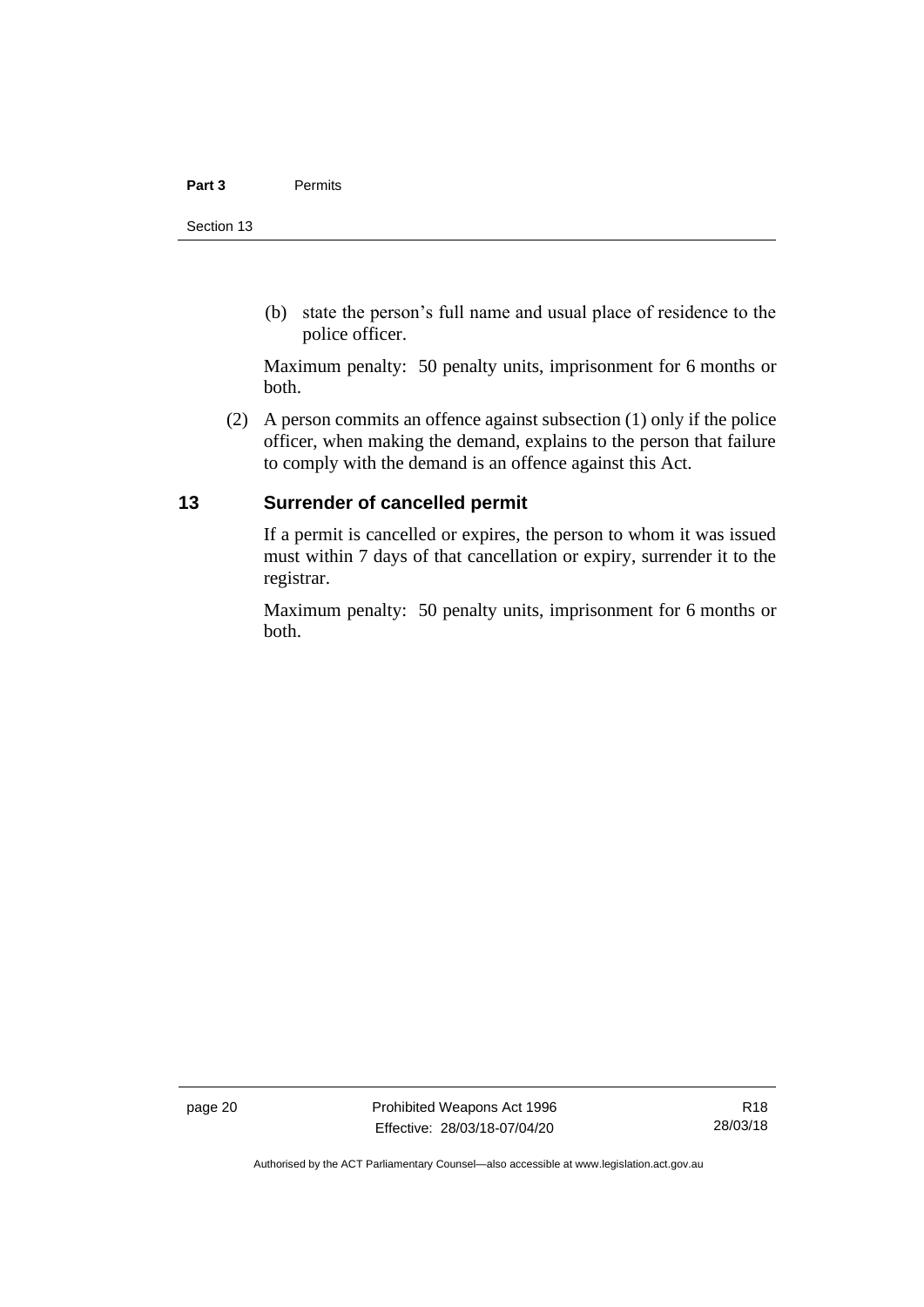## <span id="page-26-0"></span>**Part 3A Notification and review of decisions**

### <span id="page-26-1"></span>**14 Meaning of** *reviewable decision—***pt 3A**

In this part:

*reviewable decision* means a decision mentioned in schedule 3, column 3 under a provision of this Act mentioned in column 2 in relation to the decision.

## <span id="page-26-2"></span>**14A Reviewable decision notices**

If a person makes a reviewable decision, the person must give a reviewable decision notice to each entity mentioned in schedule 3, column 4 in relation to the decision.

- *Note 1* The person must also take reasonable steps to give a reviewable decision notice to any other person whose interests are affected by the decision (see *[ACT Civil and Administrative Tribunal Act 2008](http://www.legislation.act.gov.au/a/2008-35)*, s 67A).
- *Note* 2 The requirements for reviewable decision notices are prescribed under the *[ACT Civil and Administrative Tribunal Act 2008](http://www.legislation.act.gov.au/a/2008-35)*.

### <span id="page-26-3"></span>**14B Applications for review**

The following may apply to the ACAT for a review of a reviewable decision:

- (a) an entity mentioned in schedule 3, column 4 in relation to the decision;
- (b) any other person whose interests are affected by the decision.
- *Note* If a form is approved under the *[ACT Civil and Administrative Tribunal](http://www.legislation.act.gov.au/a/2008-35)  [Act 2008](http://www.legislation.act.gov.au/a/2008-35)* for the application, the form must be used.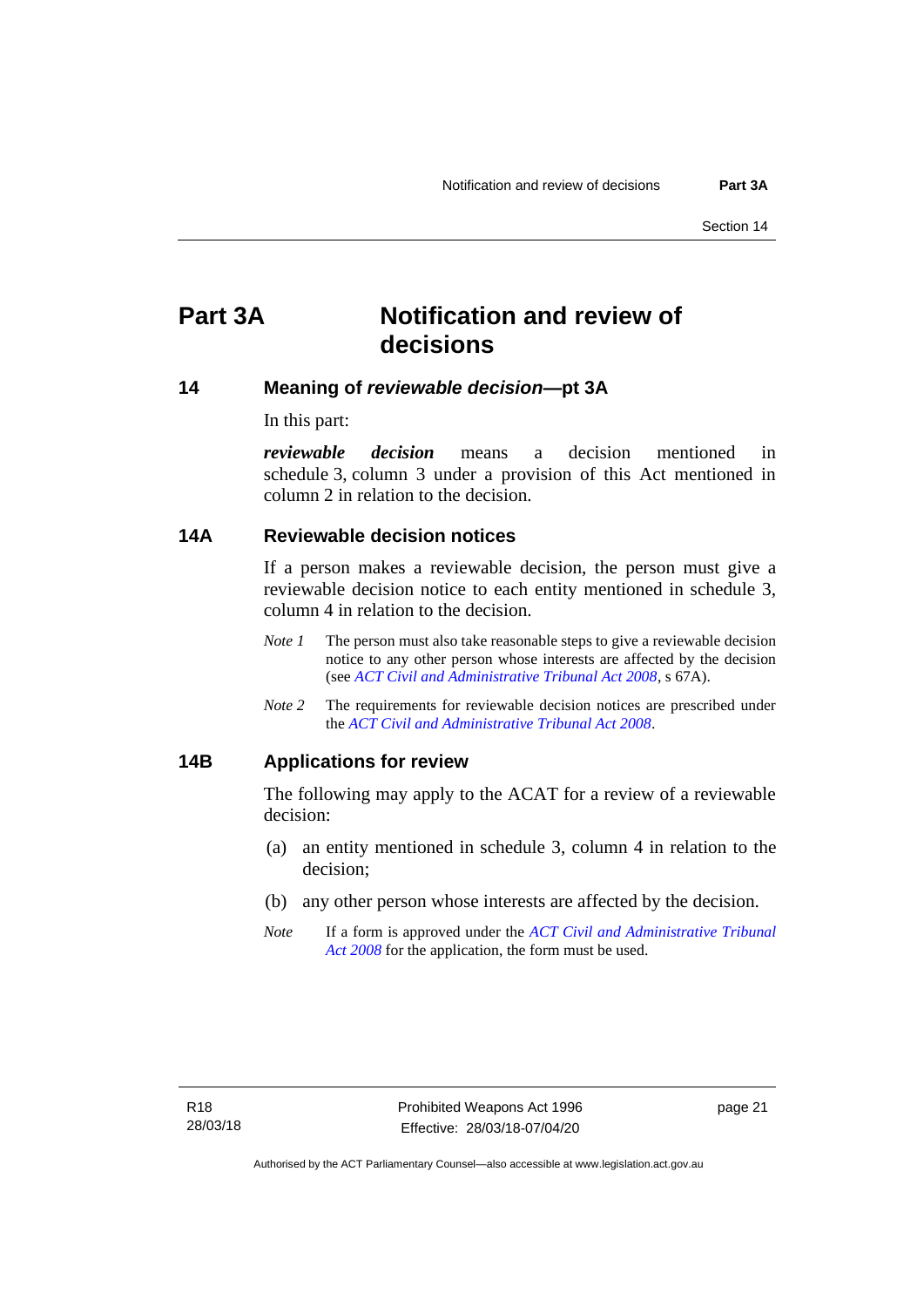#### **Part 4** Miscellaneous

Section 15

## <span id="page-27-0"></span>**Part 4 Miscellaneous**

### <span id="page-27-1"></span>**15 Information to be supplied**

A person who has possession of a prohibited weapon or prohibited article acquired from another person must, on demand made by a police officer at any time, inform the police officer of—

- (a) the name and address of the person from whom the weapon or article was acquired; and
- (b) the date on which it was acquired.

Maximum penalty: 50 penalty units.

## <span id="page-27-2"></span>**16 Disposal of surrendered or seized prohibited weapons or prohibited articles**

- (1) A magistrate may, on application by a police officer or by any person who claims to be the owner of a prohibited weapon or prohibited article surrendered to or seized by a police officer in accordance with this Act, order that the weapon or article—
	- (a) be forfeited to the Territory; or
	- (b) be returned to the person claiming to be the owner of the weapon or article; or
	- (c) be otherwise disposed of in such manner as the court thinks fit.
- (2) If a person is found guilty of an offence against this Act and a weapon or article has been seized by a police officer in connection with the offence, the court which makes the finding of guilt is taken to have ordered that the weapon or article be forfeited to the Territory.
	- *Note Found guilty*—see th[e Legislation Act,](http://www.legislation.act.gov.au/a/2001-14) dictionary, pt 1.
- (3) A weapon or article forfeited under subsection (2) may be destroyed.

Authorised by the ACT Parliamentary Counsel—also accessible at www.legislation.act.gov.au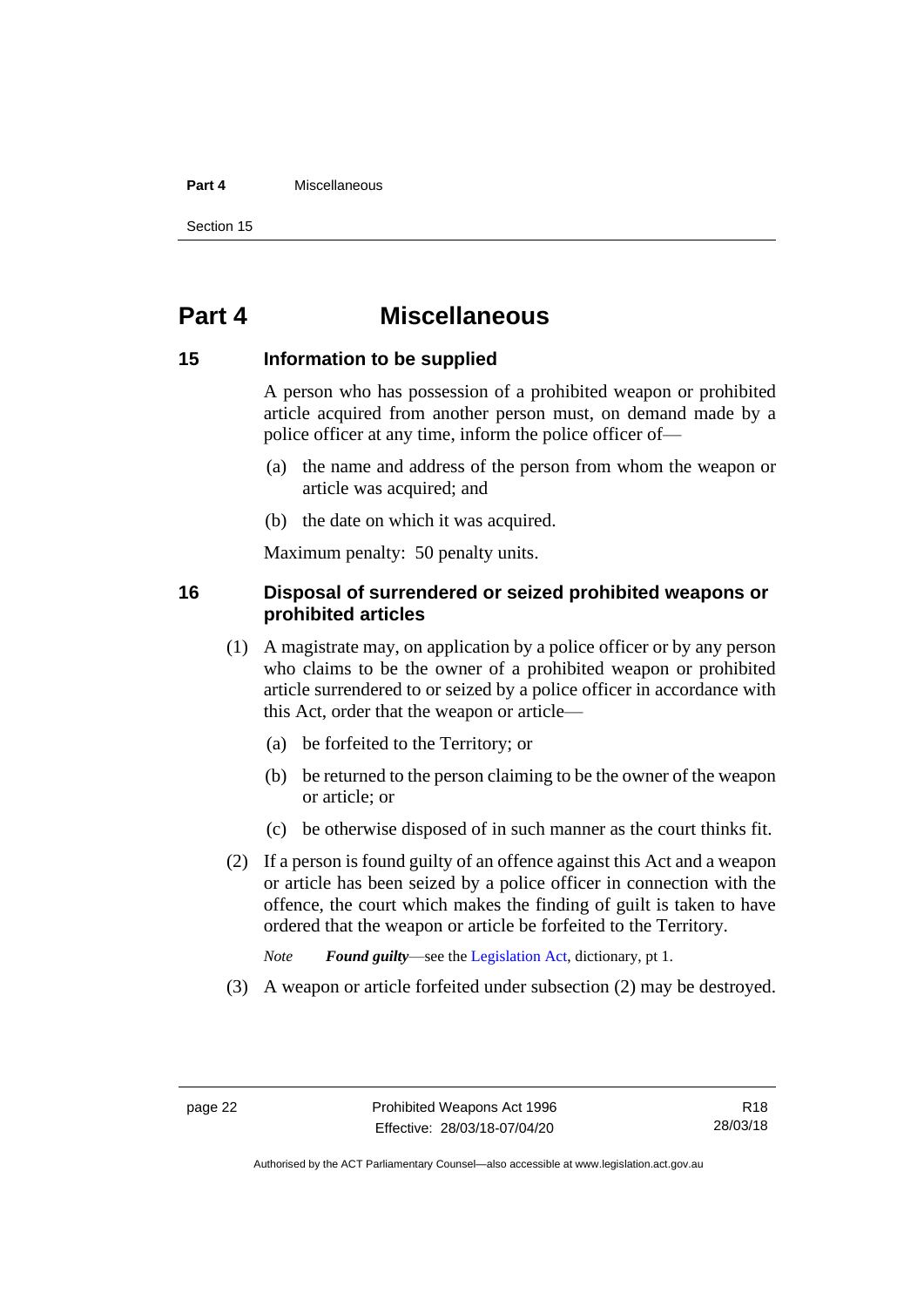## <span id="page-28-0"></span>**17 Evidentiary provisions**

A certificate signed by the registrar stating the following is evidence of the matter stated:

- (a) at a stated time or during a stated period, a stated person was, or was not, the holder of a stated permit (or of a permit for a stated prohibited weapon or prohibited article);
- (b) a permit was or was not, on a day or during a stated period, subject to a stated condition.

### <span id="page-28-1"></span>**17A Determination of fees**

- (1) The Minister may determine fees for this Act.
	- *Note* The [Legislation Act](http://www.legislation.act.gov.au/a/2001-14) contains provisions about the making of determinations and regulations relating to fees (see pt 6.3).
- (2) A determination is a disallowable instrument.
	- *Note* A disallowable instrument must be notified, and presented to the Legislative Assembly, under the [Legislation Act.](http://www.legislation.act.gov.au/a/2001-14)

### <span id="page-28-2"></span>**18 Approved forms**

- (1) The registrar may approve forms for this Act.
- (2) If the registrar approves a form for a particular purpose, the approved form must be used for that purpose.
- (3) An approved form is a notifiable instrument.
	- *Note* A notifiable instrument must be notified under the *[Legislation Act 2001](http://www.legislation.act.gov.au/a/2001-14)*.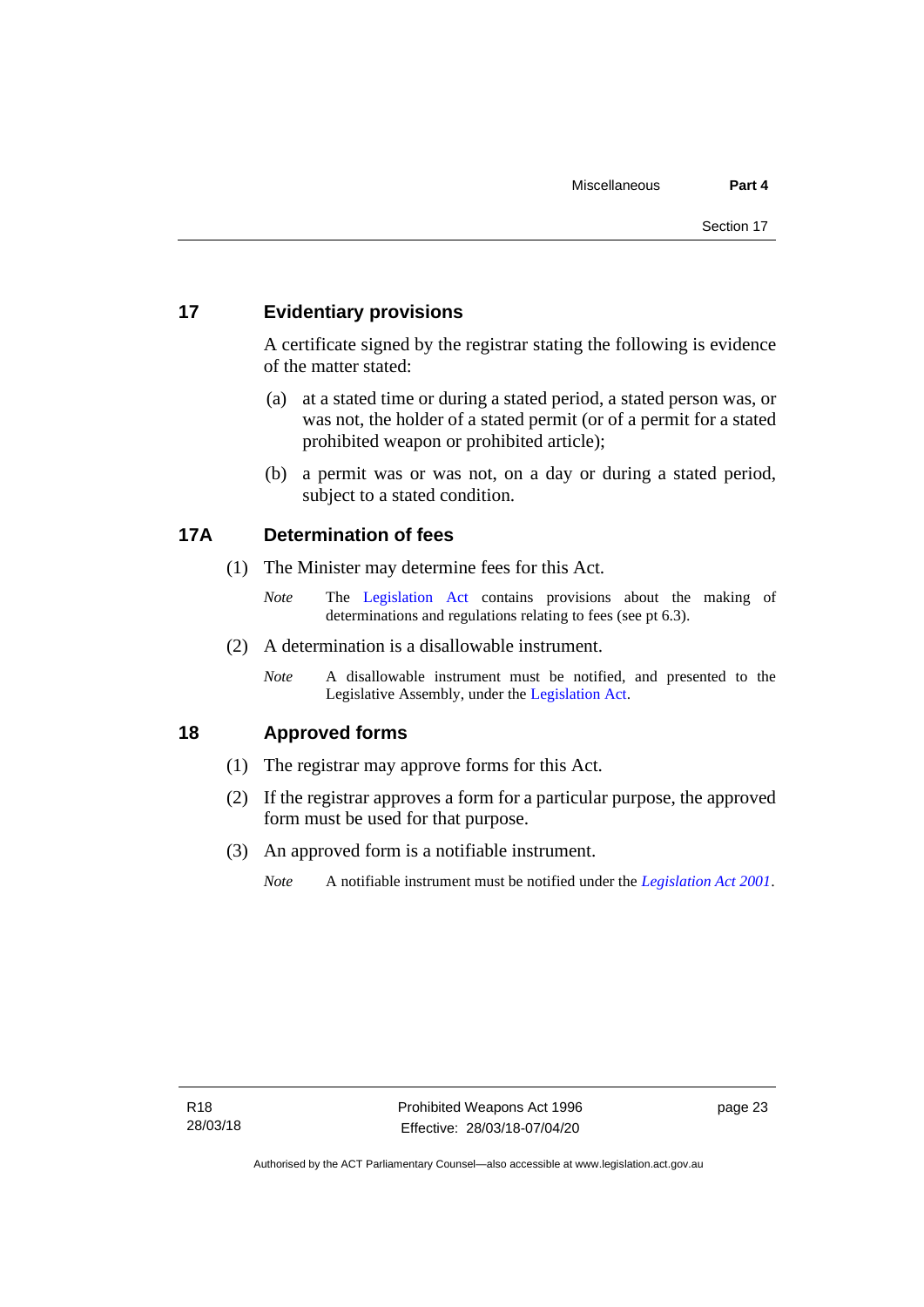#### **Part 4** Miscellaneous

Section 19

## <span id="page-29-0"></span>**19 Regulation-making power**

- (1) The Executive may make regulations for this Act.
	- *Note* Regulations must be notified, and presented to the Legislative Assembly, under the *[Legislation Act 2001](http://www.legislation.act.gov.au/a/2001-14)*.
- (2) The regulations may prescribe offences for contraventions of the regulations and prescribe maximum penalties of not more than 10 penalty units for offences against the regulations.

page 24 Prohibited Weapons Act 1996 Effective: 28/03/18-07/04/20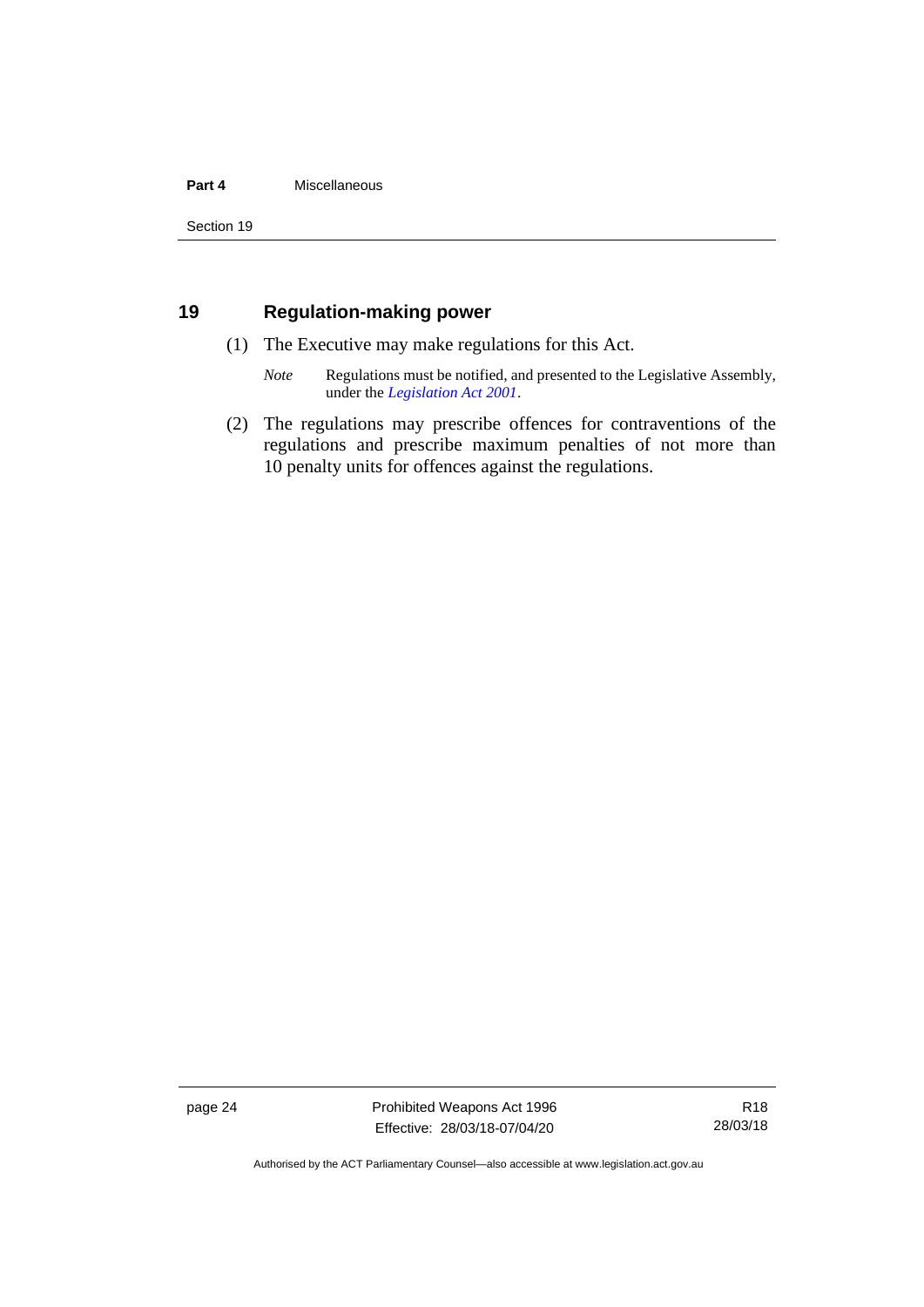## <span id="page-30-0"></span>**Schedule 1 Prohibited weapons**

<span id="page-30-1"></span>(see s 4A)

## **Part 1.1 Prohibited bladed weapons**

| column 1<br>item |                           | column <sub>2</sub><br>description                                                                                         |                                                                                                                                                                                     |
|------------------|---------------------------|----------------------------------------------------------------------------------------------------------------------------|-------------------------------------------------------------------------------------------------------------------------------------------------------------------------------------|
| 1                |                           | a flick knife or other similar device that has a blade folded or<br>recessed into the handle which opens automatically by- |                                                                                                                                                                                     |
|                  | (a)                       |                                                                                                                            | gravity or centrifugal force; or                                                                                                                                                    |
|                  | (b)                       |                                                                                                                            | pressure applied to a button, spring or device in or attached<br>to the handle of the device                                                                                        |
| 2                |                           |                                                                                                                            | a sheath knife or other similar device that has a sheath that<br>withdraws into the handle by-                                                                                      |
|                  | (a)                       |                                                                                                                            | gravity or centrifugal force; or                                                                                                                                                    |
|                  | (b)                       |                                                                                                                            | pressure applied to a button, spring or device in or attached<br>to the handle of the device                                                                                        |
| 3                |                           | instrument-                                                                                                                | a dagger or other similar device, that has a sharp-pointed stabbing                                                                                                                 |
|                  | (a)                       |                                                                                                                            | that can be concealed on the person; and                                                                                                                                            |
|                  | (b)                       | $that$ —                                                                                                                   |                                                                                                                                                                                     |
|                  |                           | (i)                                                                                                                        | has a flat blade with cutting edges (whether serrated<br>or non-serrated) along the length of both sides; or                                                                        |
|                  |                           | (ii)                                                                                                                       | has a needle-like blade, the cross section of which is<br>elliptical or has three or more sides; and                                                                                |
|                  |                           | (iii)                                                                                                                      | is not a sword or bayonet                                                                                                                                                           |
|                  | <b>Example</b>            |                                                                                                                            |                                                                                                                                                                                     |
|                  | Urban Skinner push dagger |                                                                                                                            |                                                                                                                                                                                     |
|                  | <b>Note</b>               |                                                                                                                            | An example is part of the Act, is not exhaustive and may extend, but<br>does not limit, the meaning of the provision in which it appears (see<br>Legislation Act, s 126 and s 132). |
|                  |                           |                                                                                                                            |                                                                                                                                                                                     |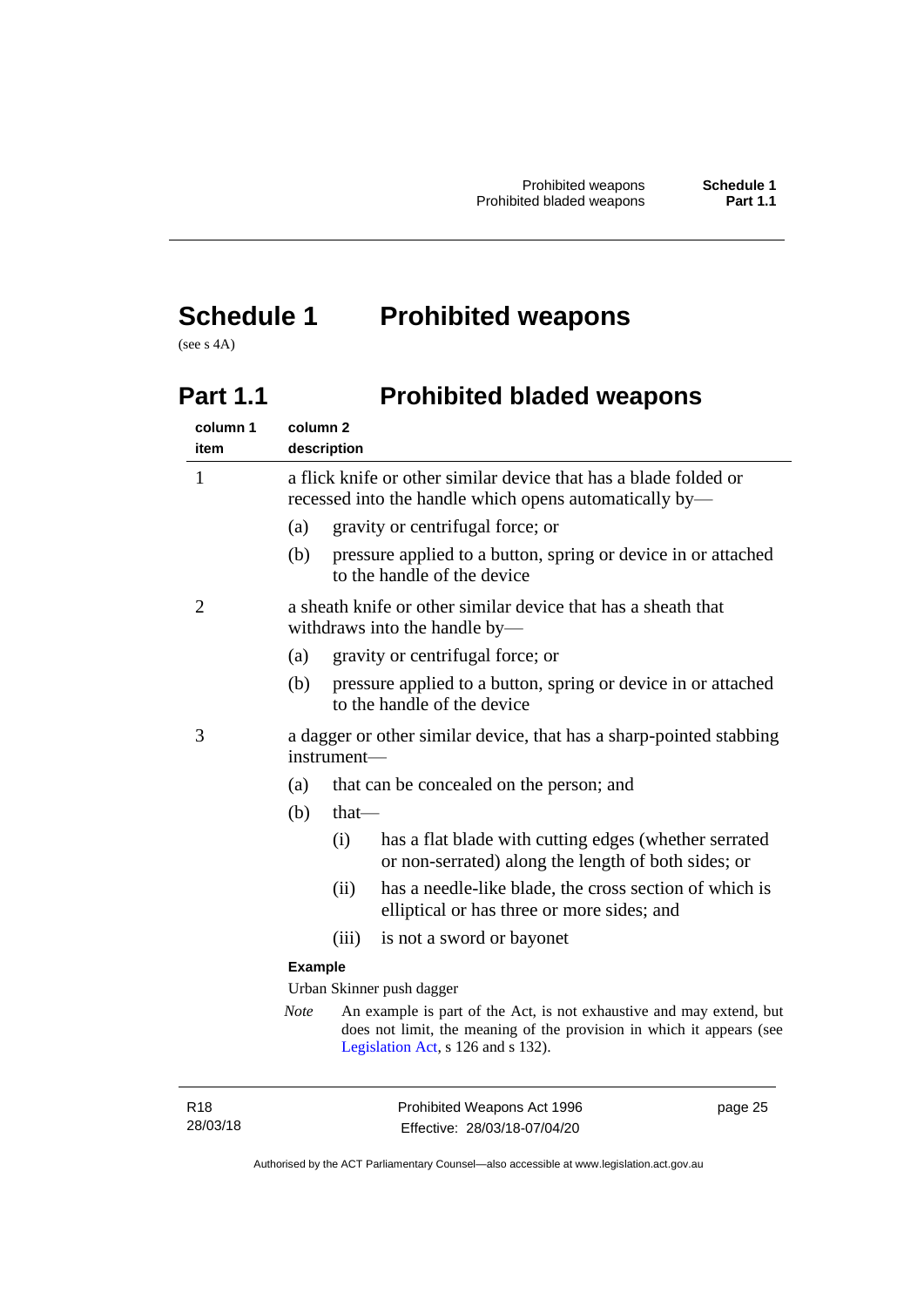| column 1<br>item | column <sub>2</sub><br>description                                                                                                         |  |
|------------------|--------------------------------------------------------------------------------------------------------------------------------------------|--|
| $\overline{4}$   | a butterfly knife, balisong or other similar device that consists of a<br>blade (whether single-edged or multi-edged) or spike that—       |  |
|                  | fits within 2 handles attached to the blade or spike by<br>(a)<br>transverse pivot points; and                                             |  |
|                  | can be opened by gravity or centrifugal force<br>(b)                                                                                       |  |
| 5                | a star knife or other similar device that-                                                                                                 |  |
|                  | consists of 2 or more angular points, blades or spikes that<br>(a)<br>spreads out about a central axis point; and                          |  |
|                  | is designed to spin around the knife's central axis point in<br>(b)<br>flight when thrown at a target                                      |  |
| 6                | a trench knife or other similar device that-                                                                                               |  |
|                  | consists of a blade (whether single-edged or multi-edged) or<br>(a)<br>spike; and                                                          |  |
|                  | is fitted with a handle made of a hard substance; and<br>(b)                                                                               |  |
|                  | is either made or modified to be fitted over the knuckles of<br>(c)<br>the hand of the user-                                               |  |
|                  | (i)<br>to protect the knuckles; and                                                                                                        |  |
|                  | to increase the effect of a punch or blow<br>(ii)                                                                                          |  |
| 7                | a knife that can discharge a blade as a projectile by a spring<br>mechanism or other means (known as a ballistic knife)                    |  |
| 8                | a blade, knife or axe that is either made or modified to be thrown                                                                         |  |
| 9                | a claw (known as a hand or foot claw) made or modified to be<br>attached to or worn on the hand or foot to cause injury to someone<br>else |  |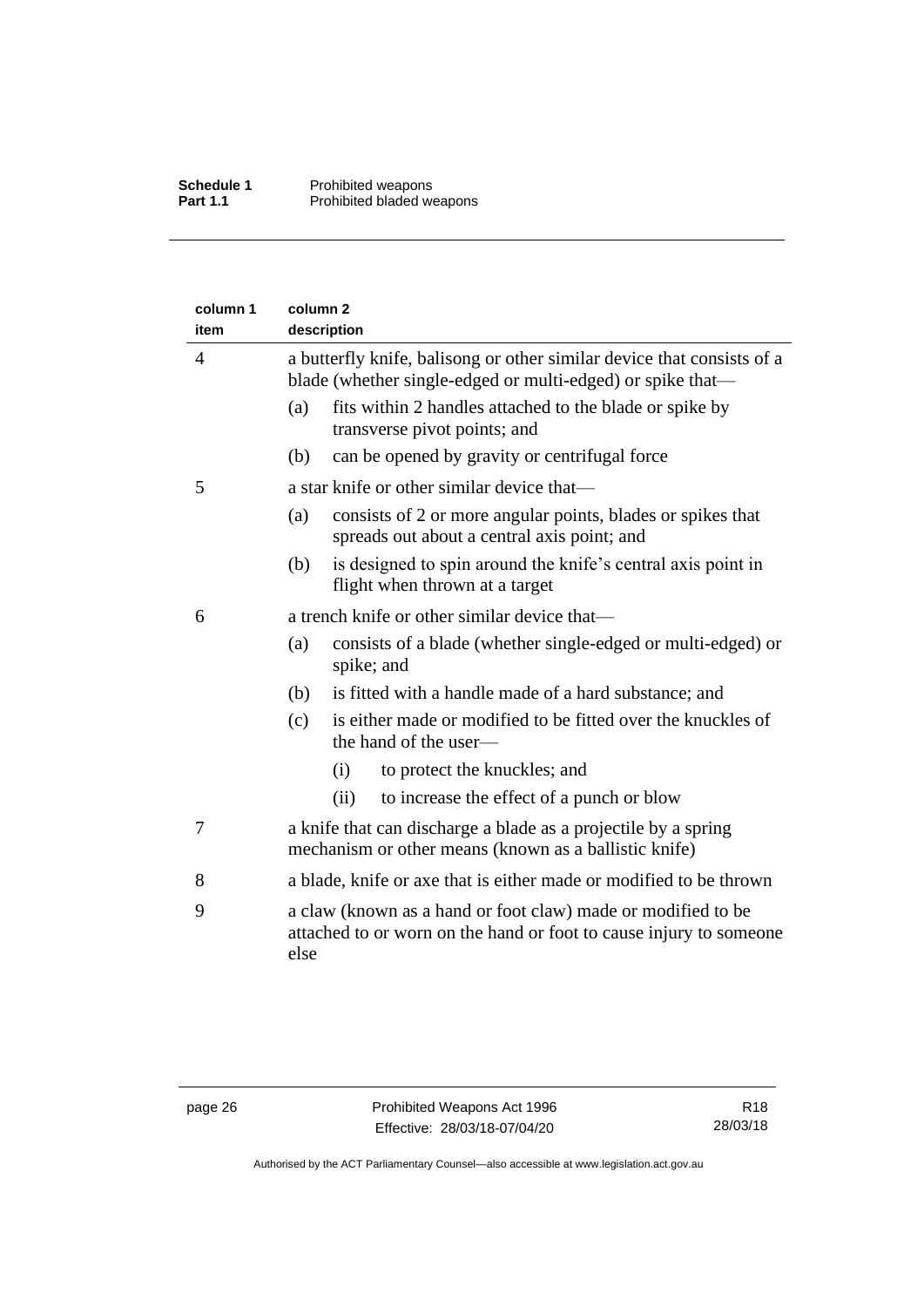| column 1<br>item | column 2<br>description                                                                                       |  |
|------------------|---------------------------------------------------------------------------------------------------------------|--|
| 10               | an article or other thing that—                                                                               |  |
|                  | because of its appearance is capable of being mistaken for<br>(a)<br>something else that is not a weapon; and |  |
|                  | disguises or conceals within it a single-edged or multi-<br>(b)<br>edged blade or spike                       |  |
|                  | <b>Example</b>                                                                                                |  |
|                  | credit card knife                                                                                             |  |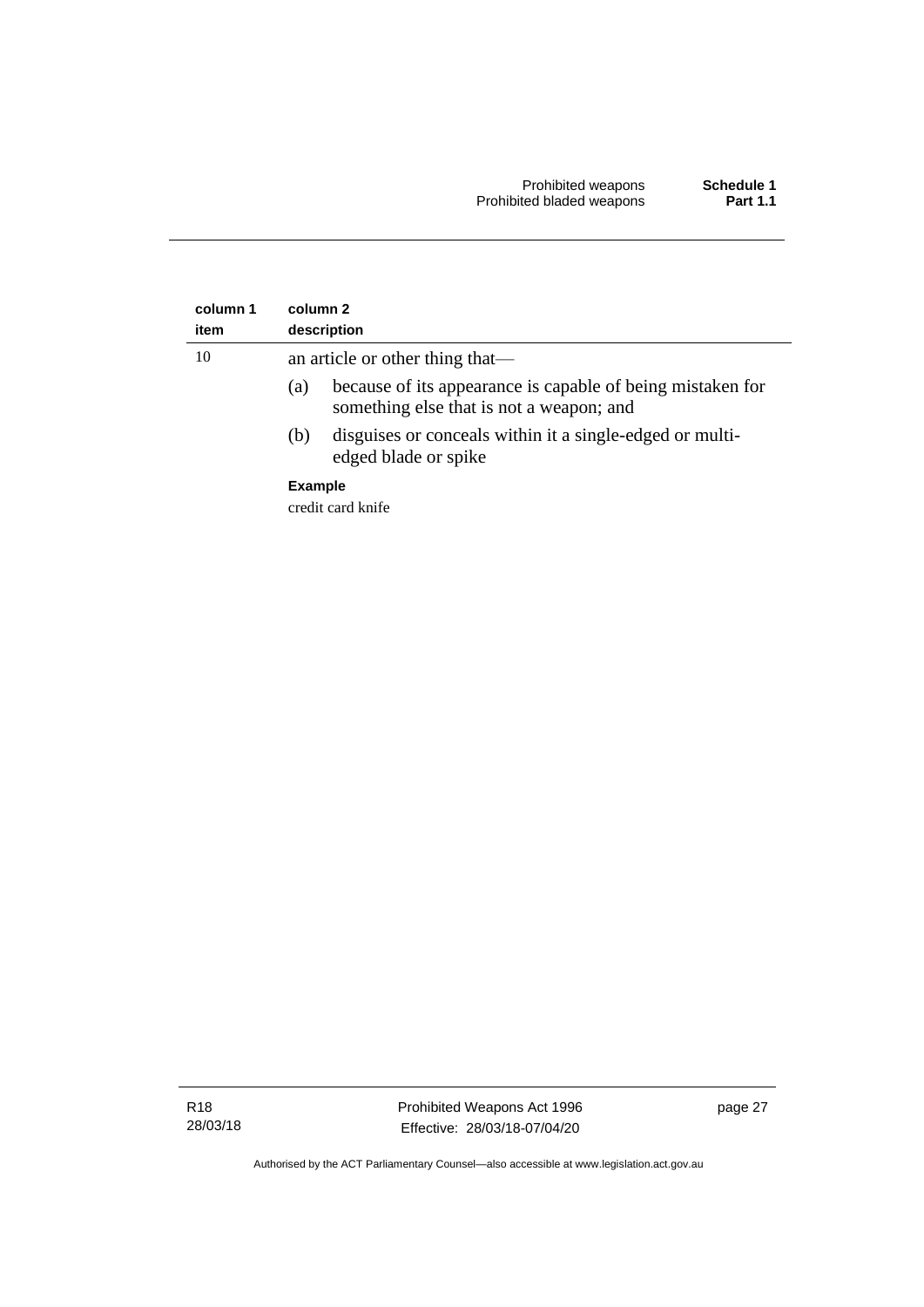## <span id="page-33-0"></span>**Part 1.2 Prohibited hand weapons**

| column 1<br>item | column <sub>2</sub><br>description                                                                                                                                                           |  |  |
|------------------|----------------------------------------------------------------------------------------------------------------------------------------------------------------------------------------------|--|--|
| 1                | a knuckle-duster or other similar device, made or modified to be<br>fitted over the knuckles of the hand of the user—                                                                        |  |  |
|                  | (a)<br>to protect the knuckles; and                                                                                                                                                          |  |  |
|                  | to increase the effect of a punch or other blow<br>(b)                                                                                                                                       |  |  |
| $\overline{2}$   | a sap glove or other weighted glove (including a fingerless glove)<br>made or modified to be used as a weapon                                                                                |  |  |
| 3                | a studded glove, or other similar hand covering, that incorporates<br>protrusions designed to puncture or bruise the skin                                                                    |  |  |
| 4                | a mace or other similar device (other than a ceremonial mace<br>made for use solely as a symbol of authority on ceremonial<br>occasions) that-                                               |  |  |
|                  | (a)<br>can cause injury; and                                                                                                                                                                 |  |  |
|                  | (b)<br>consists of a club or staff fitted with a flanged or spiked<br>head                                                                                                                   |  |  |
| 5                | a flail or other similar device consisting of a staff or handle that<br>has fitted to 1 end, by any means, a freely swinging part armed<br>with spikes or studded with any protruding matter |  |  |
| 6                | a whip, the lash of which is comprised completely or partly of<br>metal                                                                                                                      |  |  |
| 7                | a cat-o'-nine-tails or other similar device whether or not it has<br>9 lashes                                                                                                                |  |  |
| 8                | nunchakus or kung-fu sticks or other similar device                                                                                                                                          |  |  |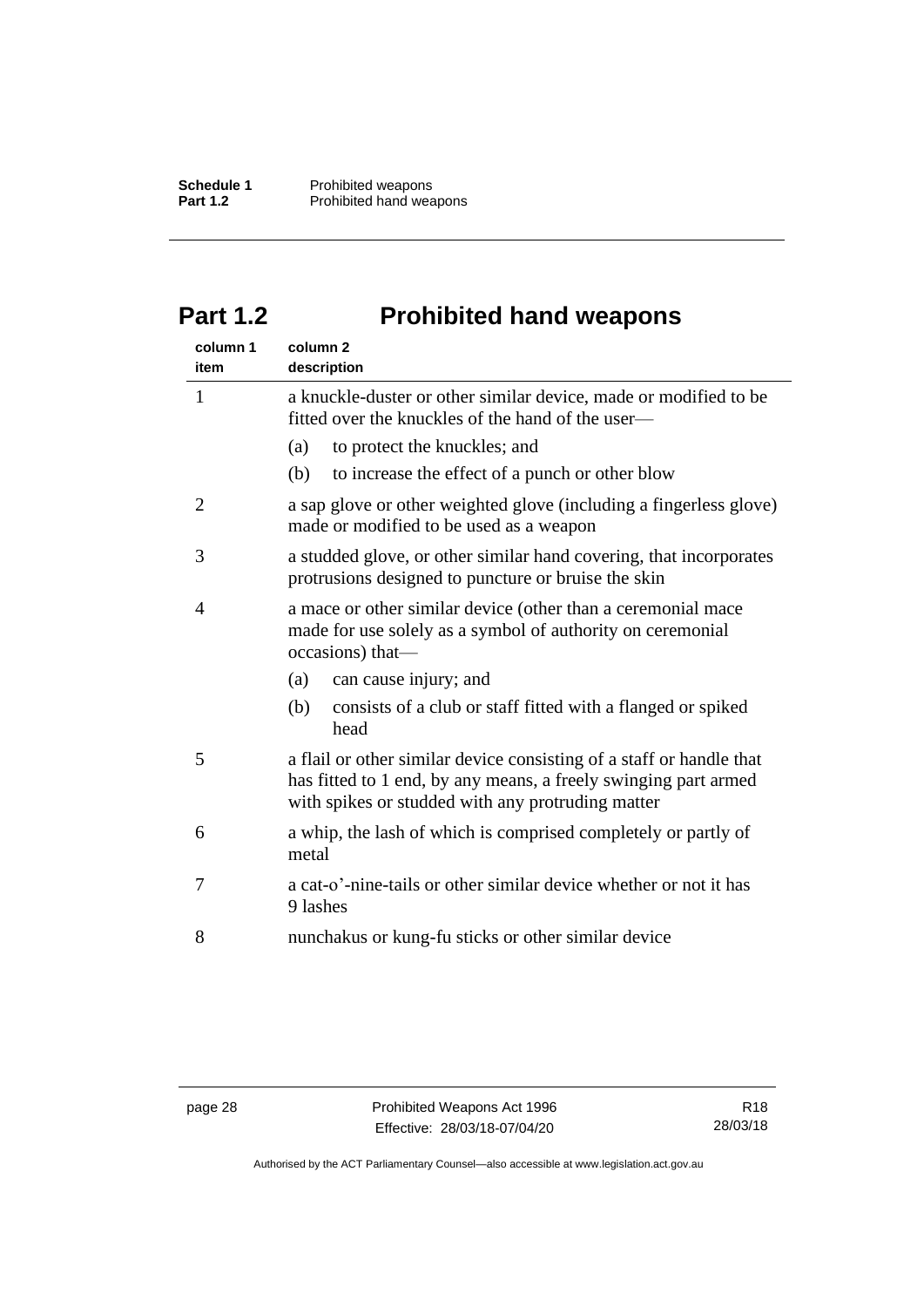| column 1 | column 2                                                                                           |  |  |
|----------|----------------------------------------------------------------------------------------------------|--|--|
| item     | description                                                                                        |  |  |
| 9        | a side-handled baton or other similar device that—                                                 |  |  |
|          | consists of a baton, staff or rod; and<br>(a)                                                      |  |  |
|          | is made of a hard substance; and<br>(b)                                                            |  |  |
|          | has fitted to 1 side a handle (whether or not permanently<br>(c)<br>fixed)                         |  |  |
| 10       | an extendable or telescopic baton, made or modified so that the<br>length of the baton extends by— |  |  |
|          | gravity; or<br>(a)                                                                                 |  |  |
|          | centrifugal force; or<br>(b)                                                                       |  |  |
|          | pressure applied to a button, spring or device in or attached<br>(c)<br>to the handle of the baton |  |  |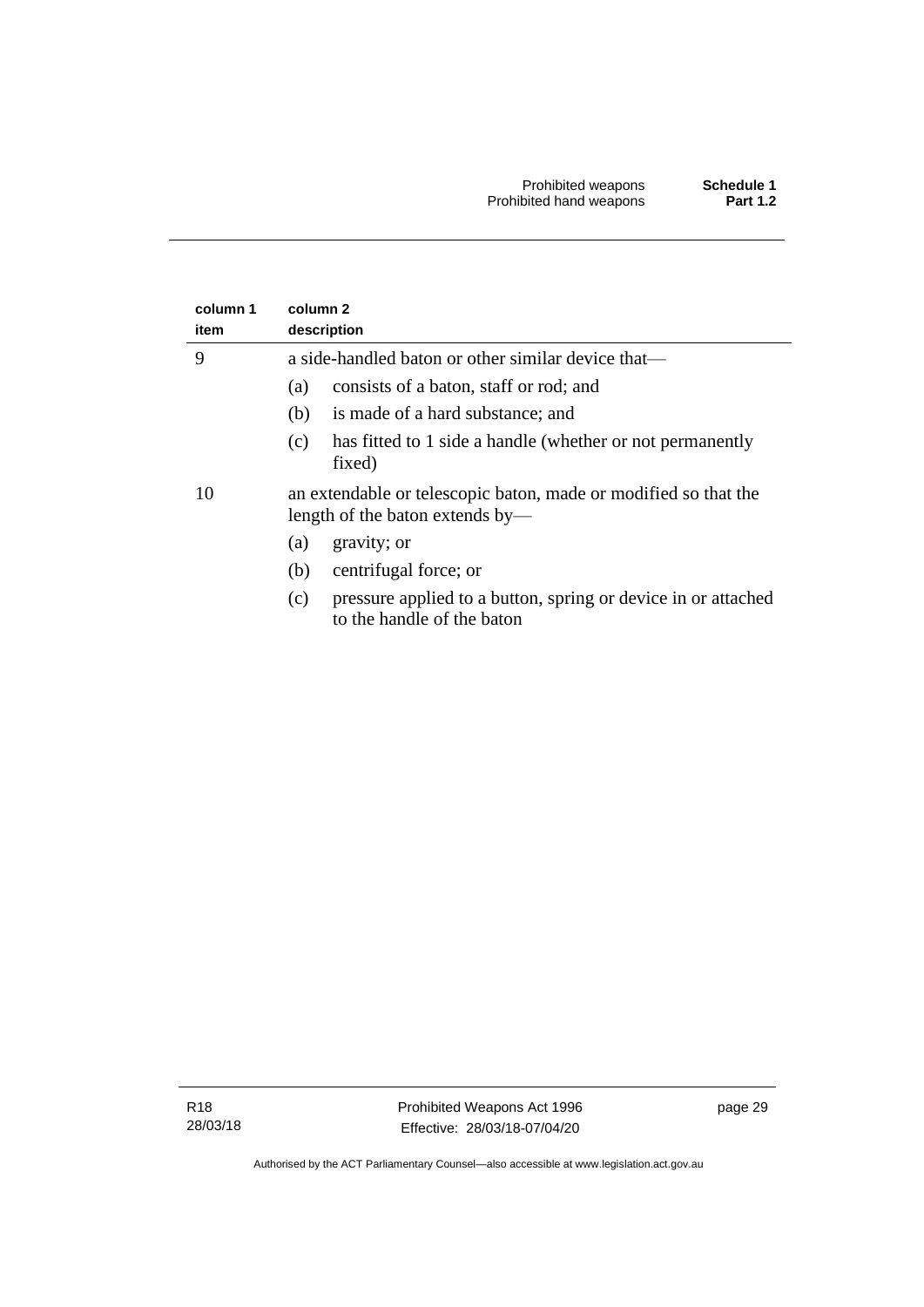## <span id="page-35-0"></span>**Part 1.3 Prohibited missile weapons**

| column 1<br>item | column <sub>2</sub><br>description                                                                                                                                                                 |  |  |
|------------------|----------------------------------------------------------------------------------------------------------------------------------------------------------------------------------------------------|--|--|
| 1                | a spear gun with an overall length of less than 45cm when<br>unloaded                                                                                                                              |  |  |
| 2                | a hunting sling, catapult or sling shot made or modified for use<br>with, or a component part of which is, a brace that—                                                                           |  |  |
|                  | fits or rests on the forearm or other part of the body; and<br>(a)                                                                                                                                 |  |  |
|                  | supports the wrist or forearm against the tension of the<br>(b)<br>material used to propel a projectile.                                                                                           |  |  |
|                  | <b>Example</b>                                                                                                                                                                                     |  |  |
|                  | a Saunders 'falcon' hunting sling                                                                                                                                                                  |  |  |
|                  | An example is part of the Act, is not exhaustive and may extend, but<br><b>Note</b><br>does not limit, the meaning of the provision in which it appears (see<br>Legislation Act, s 126 and s 132). |  |  |
| 3                | a crossbow or other similar device manufactured on or after<br>1 January 1900                                                                                                                      |  |  |
| 4                | a blow gun, blow-pipe or dart projector that consists of a pipe or<br>tube through which a dart or other device can be projected by—                                                               |  |  |
|                  | the exhaled breath of the user; or<br>(a)                                                                                                                                                          |  |  |
|                  | the use of an elasticised band; or<br>(b)                                                                                                                                                          |  |  |
|                  | (c)<br>means other than by an explosive                                                                                                                                                            |  |  |
| 5                | a shark dart or other similar device designed to expel, on or after<br>contact, a gas or other substance that can cause bodily harm                                                                |  |  |
|                  | <b>Example</b>                                                                                                                                                                                     |  |  |
|                  | a Farallon shark dart                                                                                                                                                                              |  |  |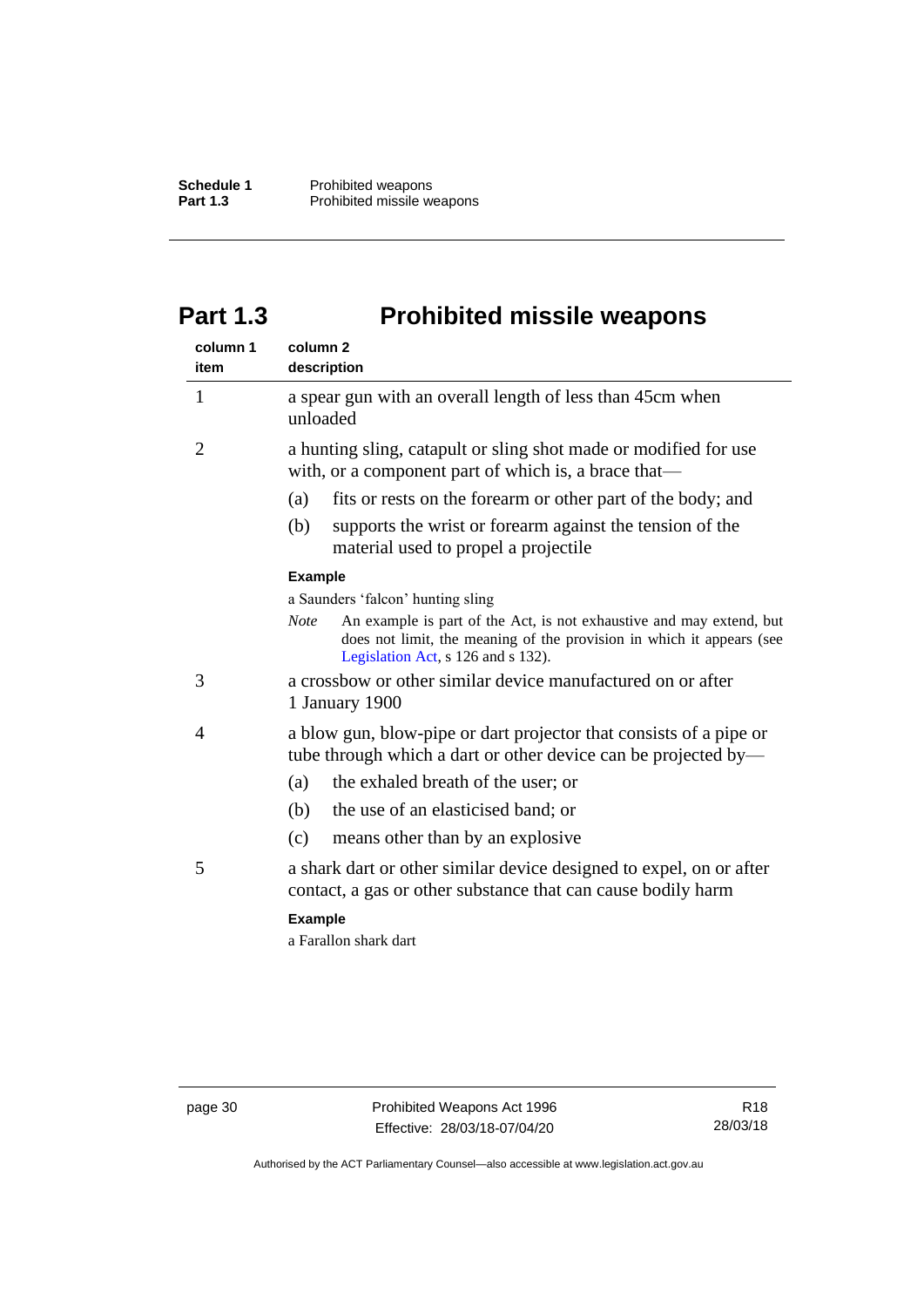## <span id="page-36-0"></span>**Part 1.4 Other prohibited weapons**

| column 1       | column <sub>2</sub>                                                                                                                                                                                |  |  |
|----------------|----------------------------------------------------------------------------------------------------------------------------------------------------------------------------------------------------|--|--|
| item           | description                                                                                                                                                                                        |  |  |
| $\mathbf{1}$   | an explosive, incendiary, irritant or poison gas—                                                                                                                                                  |  |  |
|                | bomb; or<br>(a)                                                                                                                                                                                    |  |  |
|                | (b)<br>grenade; or                                                                                                                                                                                 |  |  |
|                | rocket with a propellant charge of more than 100g; or<br>(c)                                                                                                                                       |  |  |
|                | missile with an explosive or incendiary charge of more than<br>(d)<br>$7g$ ; or                                                                                                                    |  |  |
|                | mine<br>(e)                                                                                                                                                                                        |  |  |
| $\overline{2}$ | a device or apparatus made or modified for use with a gas or<br>liquid, if the device or apparatus is—                                                                                             |  |  |
|                | capable of killing or incapacitating someone; or<br>(a)                                                                                                                                            |  |  |
|                | (b)<br>made or modified to kill or incapacitate someone                                                                                                                                            |  |  |
| 3              | A flame thrower or any other device of military design that can<br>propel ignited incendiary fuel                                                                                                  |  |  |
| 4              | A hand-held or other electric device designed to administer an<br>electric shock on contact, other than a piece of medical equipment<br>or electric prod designed exclusively for use with animals |  |  |
|                | Example-hand-held electric device                                                                                                                                                                  |  |  |
|                | a taser self-defence weapon                                                                                                                                                                        |  |  |
|                | Examples-other electric device                                                                                                                                                                     |  |  |
|                | 1<br>a taxi protection cushion system                                                                                                                                                              |  |  |
|                | a super safety suitcase<br>2                                                                                                                                                                       |  |  |
|                | An example is part of the Act, is not exhaustive and may extend, but does<br><b>Note</b><br>not limit, the meaning of the provision in which it appears (see<br>Legislation Act, s 126 and s 132). |  |  |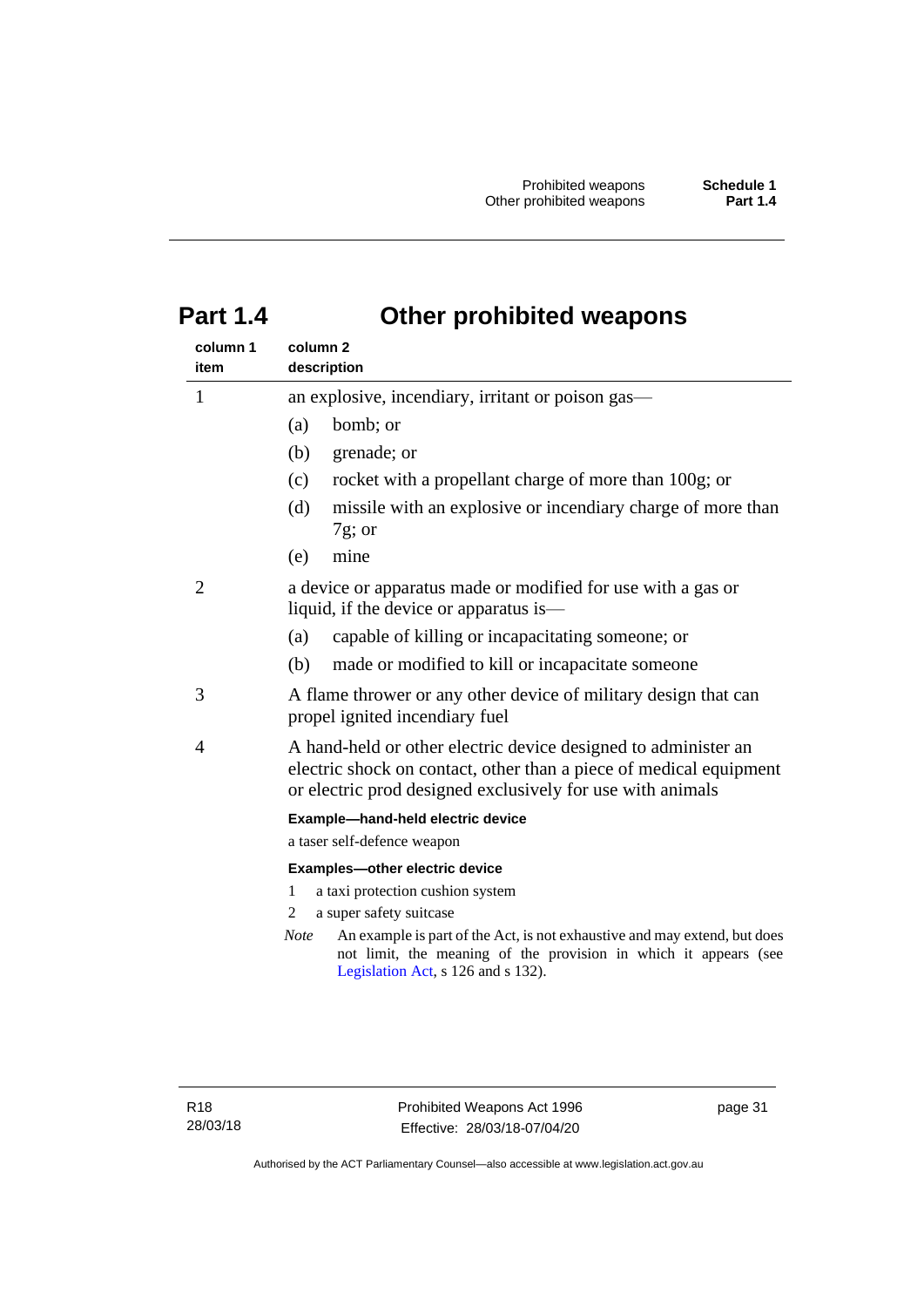| column 1<br>item | column 2<br>description                                                                                                                                                                                       |
|------------------|---------------------------------------------------------------------------------------------------------------------------------------------------------------------------------------------------------------|
| 5                | a thing made or intended as a defence or antipersonnel spray that<br>can discharge by any means an irritant (other than an irritant<br>matter mentioned in item 6) in liquid, powder, gas or chemical<br>form |
| 6                | a thing made or intended as a defence or antipersonnel spray that<br>can discharge by any means an irritant in liquid, powder, gas or<br>chemical form, including but not limited to the following:           |
|                  | chloroacetophenone, known as CN;<br>(a)                                                                                                                                                                       |
|                  | orthochlorobenzalmalononitrile, known as CS;<br>(b)                                                                                                                                                           |
|                  | dypenylaminechloroarsone, known as DM or Adamsite;<br>(c)                                                                                                                                                     |
|                  | (d)<br>oleoresin capsicum, known as OC                                                                                                                                                                        |
| 7                | an acoustic or light-emitting antipersonnel device made or<br>modified-                                                                                                                                       |
|                  | to cause permanent or temporary incapacity or disability to<br>(a)<br>a person; or                                                                                                                            |
|                  | to otherwise physically disorientate a person<br>(b)                                                                                                                                                          |
| 8                | hand-held articles, commonly known as laser pointers, designed<br>or adapted to emit a laser beam with an accessible emission level<br>of greater than 1mW                                                    |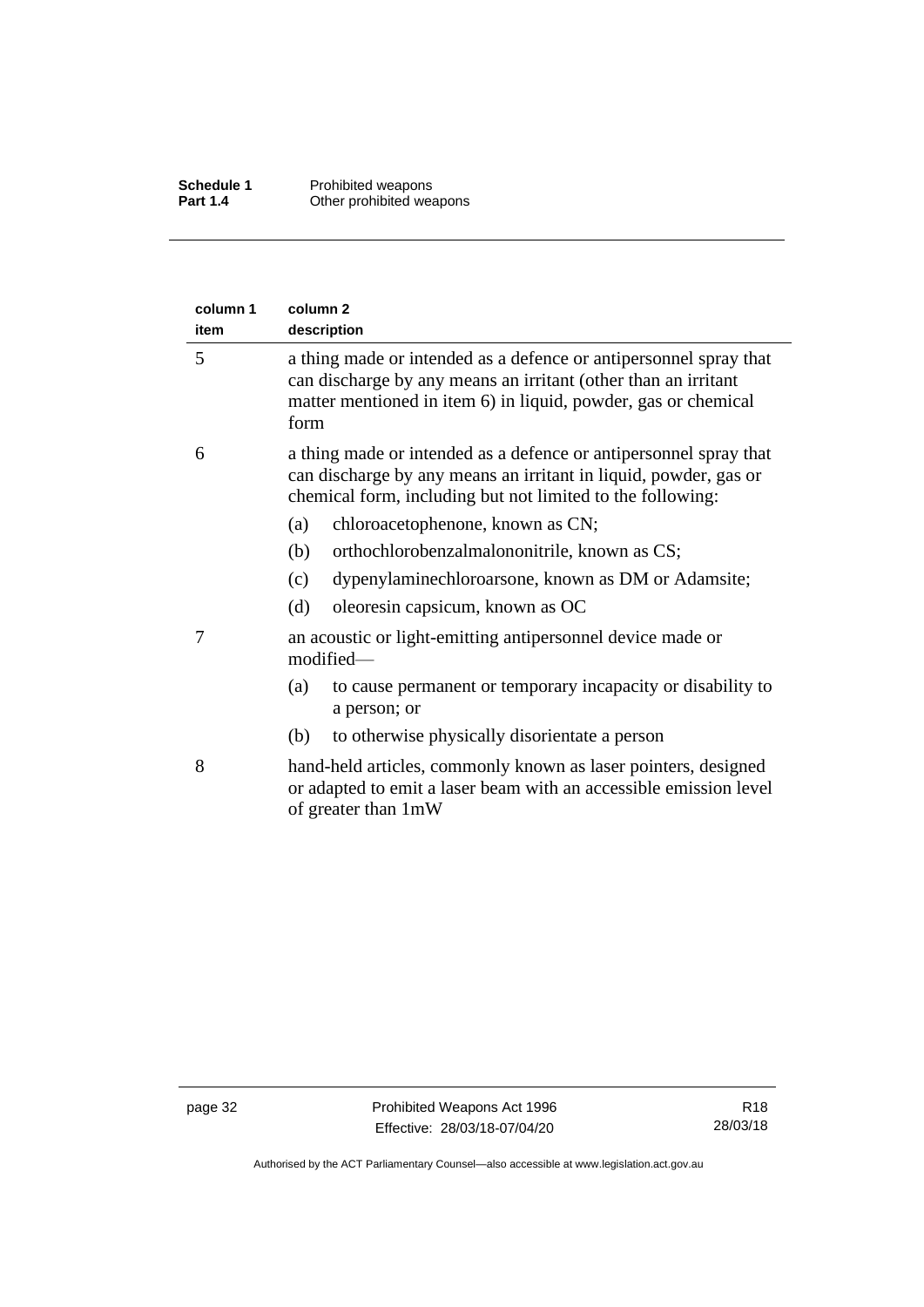## <span id="page-38-0"></span>**Schedule 2 Prohibited articles**

| (see s 4B)<br>column 1 | column <sub>2</sub>                                                                                                                                                                                |  |  |  |
|------------------------|----------------------------------------------------------------------------------------------------------------------------------------------------------------------------------------------------|--|--|--|
| item                   | description                                                                                                                                                                                        |  |  |  |
| 1                      | body armour                                                                                                                                                                                        |  |  |  |
| $\overline{2}$         | a modified article of clothing, accessory or adornment a purpose<br>of which is to disguise or conceal a weapon                                                                                    |  |  |  |
|                        | <b>Examples-modified articles</b>                                                                                                                                                                  |  |  |  |
|                        | a walking stick containing a sword<br>1                                                                                                                                                            |  |  |  |
|                        | $\overline{2}$<br>a riding crop containing a stiletto                                                                                                                                              |  |  |  |
|                        | a Bowen knife belt<br>3                                                                                                                                                                            |  |  |  |
|                        | An example is part of the Act, is not exhaustive and may extend, but does<br><i>Note</i><br>not limit, the meaning of the provision in which it appears (see<br>Legislation Act, s 126 and s 132). |  |  |  |
| 3                      | a suppressor                                                                                                                                                                                       |  |  |  |
| 4                      | equipment made or modified to make a smoke screen                                                                                                                                                  |  |  |  |
| 5                      | a trip flare                                                                                                                                                                                       |  |  |  |
| 6                      | a rimfire magazine with a capacity of more than 15 rounds                                                                                                                                          |  |  |  |
| 7                      | a pistol magazine with a capacity of more than 10 rounds                                                                                                                                           |  |  |  |
| 8                      | a centre-fire self-loading rifle magazine, or shotgun magazine,<br>with a capacity of more than 5 rounds                                                                                           |  |  |  |
| 9                      | a detachable centre-fire rifle magazine (other than a centre-fire<br>self-loading rifle magazine) with a capacity of more than<br>10 rounds                                                        |  |  |  |
| 10                     | a shotgun tubular magazine extension to extend the capacity of a<br>shotgun magazine to more than 5 rounds                                                                                         |  |  |  |
| 11                     | a device that converts a firearm so it can fire in a fully automatic<br>condition                                                                                                                  |  |  |  |
| 12                     | a folding, detachable, telescopic or collapsible stock                                                                                                                                             |  |  |  |

| R <sub>18</sub> | Prohibited Weapons Act 1996  | page 33 |
|-----------------|------------------------------|---------|
| 28/03/18        | Effective: 28/03/18-07/04/20 |         |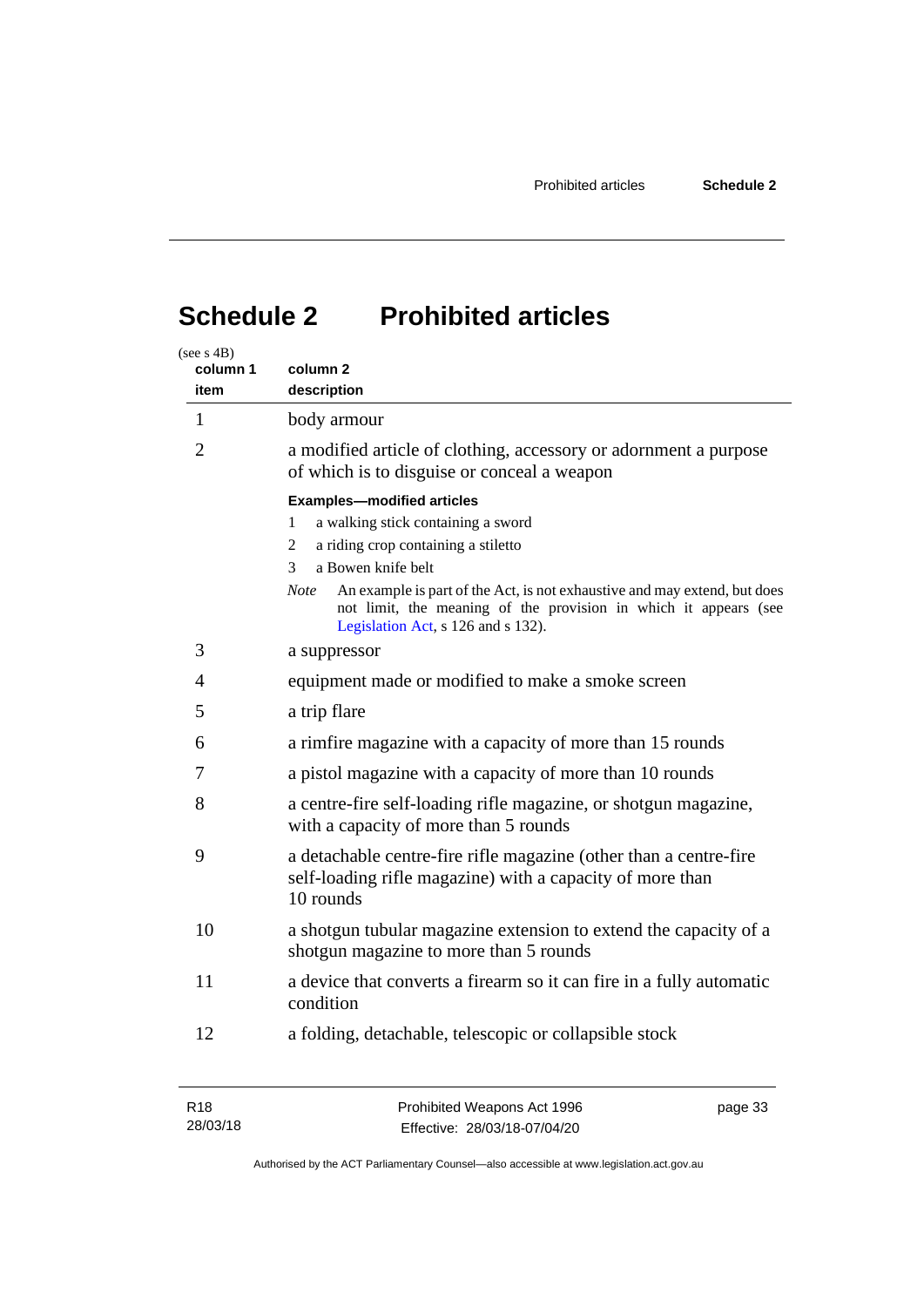### **Schedule 2** Prohibited articles

page 34 **Prohibited Weapons Act 1996** Effective: 28/03/18-07/04/20

R18 28/03/18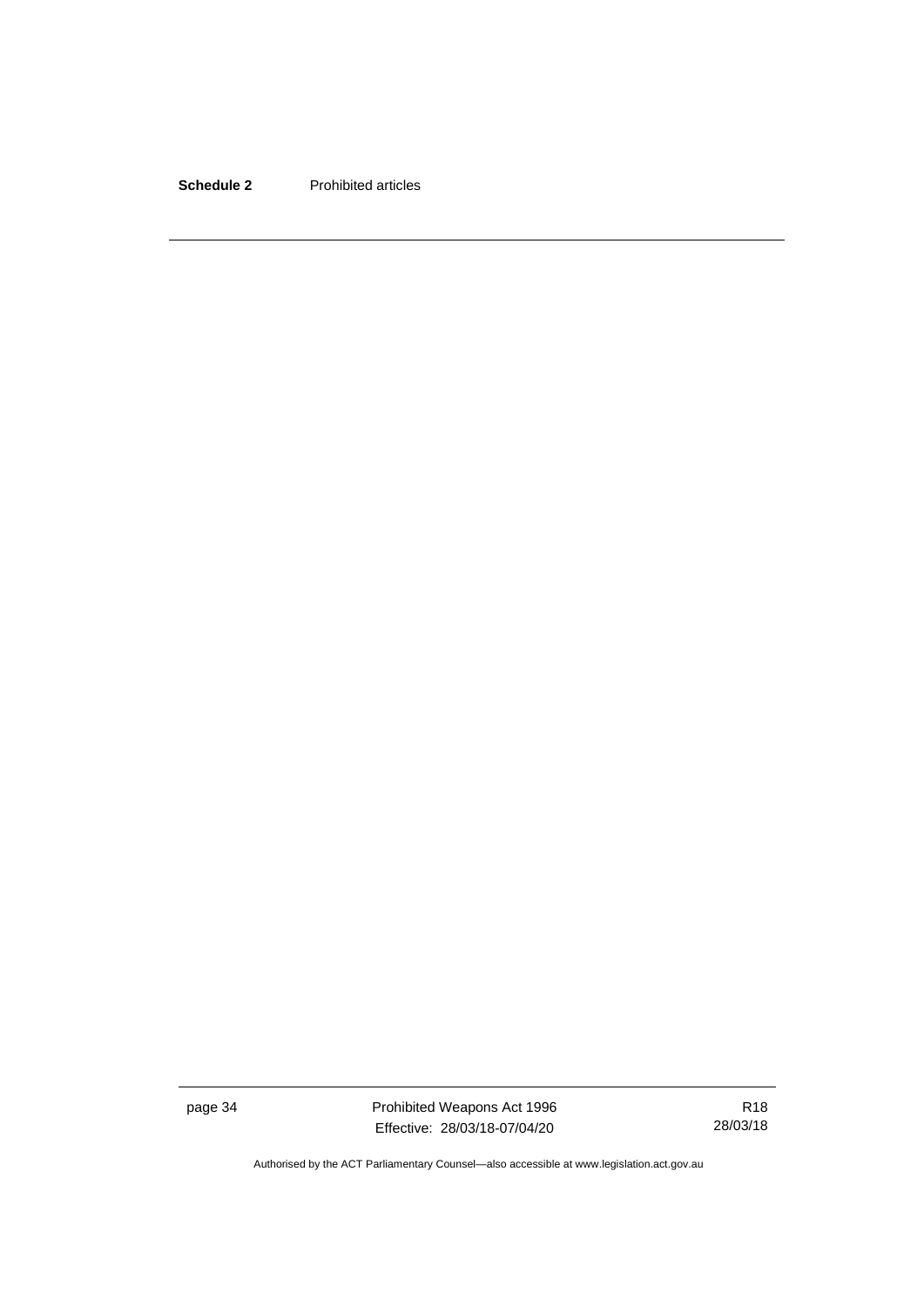## <span id="page-40-0"></span>**Schedule 3 Reviewable decisions**

(see pt 3A)

| column 1<br>item | column 2<br>section | column 3<br>decision      | column 4<br>entity     |
|------------------|---------------------|---------------------------|------------------------|
|                  | 9(1)                | refuse to issue<br>permit | applicant for permit   |
|                  | (5)                 | cancel permit             | person who held permit |

R18 28/03/18 Prohibited Weapons Act 1996 Effective: 28/03/18-07/04/20

page 35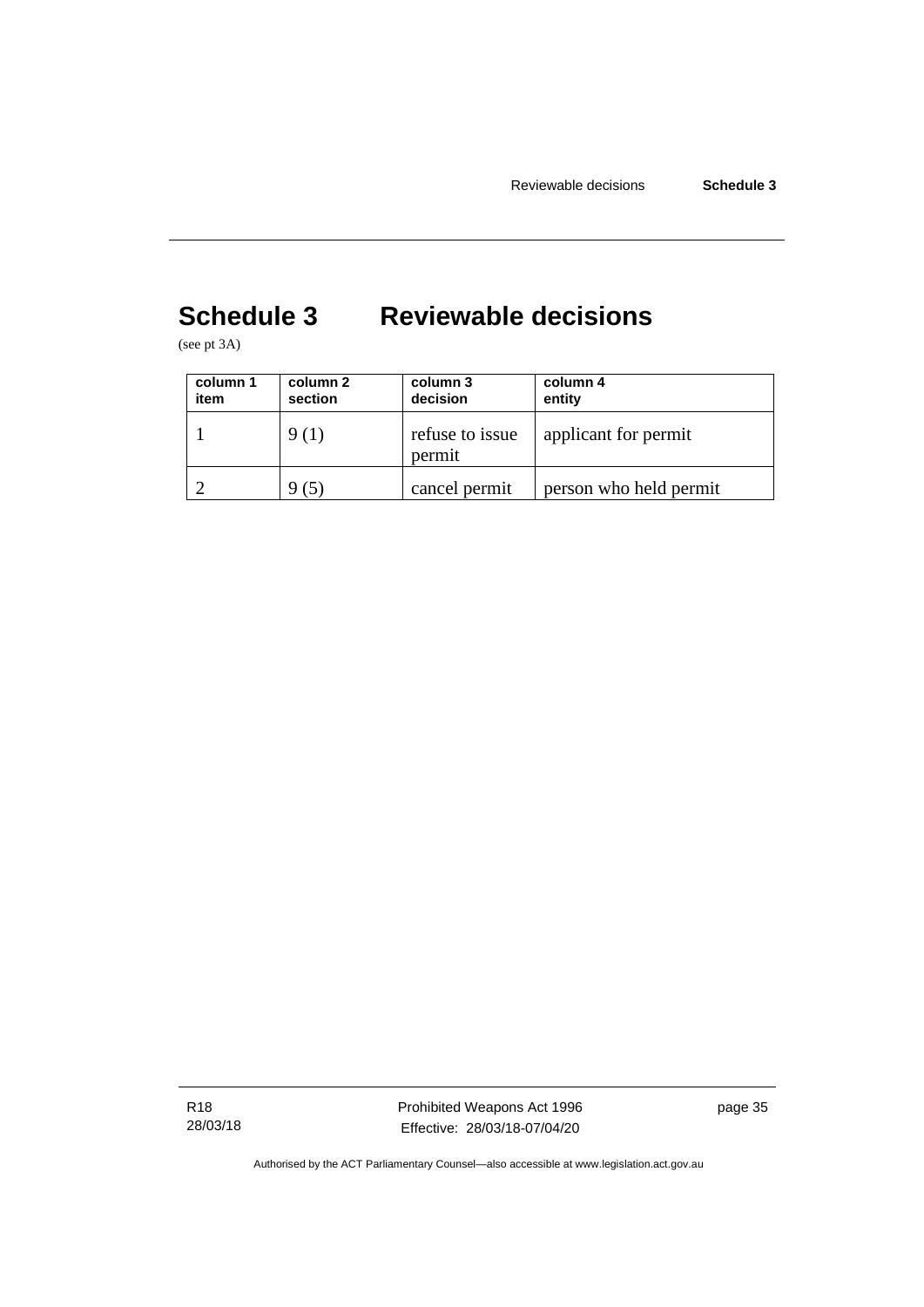**Dictionary** 

## <span id="page-41-0"></span>**Dictionary**

(see s 2)

- *Note 1* The [Legislation Act](http://www.legislation.act.gov.au/a/2001-14) contains definitions and other provisions relevant to this Act.
- *Note 2* For example, the [Legislation Act,](http://www.legislation.act.gov.au/a/2001-14) dict, pt 1, defines the following terms:
	- ACAT
	- ACT
	- corrections officer
	- Criminal Code
	- director-general (see s 163)
	- exercise
	- found guilty
	- function
	- police officer
	- registrar of firearms
	- reviewable decision notice
	- under.

*anti-ballistic* means resistant to the penetration of a projectile discharged from a firearm.

*anti-fragmentation* means resistant to the penetration of material discharged when an explosive device is detonated.

#### *body armour* means—

- (a) an article that is designed—
	- (i) for anti-ballistic or anti-fragmentation purposes; and
	- (ii) to be worn on, or cover, the human body; but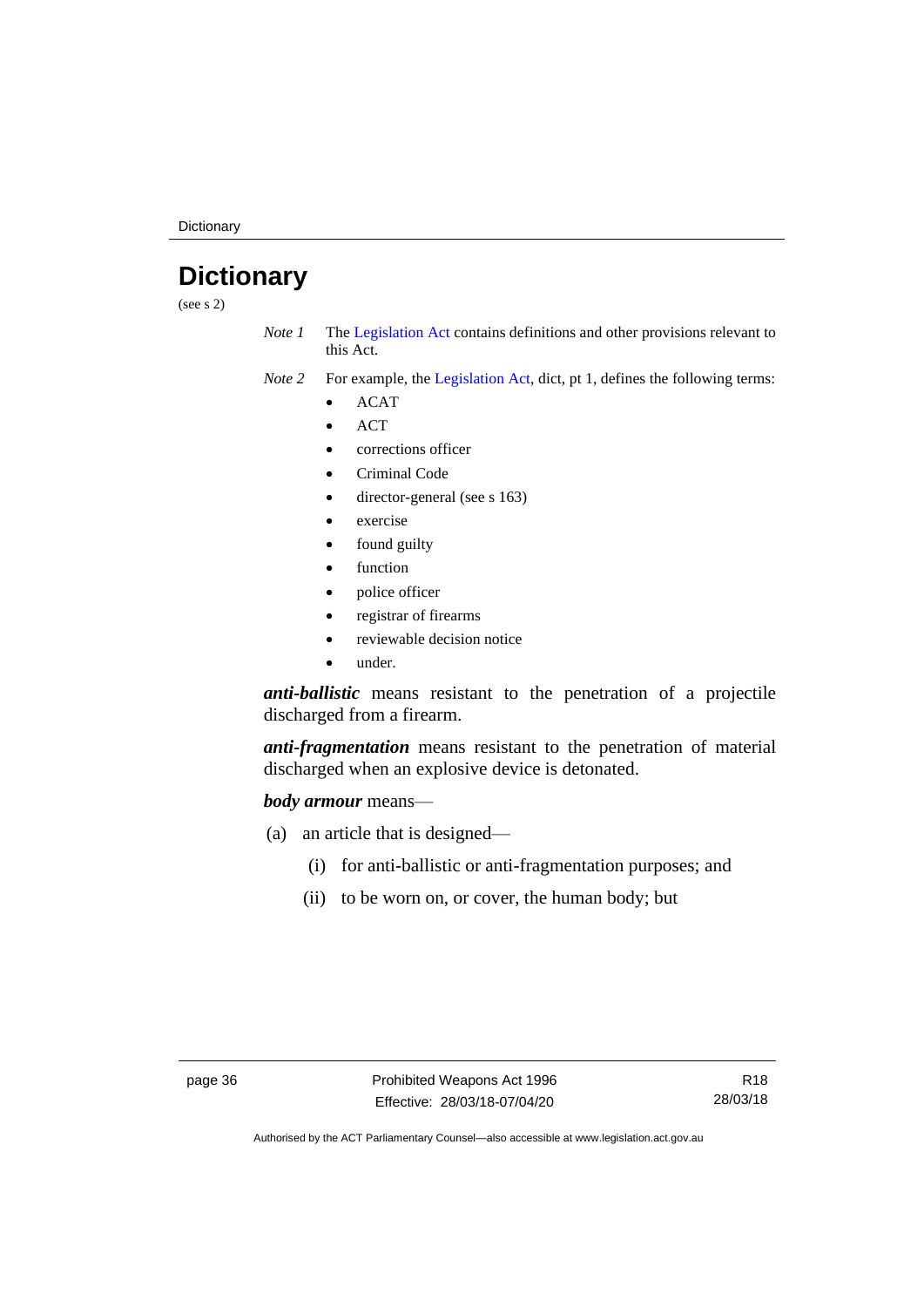- (b) does not include any of the following:
	- (i) a helmet;
	- (ii) an anti-ballistic article designed for sight or hearing protection;
	- (iii) a vest or plate carrier designed to hold anti-ballistic or antifragmentation protection but without the anti-ballistic or anti-fragmentation protection included in the vest or plate carrier.

*connected* with an offence, for part 1B (Unregulated weapons)—see section 4CA.

*dispose*, of a prohibited weapon or article, means sell, give away or otherwise transfer possession of the weapon or article.

*firearm*—see the *[Firearms Act 1996](http://www.legislation.act.gov.au/a/1996-74)*, section 6.

*permit* means a permit under part 3.

*possession*—see section 3.

*premises* means the whole or any part of any land, building or other structure, vehicle, vessel, aircraft or place.

*prohibited article*—see section 4B.

*prohibited weapon*—see section 4A.

*registrar* means the registrar of firearms.

*reviewable decision*, for part 3A (Notification and review of decisions)—see section 14.

*suppressor* means an article or device intended for use to muffle, reduce or stop the noise created by firing a firearm.

*unregulated weapon*—see section 4C.

R18 28/03/18 page 37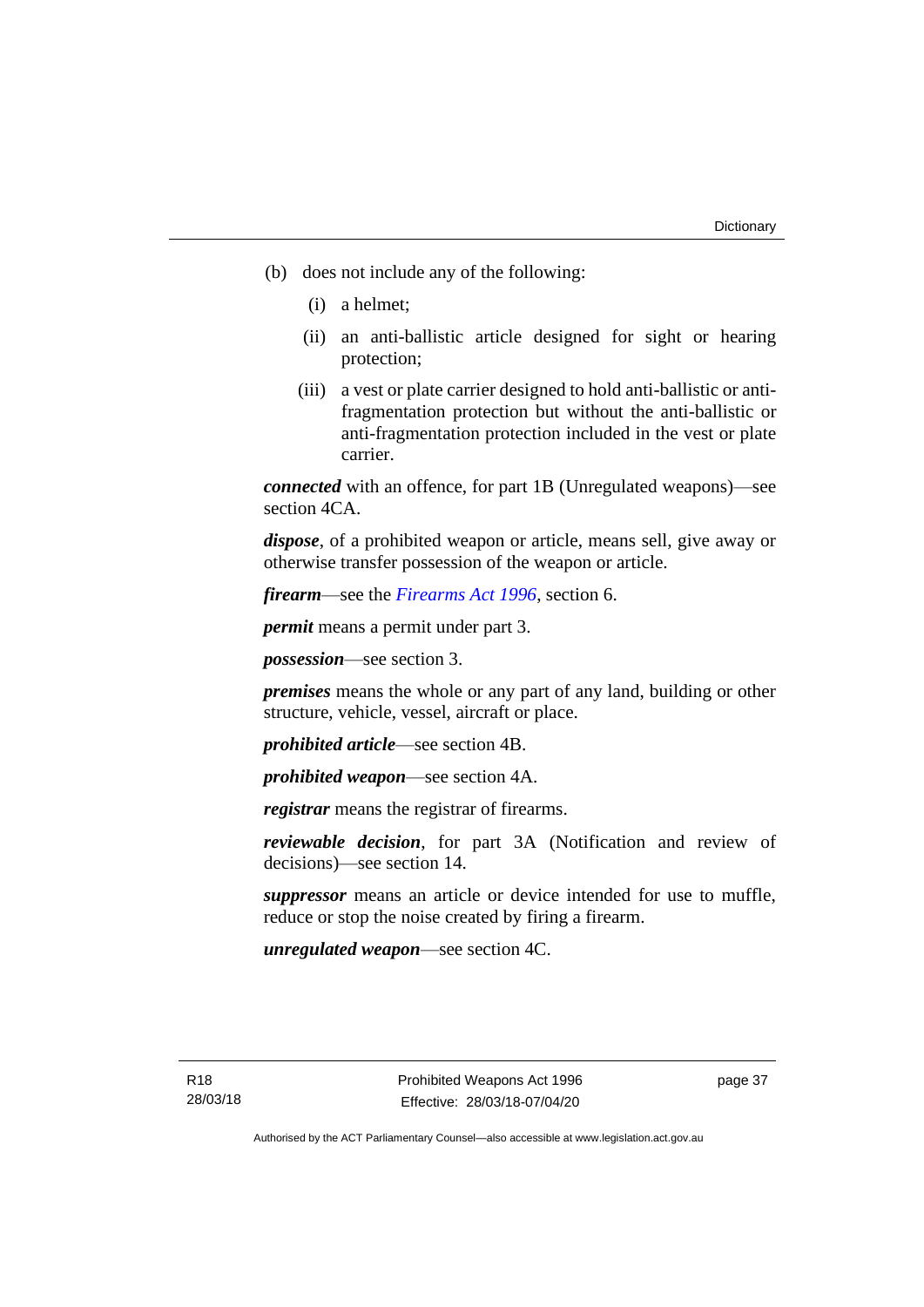1 About the endnotes

## <span id="page-43-1"></span><span id="page-43-0"></span>**Endnotes**

### **1 About the endnotes**

Amending and modifying laws are annotated in the legislation history and the amendment history. Current modifications are not included in the republished law but are set out in the endnotes.

Not all editorial amendments made under the *Legislation Act 2001*, part 11.3 are annotated in the amendment history. Full details of any amendments can be obtained from the Parliamentary Counsel's Office.

Uncommenced amending laws are not included in the republished law. The details of these laws are underlined in the legislation history. Uncommenced expiries are underlined in the legislation history and amendment history.

If all the provisions of the law have been renumbered, a table of renumbered provisions gives details of previous and current numbering.

The endnotes also include a table of earlier republications.

| $A = Act$                                    | $NI =$ Notifiable instrument              |
|----------------------------------------------|-------------------------------------------|
| $AF =$ Approved form                         | $o = order$                               |
| $am = amended$                               | $om = omitted/repealed$                   |
| $amdt = amendment$                           | $ord = ordinance$                         |
| $AR = Assembly resolution$                   | orig = original                           |
| $ch = chapter$                               | par = paragraph/subparagraph              |
| $CN =$ Commencement notice                   | $pres = present$                          |
| $def = definition$                           | $prev = previous$                         |
| $DI = Disallowable instrument$               | $(\text{prev}) = \text{previously}$       |
| $dict = dictionary$                          | $pt = part$                               |
| $disallowed = disallowed by the Legislative$ | $r = rule/subrule$                        |
| Assembly                                     | $reloc = relocated$                       |
| $div = division$                             | $renum = renumbered$                      |
| $exp = expires/expired$                      | $R[X]$ = Republication No                 |
| $Gaz = gazette$                              | $RI = reissue$                            |
| $hdg =$ heading                              | $s = section/subsection$                  |
| $IA = Interpretation Act 1967$               | $sch = schedule$                          |
| $ins = inserted/added$                       | $sdiv = subdivision$                      |
| $LA =$ Legislation Act 2001                  | $SL = Subordinate$ law                    |
| $LR =$ legislation register                  | $sub =$ substituted                       |
| $LRA =$ Legislation (Republication) Act 1996 | underlining = whole or part not commenced |
| $mod = modified/modification$                | or to be expired                          |
|                                              |                                           |

## <span id="page-43-2"></span>**2 Abbreviation key**

page 38 Prohibited Weapons Act 1996 Effective: 28/03/18-07/04/20

R18 28/03/18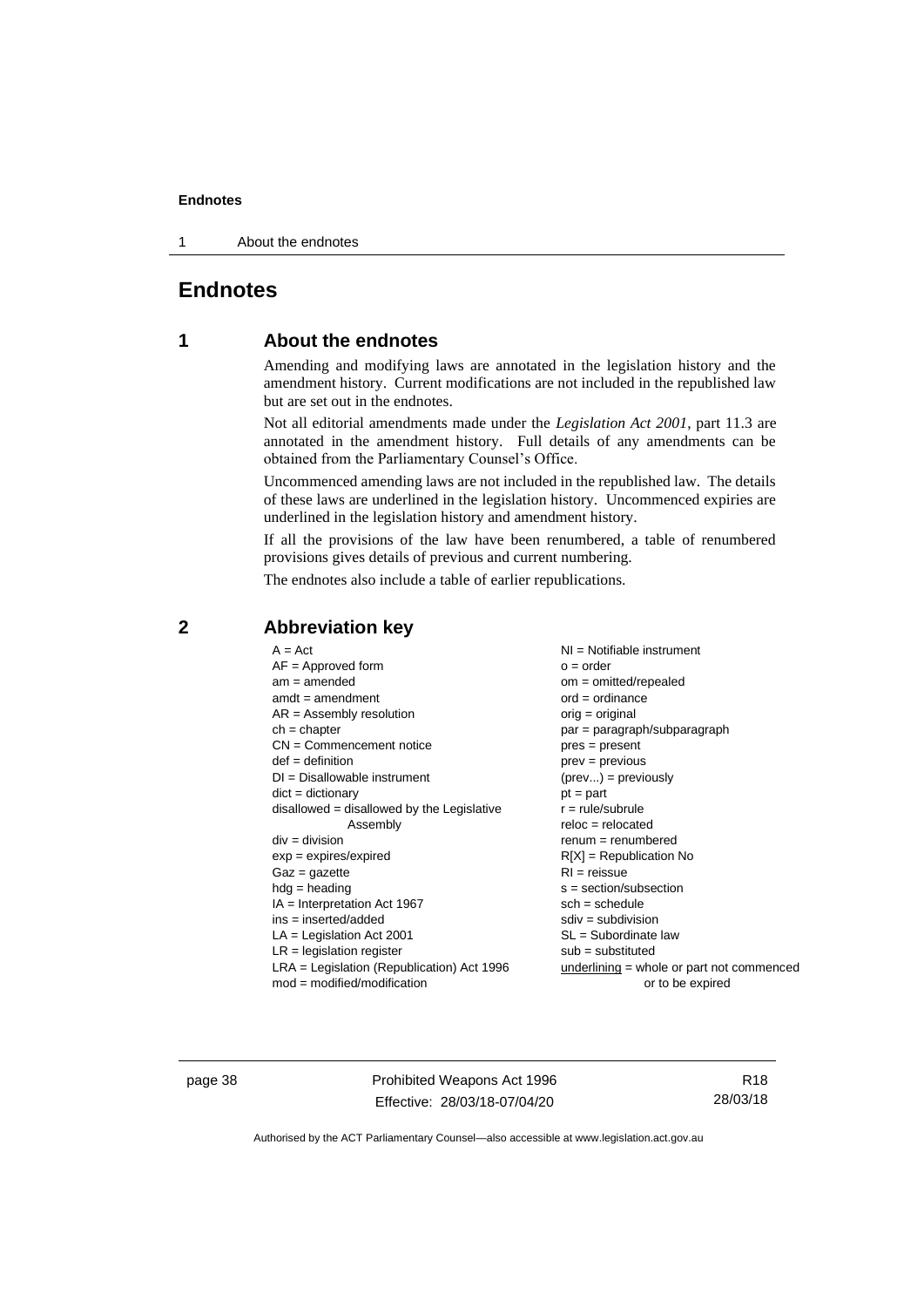## <span id="page-44-0"></span>**3 Legislation history Prohibited Weapons Act 1996 A1996-75**  notified 20 December 1996 [\(Gaz 1998 No S328\)](http://www.legislation.act.gov.au/gaz/1998-S328/default.asp) s 1, s 2 commenced 20 December 1996 (s 2 (1)) remainder commenced 22 May 1997 (s 2 (2) and [Gaz 1997 No S140\)](http://www.legislation.act.gov.au/gaz/1997-S140/default.asp) as amended by **[Prohibited Weapons Regulations 1997](http://www.legislation.act.gov.au/sl/1997-12/default.asp) SL1997-12** notified 19 May 1997 [\(Gaz 1997 No S137\)](http://www.legislation.act.gov.au/gaz/1997-S137/default.asp) commenced 22 May 1997 (s 2) **[Legislation \(Consequential Amendments\) Act 2001](http://www.legislation.act.gov.au/a/2001-44) A2001-44 pt 301** notified 26 July 2001 [\(Gaz 2001 No 30\)](http://www.legislation.act.gov.au/gaz/2001-30/default.asp) s 1, s 2 commenced 26 July 2001 (IA s 10B) pt 301 commenced 12 September 2001 (s 2 and see [Gaz 2001](http://www.legislation.act.gov.au/gaz/2001-S65/default.asp)  No [S65\)](http://www.legislation.act.gov.au/gaz/2001-S65/default.asp) **[Criminal Code \(Theft, Fraud, Bribery and Related Offences\)](http://www.legislation.act.gov.au/a/2004-15/default.asp)  [Amendment Act 2004](http://www.legislation.act.gov.au/a/2004-15/default.asp) A2004-15 sch 2 pt 2.71** notified LR 26 March 2004 s 1, s 2 commenced 26 March 2004 (LA s 75 (1)) sch 2 pt 2.71 commenced 9 April 2004 (s 2 (1)) **[Sentencing Legislation Amendment Act 2006](http://www.legislation.act.gov.au/a/2006-23) A2006-23 sch 1 pt 1.29** notified LR 18 May 2006 s 1, s 2 commenced 18 May 2006 (LA s 75 (1)) sch 1 pt 1.29 commenced 2 June 2006 (s 2 (1) and see Crimes

[\(Sentence Administration\) Act 2005](http://www.legislation.act.gov.au/a/2005-59) A2005-59 s 2, [Crimes](http://www.legislation.act.gov.au/a/2005-58)  [\(Sentencing\) Act 2005](http://www.legislation.act.gov.au/a/2005-58) A2005-58, s 2 and LA s 79)

#### **[Firearms Amendment Act 2008](http://www.legislation.act.gov.au/a/2008-25) A2008-25 pt 3, sch 1 pt 1.2** notified LR 15 July 2008 s 1, s 2 commenced 15 July 2008 (LA s 75 (1)) s 76, s 81 commenced 16 July 2008 (s 2 (2)) s 71, s 72, s 82, sch 1 amdt 1.14, amdt 1.16 commenced 15 July 2009 (s 2 (3)) pt 3 remainder, sch 1 pt 1.2 remainder commenced 15 January 2009 (s 2 (1) and LA s 79)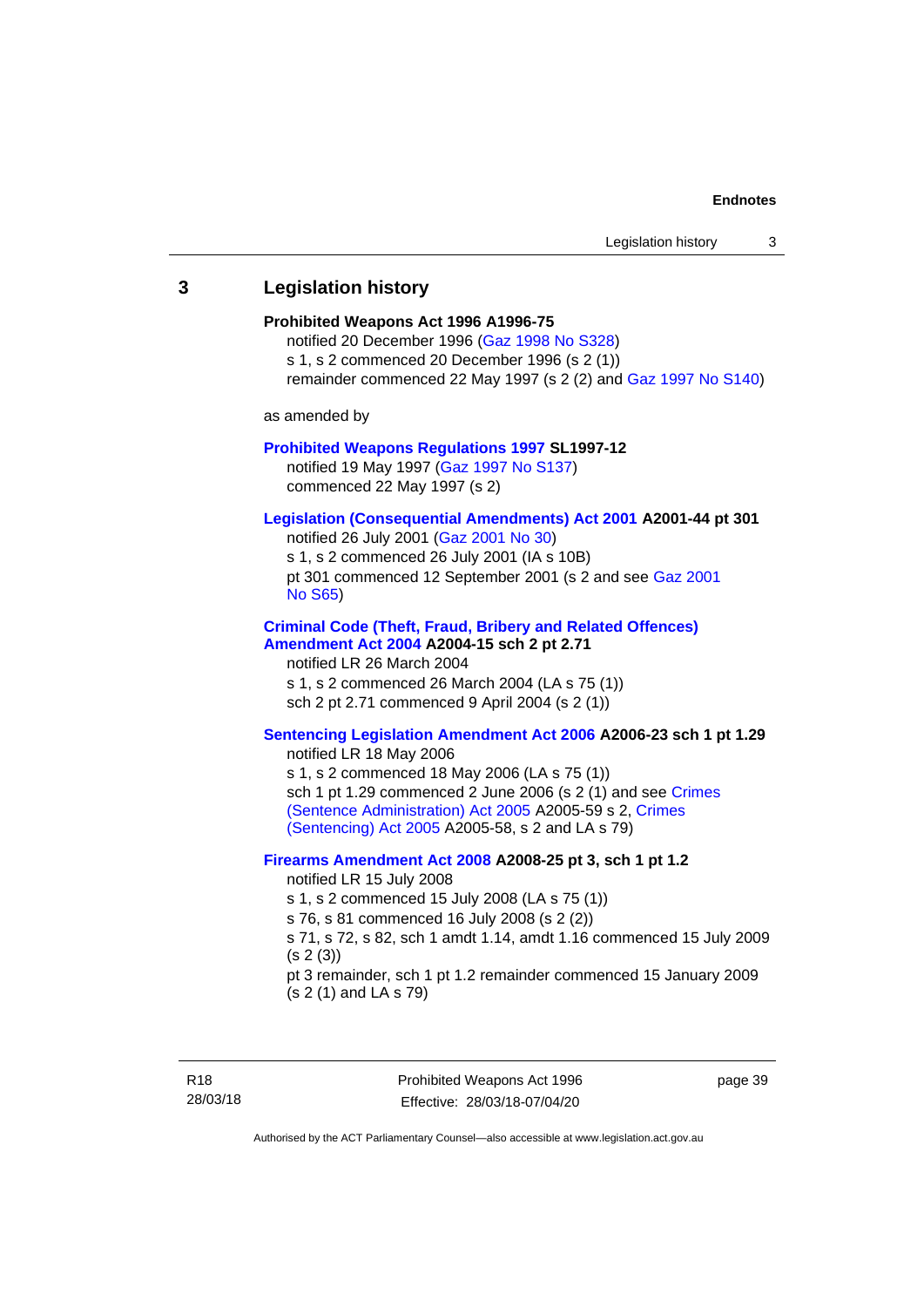|  | -3 | Legislation history |
|--|----|---------------------|
|--|----|---------------------|

#### **[ACT Civil and Administrative Tribunal Legislation Amendment](http://www.legislation.act.gov.au/a/2008-36)  Act [2008](http://www.legislation.act.gov.au/a/2008-36) A2008-36 sch 1 pt 1.41**

notified LR 4 September 2008

s 1, s 2 commenced 4 September 2008 (LA s 75 (1)) sch 1 pt 1.41 commenced 15 July 2009 (s 2 (4) and see Firearms [Amendment Act 2008](http://www.legislation.act.gov.au/a/2008-25) A2008-25, s 2 (3))

#### **[Justice and Community Safety Legislation Amendment Act 2009](http://www.legislation.act.gov.au/a/2009-19)  [\(No](http://www.legislation.act.gov.au/a/2009-19) 2) A2009-19 pt 12**

notified LR 1 September 2009 s 1, s 2 commenced 1 September 2009 (LA s 75 (1)) pt 12 commenced 29 September 2009 (s 2)

#### **[Statute Law Amendment Act 2009](http://www.legislation.act.gov.au/a/2009-20) A2009-20 sch 3 pt 3.60**

notified LR 1 September 2009 s 1, s 2 commenced 1 September 2009 (LA s 75 (1)) sch 3 pt 3.60 commenced 22 September 2009 (s 2)

#### **[Justice and Community Safety Legislation Amendment Act 2010](http://www.legislation.act.gov.au/a/2010-13)**

### **A2010-13 sch 1 pt 1.5**

notified LR 31 March 2010 s 1, s 2 commenced 31 March 2010 (LA s 75 (1)) s 3 commenced 1 April 2010 (LA s 75AA) sch 1 pt 5 commenced 28 April 2010 (s 2 (4))

#### **[Administrative \(One ACT Public Service Miscellaneous Amendments\)](http://www.legislation.act.gov.au/a/2011-22)  Act [2011](http://www.legislation.act.gov.au/a/2011-22) A2011-22 sch 1 pt 1.123**

notified LR 30 June 2011 s 1, s 2 commenced 30 June 2011 (LA s 75 (1)) sch 1 pt 1.123 commenced 1 July 2011 (s 2 (1))

#### **[Statute Law Amendment Act 2013 \(No](http://www.legislation.act.gov.au/a/2013-44) 2) A2013-44 sch 3 pt 3.15**

notified LR 11 November 2013 s 1, s 2 commenced 11 November 2013 (LA s 75 (1)) sch 3 pt 3.15 commenced 25 November 2013 (s 2)

#### **[Crimes Legislation Amendment Act 2015](http://www.legislation.act.gov.au/a/2015-3/default.asp) A2015-3 pt 10**

notified LR 2 March 2015

s 1, s 2 commenced 2 March 2015 (LA s 75 (1))

pt 10 commenced 3 March 2015 (s 2 (1))

R18 28/03/18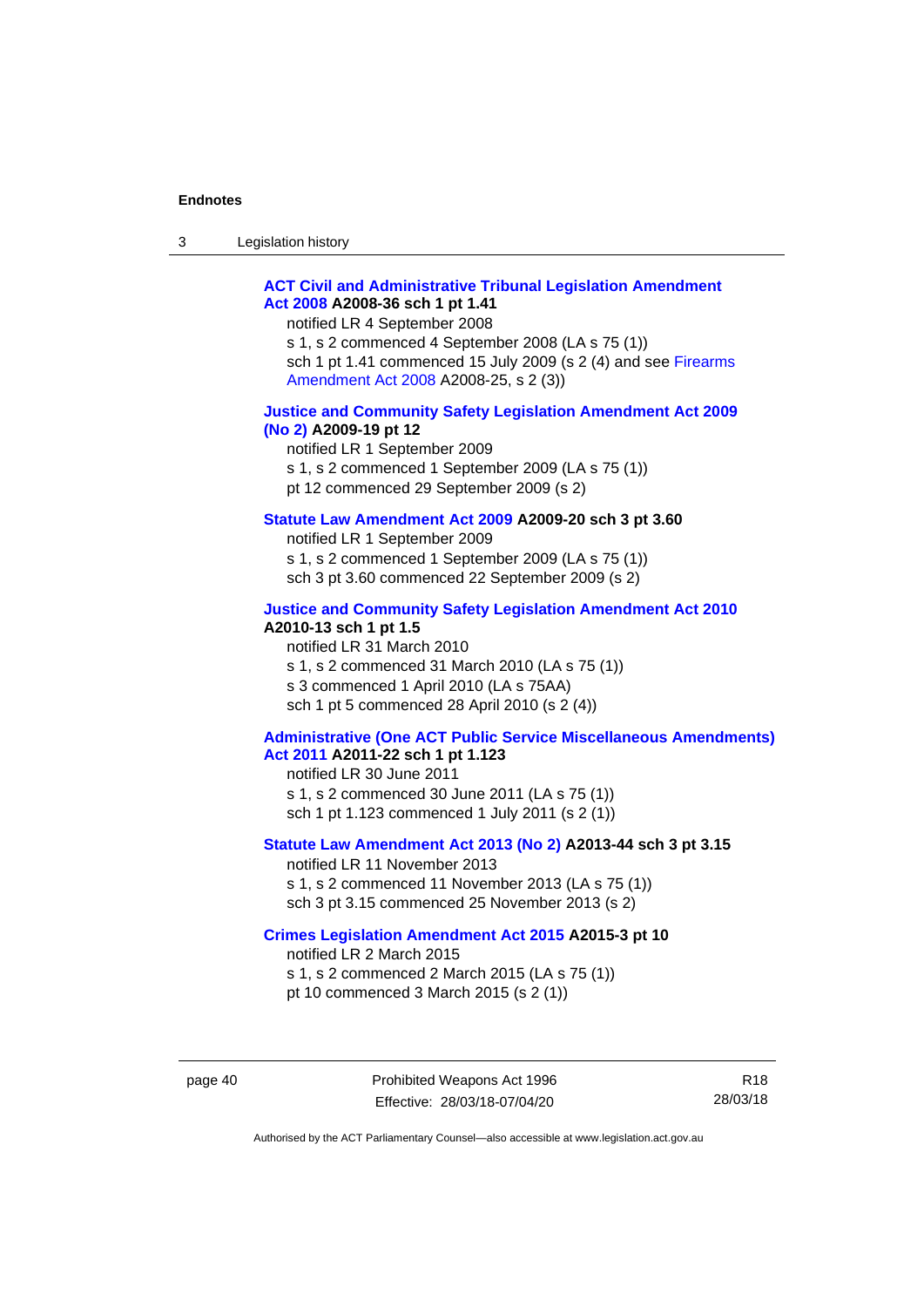#### **[Red Tape Reduction Legislation Amendment Act 2015](http://www.legislation.act.gov.au/a/2015-33/default.asp) A2015-33 sch 1 pt 1.53**

notified LR 30 September 2015

s 1, s 2 commenced 30 September 2015 (LA s 75 (1))

sch 1 pt 1.53 commenced 14 October 2015 (s 2)

#### **[Justice and Community Safety Legislation Amendment Act 2016](http://www.legislation.act.gov.au/a/2016-37) A2016-37 sch 1 pt 1.16**

notified LR 22 June 2016

s 1, s 2 commenced 22 June 2016 (LA s 75 (1))

sch 1 pt 1.16 commenced 29 June 2016 (s 2)

#### **[Firearms and Prohibited Weapons Legislation Amendment Act 2018](http://www.legislation.act.gov.au/a/2018-1/default.asp) A2018-1 pt 4**

notified LR 28 February 2018

s 1, s 2 commenced 28 February 2018 (LA s 75 (1))

- ss 28, 29 and 31-34 commenced 1 March 2018 (s 2 (1))
- pt 4 remainder commenced 28 March 2018 (s 2 (3))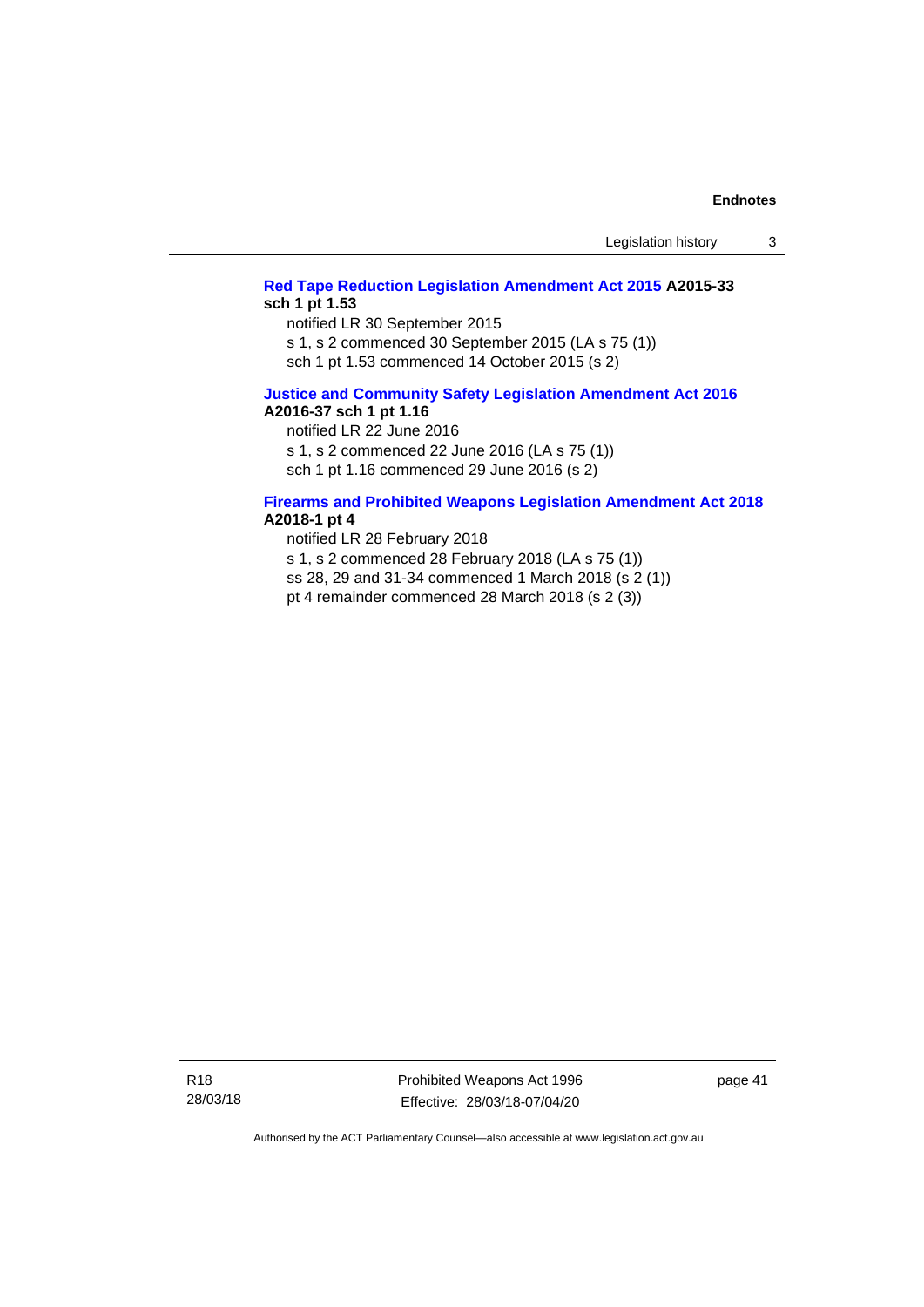4 Amendment history

#### <span id="page-47-0"></span>**4 Amendment history**

```
page 42 Prohibited Weapons Act 1996
         Name of Act
          A2008-25 amdt 1.13
         Dictionary
         s 2 om A2001-44 amdt 1.3294
                        ins A2008-25 amdt 1.14
         Notes
         s 2A ins A2008-25 amdt 1.15
         Offences against Act—application of Criminal Code etc
         s 2B ins A2008-25 amdt 1.15
         Meaning of possession—Act
         s 3 sub A2008-25 s 71
                        am A2013-44 amdt 3.116
         Evidence of possession—prohibited weapons or articles at premises
         s 3A ins A2008-25 s 71
         Evidence of possession—care, control or management of prohibited weapon 
         or article
                         A2008-25 s 71
         Application of Act
         s 4 am A2001-44 amdt 1.3295, amdt 1.3296; A2006-23
                         amdts 1.272-1.275; A2009-19 s 60; pars renum R9 LA; 
                         A2010-13 amdt 1.27
         Important concepts
         pt 1A hdg ins A2008-25 s 72
         Meaning of prohibited weapon—Act
          A2008-25 s 72
         Meaning of prohibited article—Act
         s 4B ins A2008-25 s 72
         Unregulated weapons
         pt 1B hdg ins A2008-25 s 73
         Meaning of unregulated weapon—Act
         s 4C ins A2008-25 s 73
         Meaning of connected—pt 1B
         s 4CA ins A2008-25 s 73
         Unregulated weapons—seizure by police
         s 4D ins A2008-25 s 73
         Unregulated weapons—receipt for seizure
                         A2008-25 s 73
```
Effective: 28/03/18-07/04/20

R18 28/03/18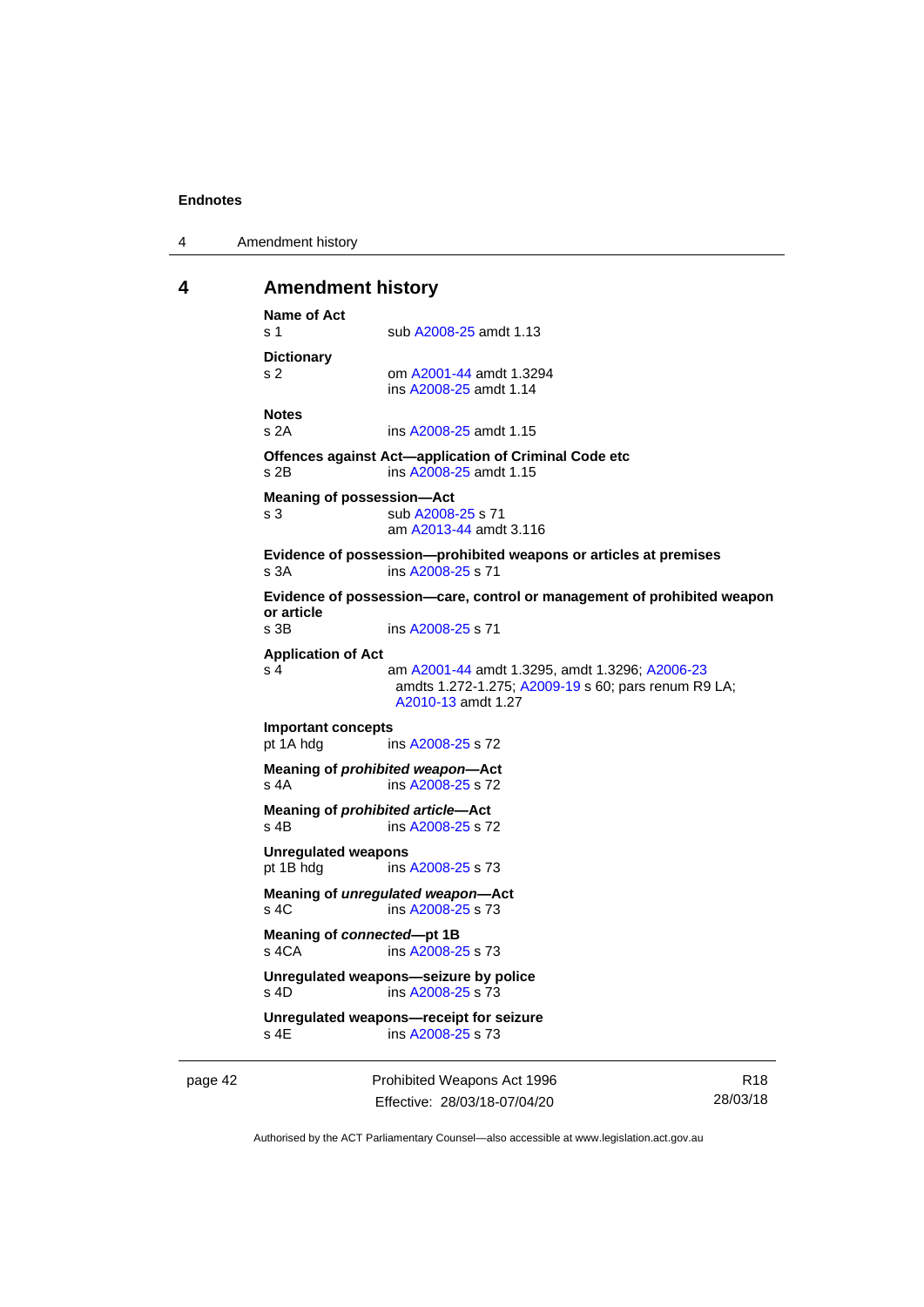Amendment history 4

```
Unregulated weapons—examination
 A2008-25 s 73
Unregulated weapons—access to things seized
 A2008-25 s 73
Unregulated weapons—review of decision to seize
 A2008-25 s 73
Unregulated weapons—forfeiture
 A2008-25 s 73
              am A2011-22 amdt 1.356
Minister's guidelines
pt 1C hdg ins A2008-25 s 73
Minister's guidelines
 A2008-25 s 73
Declarations about prohibited articles and weapons
pt 1D hdg ins A2008-25 s 73
Prohibited articles and weapons declarations by registrar
s 4L ins A2008-25 s 73
               am A2009-20 amdt 3.165, amdt 3.166; A2015-33 amdt 1.190; 
               A2018-1 s 28
Effect of certain declarations
s 4M ins A2008-25 s 73
Offences
 A2008-25 s 74
Offence—unauthorised possession or use of prohibited weapons
 A2001-44 amdt 1.3297
               sub A2008-25 s 75
Offence—unauthorised possession or use of prohibited articles
s 6 am A2001-44 amdt 1.3298
              sub A2008-25 s 75
Declarations about authorised possession and use of laser pointers
s 6A ins A2008-25 s 76
Guidelines for declarations under section 6A
s 6B ins A2008-25 s 76
Inspection of prohibited weapons or articles by police
s 7 am A2013-44 amdt 3.117
Offence—disposal of prohibited weapons and articles by unauthorised 
holders
 A2008-25 s 77
```
R18 28/03/18 Prohibited Weapons Act 1996 Effective: 28/03/18-07/04/20

page 43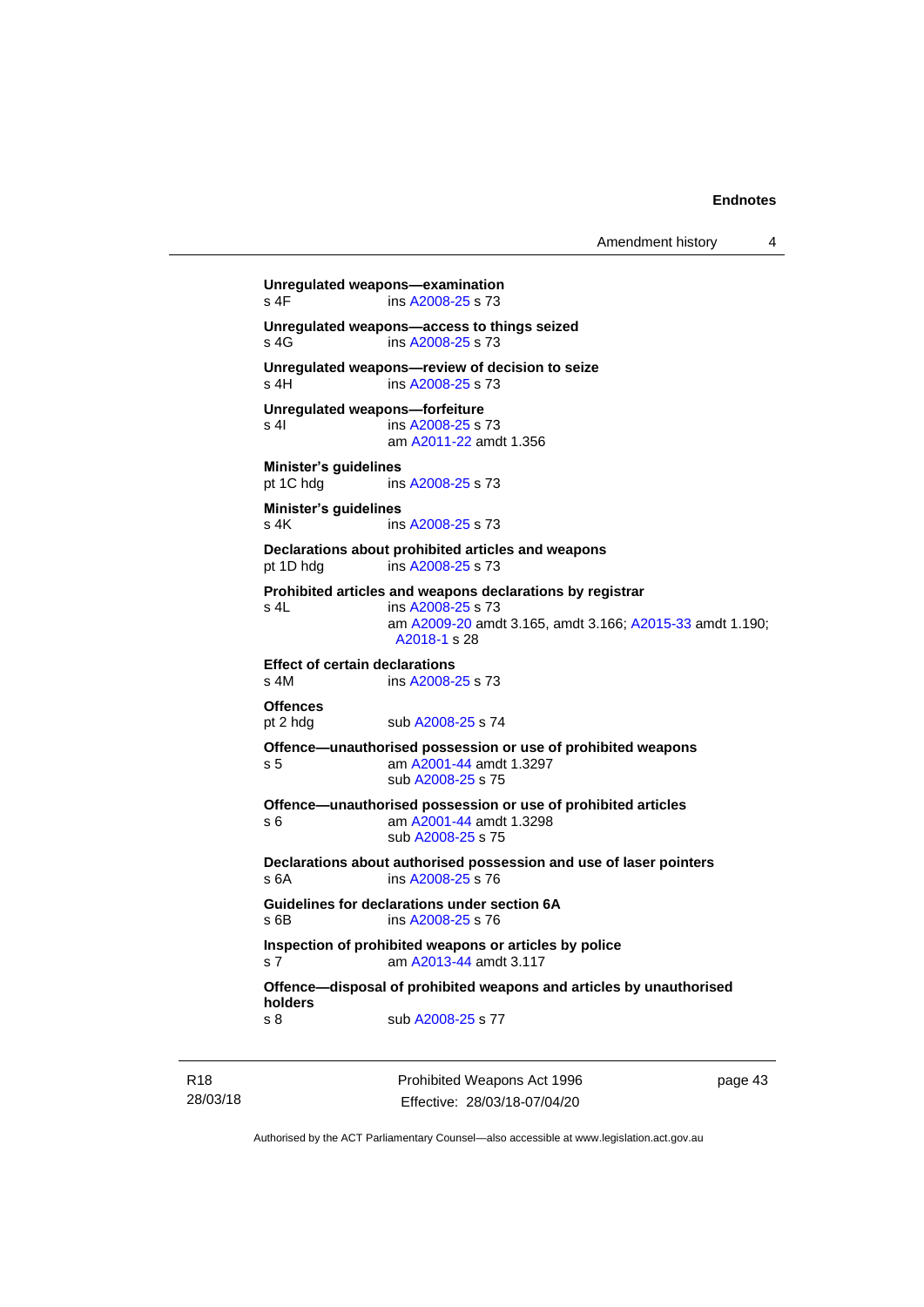4 Amendment history

```
Permits
                A2018-1 s 29
Applications—false or misleading particulars
s 10 om A2004-15 amdt 2.148
Contravention of conditions
s 11 am A2013-44 amdt 3.118
Production of permit
s 12 am A2013-44 amdt 3.118
Surrender of cancelled permit
s 13 am A2013-44 amdt 3.118
Notification and review of decisions
pt 3A hdg ins A2008-36 amdt 1.571
Meaning of reviewable decision—pt 3A
s 14 sub A2008-36 amdt 1.571
Reviewable decision notices
s 14A ins A2008-36 amdt 1.571
Applications for review
s 14B ins A2008-36 amdt 1.571
Information to be supplied
s 15 am A2013-44 amdt 3.118
Disposal of surrendered or seized prohibited weapons or prohibited articles
s 16 am A2013-44 amdt 3.119
Evidentiary provisions
 A2008-25 s 78
               am A2015-3 s 39; A2016-37 amdt 1.34
Determination of fees
s 17A ins A2008-25 s 78
Approved forms
s 18 sub A2001-44 amdt 1.3299
               (4)-(7) exp 12 September 2002 (s 18 (7))
               am A2008-25 s 79; A2013-44 amdt 3.120
Regulation-making power<br>s 19 ins A200
                A2001-44 amdt 1.3299
Transitional
pt 5 hdg ins A2008-25 s 80
               exp 15 July 2010 (s 54)
```
page 44 Prohibited Weapons Act 1996 Effective: 28/03/18-07/04/20

R18 28/03/18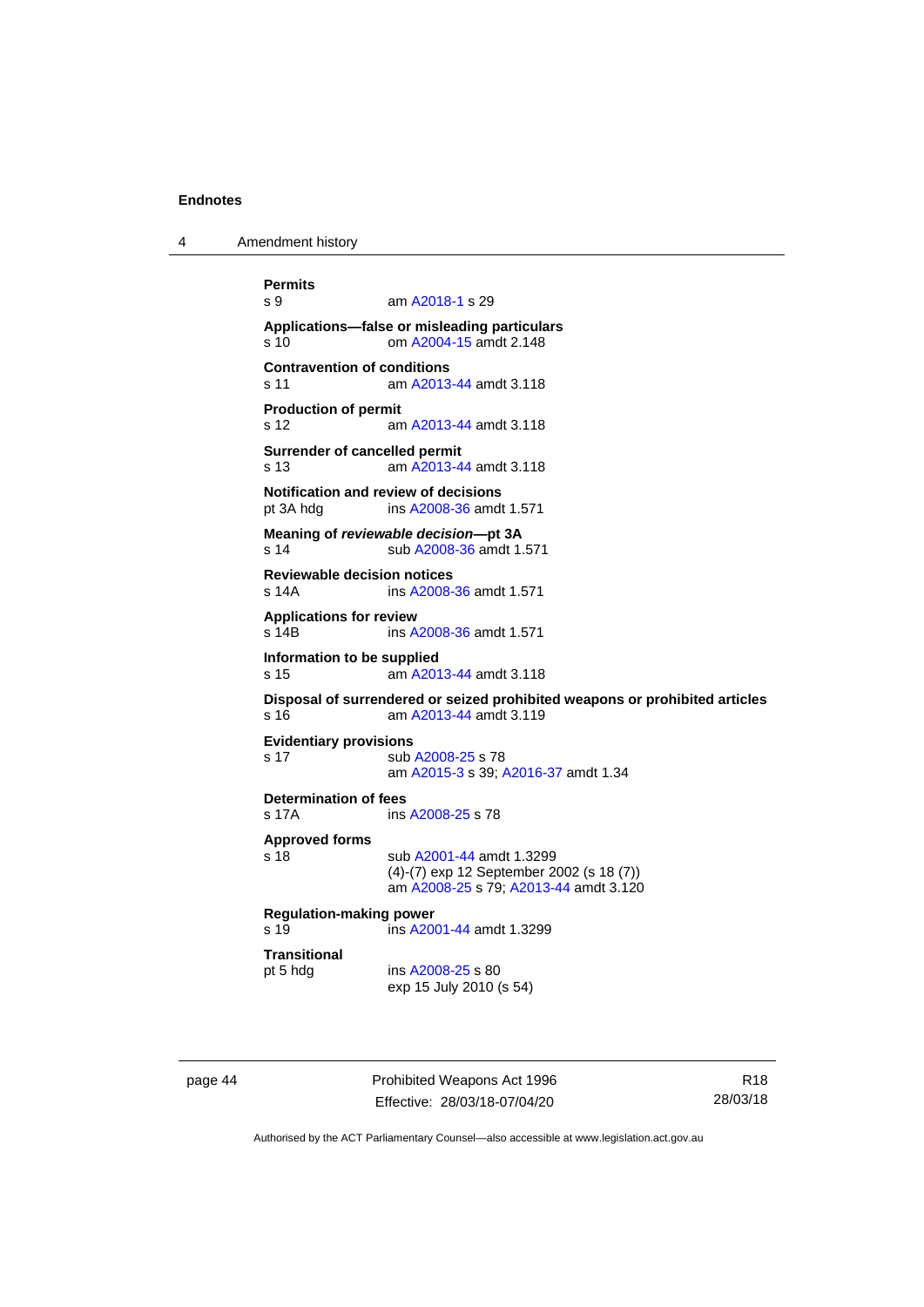| Definitions-pt 5<br>s 50                           | ins A2008-25 s 80<br>exp 15 July 2010 (s 54)<br>def commencement day ins A2008-25 s 80<br>exp 15 July 2010 (s 54)<br>def dispose ins A2008-25 s 80<br>exp 15 July 2010 (s 54)<br>def pre-commencement day ins A2008-25 s 80<br>exp 15 July 2010 (s 54) |
|----------------------------------------------------|--------------------------------------------------------------------------------------------------------------------------------------------------------------------------------------------------------------------------------------------------------|
| s 51                                               | Pre-commencement Act-permitted weapons and articles generally<br>ins A2008-25 s 80<br>exp 15 July 2010 (s 54)                                                                                                                                          |
|                                                    | Pre-commencement Act-permitted weapons and articles-late application                                                                                                                                                                                   |
| for permit<br>s <sub>52</sub>                      | ins A2008-25 s 80<br>exp 15 July 2010 (s 54)                                                                                                                                                                                                           |
| <b>Transitional regulations</b><br>s <sub>53</sub> | ins A2008-25 s 80<br>exp 15 July 2010 (s 54)                                                                                                                                                                                                           |
| Expiry-pt 5<br>s 54                                | ins A2008-25 s 80<br>exp 15 July 2010 (s 54)                                                                                                                                                                                                           |
| <b>Prohibited weapons</b><br>sch 1 hdg             | (prev sch hdg) am SL1997-12 reg 15<br>renum R1 LA                                                                                                                                                                                                      |
| sch 1                                              | am A2008-25 s 81<br>sub A2008-25 s 82<br>am A2018-1 s 30                                                                                                                                                                                               |
| <b>Prohibited articles</b>                         |                                                                                                                                                                                                                                                        |
| sch <sub>2</sub>                                   | ins A2008-25 s 82<br>am A2018-1 ss 31-33; items renum R17 LA                                                                                                                                                                                           |
| Note for sch 2                                     | sch 2 also ins A2008-36 amdt 1.572<br>renum as sch 3 R7 LA                                                                                                                                                                                             |
| <b>Reviewable decisions</b>                        |                                                                                                                                                                                                                                                        |
| sch <sub>3</sub>                                   | (prev sch 2) ins A2008-36 amdt 1.572<br>renum as sch 3 R7 LA                                                                                                                                                                                           |
|                                                    |                                                                                                                                                                                                                                                        |

Prohibited Weapons Act 1996 Effective: 28/03/18-07/04/20

page 45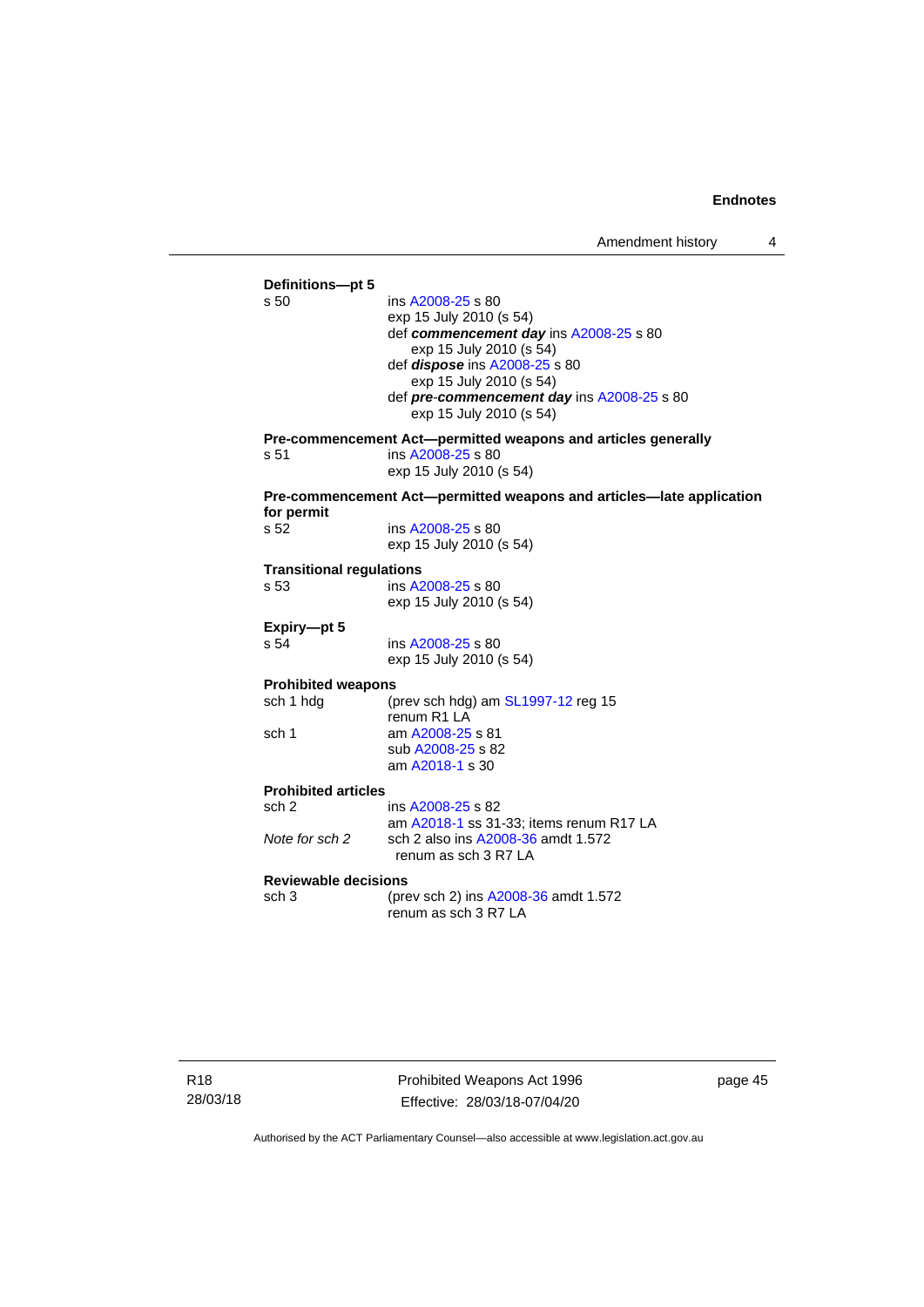4 Amendment history

**Dictionary** ins [A2008-25](http://www.legislation.act.gov.au/a/2008-25) amdt 1.16 am [A2008-36](http://www.legislation.act.gov.au/a/2008-36) amdt 1.573, amdt 1.574[; A2011-22](http://www.legislation.act.gov.au/a/2011-22) amdt 1.357; [A2013-44](http://www.legislation.act.gov.au/a/2013-44) amdt 3.121 def *anti-ballistic* ins [A2018-1](http://www.legislation.act.gov.au/a/2018-1/default.asp) s 34 def *anti-fragmentation* ins [A2018-1](http://www.legislation.act.gov.au/a/2018-1/default.asp) s 34 def *body armour* ins [A2018-1](http://www.legislation.act.gov.au/a/2018-1/default.asp) s 34 def *connected* in[s A2008-25](http://www.legislation.act.gov.au/a/2008-25) amdt 1.16 def *dispose* in[s A2008-25](http://www.legislation.act.gov.au/a/2008-25) amdt 1.16 def *firearm* ins [A2008-25](http://www.legislation.act.gov.au/a/2008-25) amdt 1.16 def *permit* ins [A2008-25](http://www.legislation.act.gov.au/a/2008-25) amdt 1.16 def *possession* ins [A2008-25](http://www.legislation.act.gov.au/a/2008-25) amdt 1.16 def *premises* ins [A2008-25](http://www.legislation.act.gov.au/a/2008-25) amdt 1.16 def *prohibited article* in[s A2008-25](http://www.legislation.act.gov.au/a/2008-25) amdt 1.16 def *prohibited weapon* in[s A2008-25](http://www.legislation.act.gov.au/a/2008-25) amdt 1.16 def *registrar* ins [A2008-25](http://www.legislation.act.gov.au/a/2008-25) amdt 1.16 def *reviewable decision* in[s A2008-36](http://www.legislation.act.gov.au/a/2008-36) amdt 1.575 def *suppressor* ins [A2018-1](http://www.legislation.act.gov.au/a/2018-1/default.asp) s 34 def *unregulated weapon* ins [A2008-25](http://www.legislation.act.gov.au/a/2008-25) amdt 1.16

page 46 **Prohibited Weapons Act 1996** Effective: 28/03/18-07/04/20

R18 28/03/18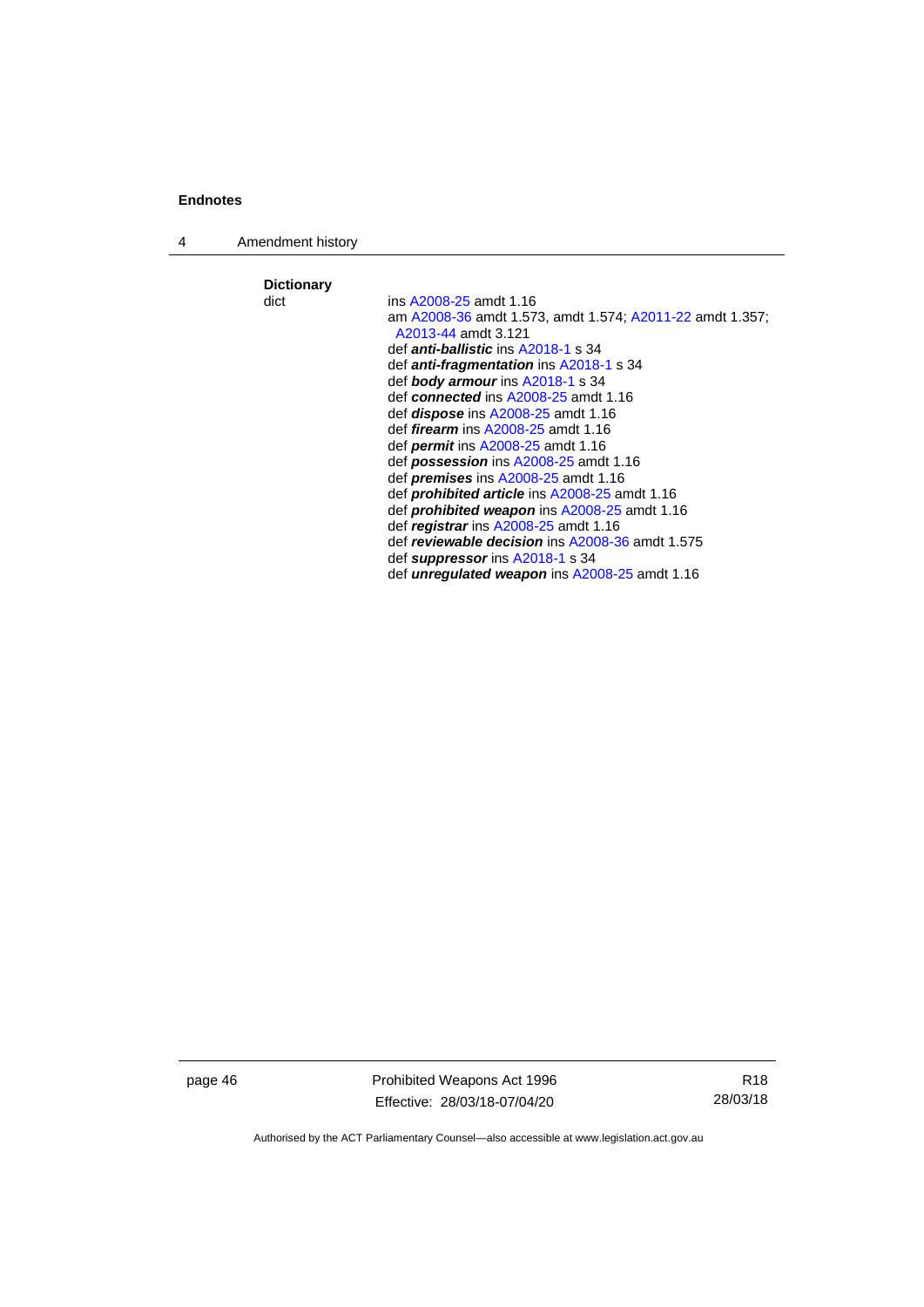## <span id="page-52-0"></span>**5 Earlier republications**

Some earlier republications were not numbered. The number in column 1 refers to the publication order.

Since 12 September 2001 every authorised republication has been published in electronic pdf format on the ACT legislation register. A selection of authorised republications have also been published in printed format. These republications are marked with an asterisk (\*) in column 1. Electronic and printed versions of an authorised republication are identical.

| <b>Republication</b><br>No and date | <b>Effective</b>              | Last<br>amendment<br>made by | <b>Republication</b><br>for               |
|-------------------------------------|-------------------------------|------------------------------|-------------------------------------------|
| R <sub>0</sub> A                    | 22 May 1997-                  | SL1997-12                    | amendments by                             |
| 30 July 2003                        | 11 Sept 2001                  |                              | SL1997-12                                 |
| R <sub>1</sub>                      | 12 Sept 2001-                 | A2001-44                     | amendments by                             |
| 18 Feb 2002                         | 12 Sept 2002                  |                              | A2001-44                                  |
| R <sub>2</sub><br>13 Sept 2002      | 13 Sept 2002-<br>8 Apr 2004   | A2001-44                     | commenced expiry                          |
| R <sub>3</sub>                      | 9 Apr 2004-                   | A2004-15                     | amendments by                             |
| 9 Apr 2004                          | 1 June 2006                   |                              | A2004-15                                  |
| R4                                  | 2 June 2006-                  | A2006-23                     | amendments by                             |
| 2 June 2006                         | 15 July 2008                  |                              | A2006-23                                  |
| R <sub>5</sub>                      | 16 July 2008-                 | A2008-25                     | amendments by                             |
| 16 July 2008                        | 14 Jan 2009                   |                              | A2008-25                                  |
| R <sub>6</sub>                      | 15 Jan 2009-                  | A2008-36                     | amendments by                             |
| 15 Jan 2009                         | 14 July 2009                  |                              | A2008-25                                  |
| R7<br>15 July 2009                  | 15 July 2009-<br>21 Sept 2009 | A2008-36                     | amendments by<br>A2008-25 and<br>A2008-36 |
| R <sub>8</sub>                      | 22 Sept 2009-                 | A2009-20                     | amendments by                             |
| 22 Sept 2009                        | 28 Sept 2009                  |                              | A2009-20                                  |
| R <sub>9</sub>                      | 29 Sept 2009-                 | A2009-20                     | amendments by                             |
| 29 Sept 2009                        | 27 Apr 2010                   |                              | A2009-19                                  |
| R <sub>10</sub>                     | 28 Apr 2010-                  | A2010-13                     | amendments by                             |
| 28 Apr 2010                         | 15 July 2010                  |                              | A2010-13                                  |
| R <sub>11</sub><br>16 July 2010     | 16 July 2010-<br>30 June 2011 | A2010-13                     | commenced expiry                          |
|                                     |                               |                              |                                           |

#### R18 28/03/18

Prohibited Weapons Act 1996 Effective: 28/03/18-07/04/20

page 47